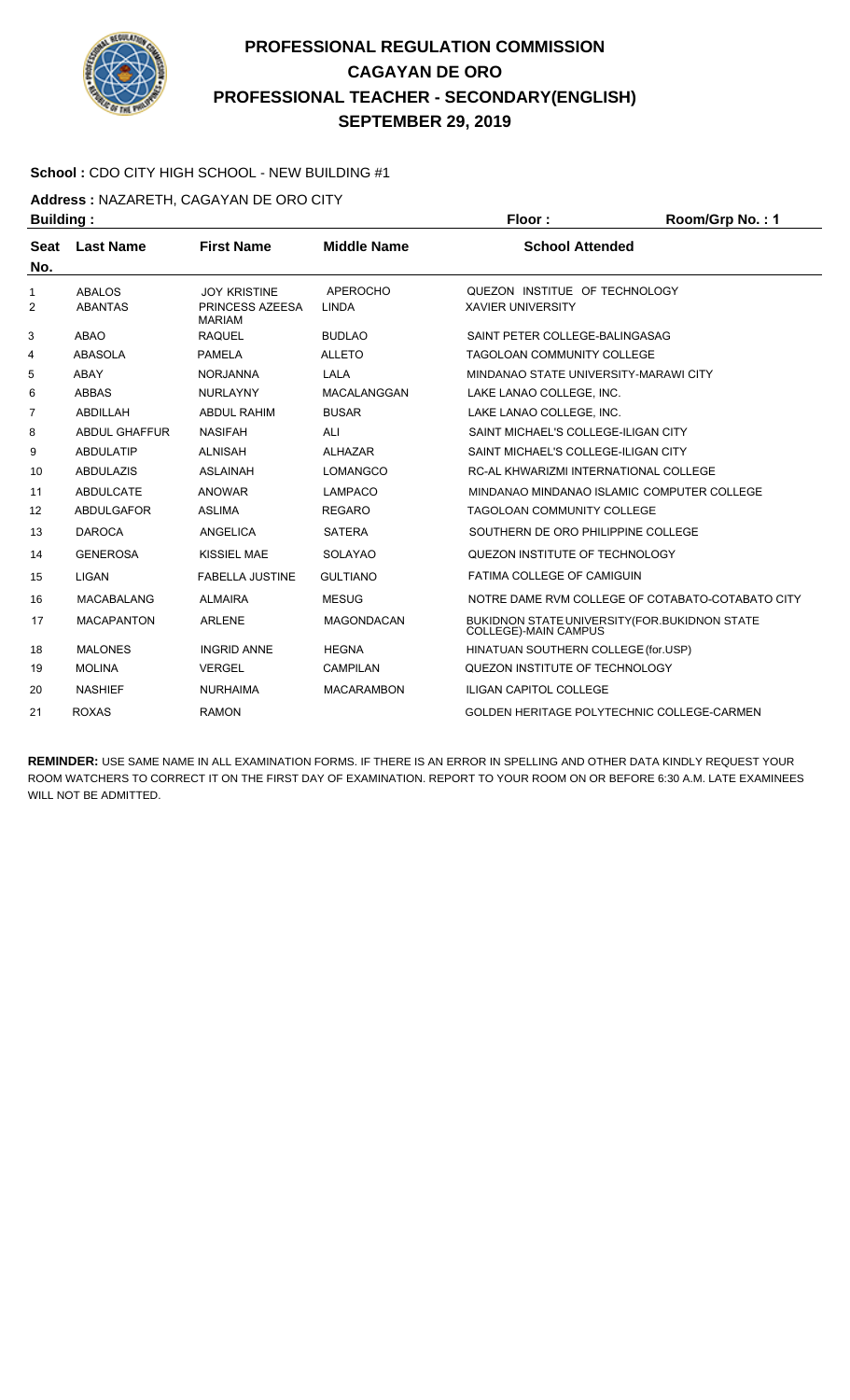

#### **School :** CDO CITY HIGH SCHOOL - NEW BUILDING #1

**Address :** NAZARETH, CAGAYAN DE ORO CITY

| <b>Building:</b> |                   |                      | Floor:             | Room/Grp No.: 2               |                                                                                |
|------------------|-------------------|----------------------|--------------------|-------------------------------|--------------------------------------------------------------------------------|
|                  | Seat Last Name    | <b>First Name</b>    | <b>Middle Name</b> | <b>School Attended</b>        |                                                                                |
| No.              |                   |                      |                    |                               |                                                                                |
| $\mathbf{1}$     | <b>ABDULLAH</b>   | <b>DELION</b>        | <b>DIMASANGCAY</b> | PACASUM COLLEGE               |                                                                                |
| 2                | ABDULLAH          | <b>SUHAYLAH</b>      | <b>TANGGOMAY</b>   |                               | <b>JAMIATUL PHILIPPINE AL-ISLAMIA</b>                                          |
| 3                | <b>ABDULLATIF</b> | <b>JUNAYAH</b>       | <b>MACAALIN</b>    |                               | RC-AL KHWARIZMI INTERNATIONAL COLLEGE                                          |
| 4                | <b>ABDULMALIC</b> | <b>NORHANA</b>       | <b>LIWALUG</b>     |                               | RC-AL KHWARIZMI INTERNATIONAL COLLEGE                                          |
| 5                | <b>ABDULSALAM</b> | <b>AINOSALAM</b>     | <b>ABDULHAMID</b>  |                               | RC-AL KHWARIZMI INTERNATIONAL COLLEGE                                          |
| 6                | <b>ABDULSALAM</b> | <b>HANAN</b>         | ABDULHAMID         |                               | RC-AL KHWARIZMI INTERNATIONAL COLLEGE                                          |
| 7                | <b>ABECIA</b>     | <b>GRACE JOY</b>     | <b>NAMOC</b>       |                               | <b>BUKIDNON STATE UNIVERSITY (FOR. BUKIDNON)</b><br>STATE COLLEGE)-MAIN CAMPUS |
| 8                | <b>ABECIA</b>     | KATHERINE JOY        | <b>BARGAMENTO</b>  |                               | CAMIGUIN POLYTECHNIC STATE COLLEGE                                             |
| 9                | <b>ABEDIN</b>     | <b>ASNIA</b>         | <b>BATUGAN</b>     |                               | ILIGAN MEDICAL CENTER COLLEGE, INC.                                            |
| 10               | <b>ABEL</b>       | <b>MARIELLA</b>      | <b>DALMAN</b>      | <b>LOURDES COLLEGE</b>        |                                                                                |
| 11               | ABELO             | <b>FRILYN</b>        | <b>JAGUALING</b>   |                               | CAGAYAN DE ORO COLLEGE                                                         |
| 12               | <b>ABINAL</b>     | <b>FATIMAHZOHRAH</b> | <b>MASCARA</b>     | <b>MARAWI ISLAMIC COLLEGE</b> |                                                                                |
| 13               | <b>ABOLAIS</b>    | <b>JEHAN</b>         | <b>SERAD</b>       |                               | MINDANAO STATE UNIVERSITY-MARAWI CITY                                          |
| 14               | <b>ABOY</b>       | <b>SHERYL</b>        | <b>OLANGA</b>      |                               | <b>BUKIDNON STATE UNIVERSITY (FOR. BUKIDNON)</b><br>STATE COLLEGE)-MAIN CAMPUS |
| 15               | ABRAGAN           | <b>MELBOURNE</b>     | <b>TADENA</b>      |                               | CAGAYAN DE ORO COLLEGE                                                         |
| 16               | ABRASADO          | <b>NANETH</b>        | <b>DECIERDO</b>    |                               | MISAMIS UNIVERSITY-OZAMIS CITY                                                 |
| 17               | <b>ABUGHO</b>     | <b>JESSA MAY</b>     | LO-AYON            |                               | <b>TAGOLOAN COMMUNITY COLLEGE</b>                                              |
| 18               | <b>ABUHAN</b>     | <b>NICE</b>          | <b>PACINOS</b>     |                               | CAGAYAN DE ORO COLLEGE                                                         |
| 19               | <b>ABUYOG</b>     | <b>ROMAINE AMIEL</b> | <b>DEL CARMEN</b>  |                               | PILGRIM CHRISTIAN COLLEGE                                                      |
| 20               | <b>ACAL</b>       | <b>MARGIELANE</b>    | <b>BALHIN</b>      |                               | CAGAYAN DE ORO COLLEGE                                                         |
| 21               | <b>ACAO</b>       | <b>JORAM</b>         | <b>LADRILLO</b>    | <b>TECHNOLOGY</b>             | MISAMIS ORIENTAL INSTITUTE OF SCIENCE &                                        |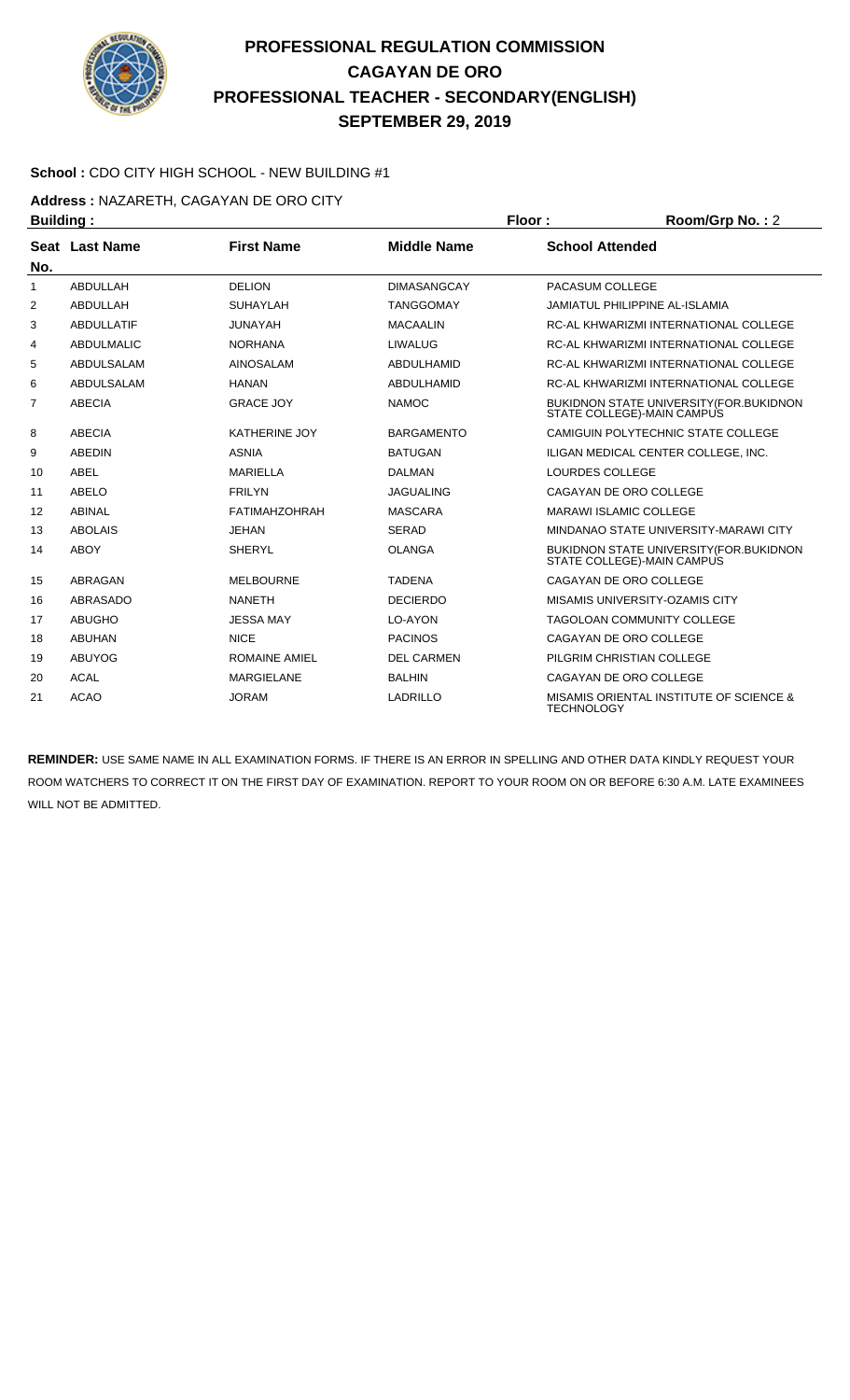

#### **School :** CDO CITY HIGH SCHOOL - NEW BUILDING #1

**Address :** NAZARETH, CAGAYAN DE ORO CITY

| <b>Building:</b> |                       |                      |                    | Floor:                            | Room/Grp No.: 3                         |
|------------------|-----------------------|----------------------|--------------------|-----------------------------------|-----------------------------------------|
| No.              | <b>Seat Last Name</b> | <b>First Name</b>    | <b>Middle Name</b> | <b>School Attended</b>            |                                         |
| 1                | <b>ACAO</b>           | <b>KARL STEPHEN</b>  | <b>OBENZA</b>      |                                   | SOUTHERN BUKIDNON FOUNDATION ACADEMY    |
| 2                | <b>ACAPULCO</b>       | <b>ROSEMARIE</b>     | <b>BACANTO</b>     | SAINT RITA'S COLLEGE-BALINGASAG   |                                         |
| 3                | <b>ACENAS</b>         | <b>ALLAN ROBERT</b>  | <b>PATELANO</b>    | CAGAYAN DE ORO COLLEGE            |                                         |
| 4                | <b>ACERA</b>          | <b>QUENNIE ROSE</b>  | <b>MURILLO</b>     | CAGAYAN DE ORO COLLEGE            |                                         |
| 5                | <b>ACERO</b>          | YEDDA MARIE          | LABIAL             | <b>TECHNOLOGY</b>                 | MISAMIS ORIENTAL INSTITUTE OF SCIENCE & |
| 6                | <b>ACMAD</b>          | <b>WEDAD</b>         | <b>DIMALA</b>      | SAINT PETER'S COLLEGE-ILIGAN CITY |                                         |
| 7                | <b>ACTUB</b>          | <b>KC ANN</b>        |                    | OPOL COMMUNITY COLLEGE            |                                         |
| 8                | <b>ACTUB</b>          | <b>KRISTINE</b>      | <b>LABIS</b>       | CAGAYAN DE ORO COLLEGE            |                                         |
| 9                | <b>ACUB</b>           | <b>RAHILA</b>        | <b>TIMBANG</b>     |                                   | SAINT MICHAEL'S COLLEGE-ILIGAN CITY     |
| 10               | <b>ACUZAR</b>         | LOWE                 | <b>TOYONG</b>      | MANOLO FORT. COMM. COLL)          | NORTHERN BUKIDNON COMM. COLL.(FRLY      |
| 11               | <b>ADAMI</b>          | <b>CHARRY MAE</b>    | <b>ESLITA</b>      | ASSUMPTION COLLEGE OF DAVAO       |                                         |
| 12               | <b>ADJARANI</b>       | <b>WINNIE</b>        | <b>NAVARRO</b>     |                                   | CAMIGUIN POLYTECHNIC STATE COLLEGE      |
| 13               | <b>AGBAY</b>          | AL-G                 | OYO-A              |                                   | SAINT MICHAEL'S COLLEGE-ILIGAN CITY     |
| 14               | <b>AGRAVANTE</b>      | <b>CHARISSA</b>      | <b>MACAHILOS</b>   | CAGAYAN DE ORO COLLEGE            |                                         |
| 15               | <b>AGUANTA</b>        | <b>ANGELICA</b>      | <b>CASINGCA</b>    | CENTRAL MINDANAO UNIVERSITY       |                                         |
| 16               | <b>AGUILAR</b>        | <b>LOVELLE</b>       | <b>RUBI</b>        | LICEO DE CAGAYAN UNIVERSITY       |                                         |
| 17               | <b>AGULAN</b>         | <b>SHAIRA</b>        | <b>SORIA</b>       | STATE COLLEGE)-MAIN CAMPUS        | BUKIDNON STATE UNIVERSITY (FOR.BUKIDNON |
| 18               | <b>AGUSTO</b>         | <b>KENNETH</b>       | <b>JABUTAY</b>     |                                   | MINDANAO STATE UNIVERSITY-NAAWAN        |
| 19               | <b>AHIT</b>           | <b>RICHELE</b>       | <b>MENDEZ</b>      |                                   | MOUNT CARMEL COLLEGE-AGUSAN DEL SUR     |
| 20               | <b>AHMAD</b>          | <b>JINAN</b>         | <b>AMINODEN</b>    |                                   | MINDANAO STATE UNIVERSITY-MARAWI CITY   |
| 21               | <b>ALABA</b>          | <b>VANESSA MARIZ</b> | <b>SAJULGA</b>     | SAINT RITA'S COLLEGE-BALINGASAG   |                                         |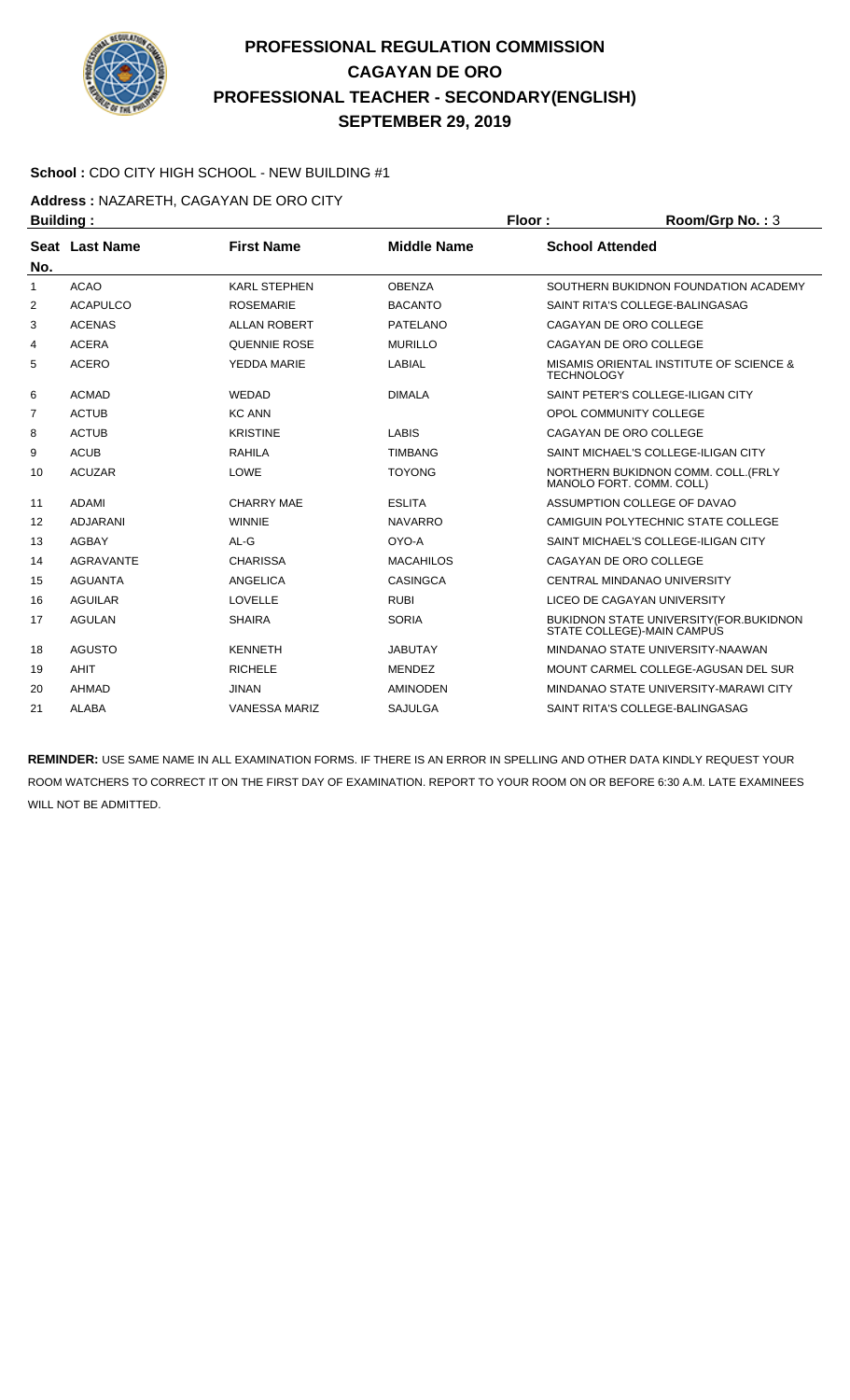

#### **School :** CDO CITY HIGH SCHOOL - NEW BUILDING #1

**Address :** NAZARETH, CAGAYAN DE ORO CITY

| <b>Building:</b> |                  |                         |                     | Floor:                        | Room/Grp No.: 4                                                              |
|------------------|------------------|-------------------------|---------------------|-------------------------------|------------------------------------------------------------------------------|
|                  | Seat Last Name   | <b>First Name</b>       | <b>Middle Name</b>  | <b>School Attended</b>        |                                                                              |
| No.              |                  |                         |                     |                               |                                                                              |
| 1                | <b>ALAWI</b>     | <b>MOHAIMAH</b>         | SAROMANDANG         |                               | MINDANAO STATE UNIVERSITY-MARAWI CITY                                        |
| 2                | <b>ALBACINO</b>  | <b>MARIBEL</b>          | <b>ALUBOG</b>       |                               | CHRIST THE KING COLLEGE OF MARANDING                                         |
| 3                | <b>ALBARACIN</b> | <b>JESSA MAE</b>        | <b>APOSAGA</b>      |                               | MINDANAO STATE UNIVERSITY-MARAWI CITY                                        |
| 4                | <b>ALCANCES</b>  | <b>EDGAR JR</b>         | <b>RAMOS</b>        | OPOL COMMUNITY COLLEGE        |                                                                              |
| 5                | <b>ALCORAN</b>   | <b>MARA RANNIELLE</b>   | <b>AGCOPRA</b>      | <b>XAVIER UNIVERSITY</b>      |                                                                              |
| 6                | <b>ALESTRE</b>   | <b>SWEET PEARL</b>      | <b>TANOGAN</b>      |                               | <b>BUKIDNON STATE UNIVERSITY (FOR.BUKIDNON</b><br>STATE COLLEGE)-MAIN CAMPUS |
| $\overline{7}$   | <b>ALFECHE</b>   | <b>CHERYL</b>           | <b>VILLAREMO</b>    |                               | CENTRAL MINDANAO UNIVERSITY                                                  |
| 8                | ALI              | <b>FATIMAH</b>          | <b>MONDAS</b>       |                               | MINDANAO STATE UNIVERSITY-MARAWI CITY                                        |
| 9                | ALI              | <b>FATMAH</b>           | <b>TUNDAY</b>       |                               | MINDANAO STATE UNIVERSITY-MARAWI CITY                                        |
| 10               | <b>ALIA</b>      | SHEILA MAE              | <b>VALMORIA</b>     |                               | SAINT PETER COLLEGE-BALINGASAG                                               |
| 11               | <b>ALIMODIN</b>  | <b>NORJANNAH</b>        | <b>ANSANO</b>       |                               | MINDANAO STATE UNIVERSITY-MARAWI CITY                                        |
| 12               | <b>ALIODEN</b>   | <b>JAMILAH</b>          | CASSAN              |                               | <b>JAMIATU MARAWI AL-ISLAMIA FOUNDATION</b>                                  |
| 13               | <b>ALLONES</b>   | <b>PRENSISME</b>        | <b>NALUGON</b>      |                               | TAGOLOAN COMMUNITY COLLEGE                                                   |
| 14               | <b>ALMEDA</b>    | <b>JODELLE LEAH</b>     | <b>BAYRON</b>       |                               | SAINT PAUL UNIVERSITY-SURIGAO                                                |
| 15               | <b>ALMORA</b>    | <b>GLENNETTE CLAIRE</b> | <b>EBALES</b>       |                               | CENTRAL MINDANAO UNIVERSITY                                                  |
| 16               | <b>ALOMPO</b>    | <b>AMERODIN</b>         | <b>LIMPAO</b>       | <b>ILIGAN CAPITOL COLLEGE</b> |                                                                              |
| 17               | <b>ALOMPO</b>    | <b>NEHMA</b>            | <b>MANGANDINGAN</b> |                               | LICEO DE CAGAYAN UNIVERSITY                                                  |
| 18               | <b>ALONTO</b>    | SITTIE FAIROZA          | YAHYA               |                               | MINDANAO ISLAMIC COMPUTER COLLEGE                                            |
| 19               | AMAL             | <b>SITTIE MAHAR</b>     | <b>MAGUINUNGCA</b>  |                               | MINDANAO STATE UNIVERSITY-MARAWI CITY                                        |
| 20               | <b>AMANODIN</b>  | SITTIE FATHMA           | <b>MACADAMPAS</b>   |                               | SAINT MICHAEL'S COLLEGE-ILIGAN CITY                                          |
| 21               | AMARGA           | <b>JENNECIL</b>         | <b>TIGAO</b>        |                               | NORTHEASTERN MINDANAO COLL.                                                  |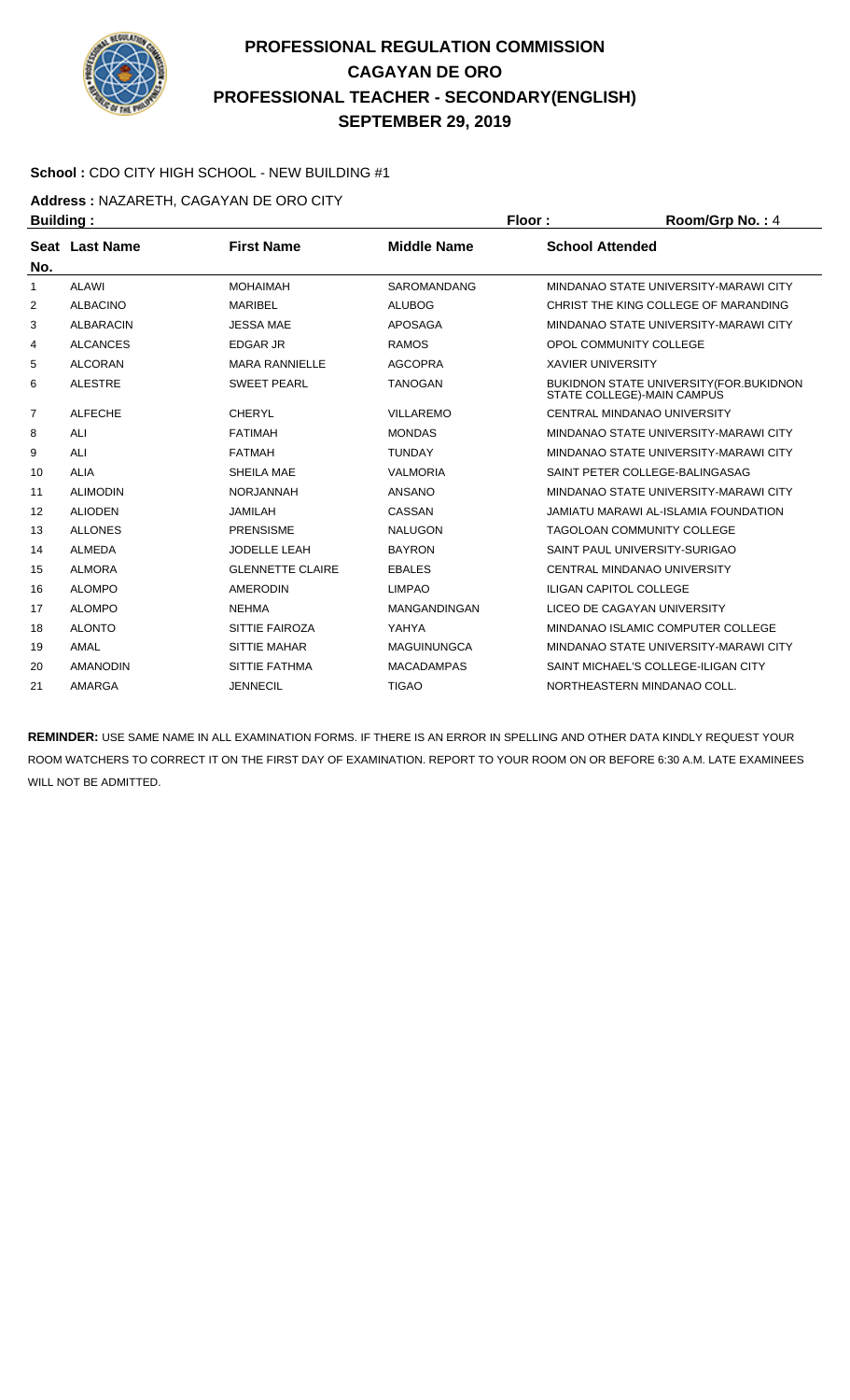

#### **School :** CDO CITY HIGH SCHOOL - NEW BUILDING #1

**Address :** NAZARETH, CAGAYAN DE ORO CITY

| <b>Building:</b><br>Floor: |                       |                    | Room/Grp No.: 5     |                          |                                                                               |
|----------------------------|-----------------------|--------------------|---------------------|--------------------------|-------------------------------------------------------------------------------|
|                            | <b>Seat Last Name</b> | <b>First Name</b>  | <b>Middle Name</b>  | <b>School Attended</b>   |                                                                               |
| No.                        |                       |                    |                     |                          |                                                                               |
| 1                          | <b>AMBOLOTO</b>       | <b>ASNIAH</b>      | <b>MANABILANG</b>   |                          | MINDANAO ISLAMIC COMPUTER COLLEGE                                             |
| $\overline{2}$             | <b>AMBULO</b>         | <b>SAHARAH</b>     | <b>BUBONG</b>       |                          | <b>JAMIATUL PHILIPPINE AL-ISLAMIA</b>                                         |
| 3                          | AMER                  | ALMERAH            | <b>MINDALANO</b>    |                          | RC-AL KHWARIZMI INTERNATIONAL COLLEGE                                         |
| 4                          | <b>AMERODING</b>      | <b>ANIMA</b>       | <b>MACALABA</b>     |                          | MINDANAO STATE UNIVERSITY-MARAWI CITY                                         |
| 5                          | <b>AMEROL</b>         | <b>MINDA</b>       | <b>MAMA</b>         |                          | UNIVERSITY OF MINDANAO-TAGUM                                                  |
| 6                          | <b>AMISTOSO</b>       | <b>MAIKO</b>       | <b>GALAURA</b>      |                          | NORTHEASTERN MINDANAO COLL.                                                   |
| 7                          | AMPER                 | <b>ALAIZA</b>      | <b>VALMORIDA</b>    | <b>XAVIER UNIVERSITY</b> |                                                                               |
| 8                          | AMPLAYO               | <b>CORSINI</b>     | <b>SANAGA</b>       |                          | OPOL COMMUNITY COLLEGE                                                        |
| 9                          | <b>AMPUAN</b>         | <b>HASANIE</b>     | <b>MARUHOM</b>      |                          | LAKE LANAO COLLEGE. INC.                                                      |
| 10                         | <b>AMRODIN</b>        | <b>NASIMAH</b>     | <b>ODAL</b>         |                          | RC-AL KHWARIZMI INTERNATIONAL COLLEGE                                         |
| 11                         | AÑASCO                | <b>CHRISTIAN</b>   | <b>DIVINAGRACIA</b> |                          | NORTHERN BUKIDNON COMM. COLL. (FRLY<br>MANOLO FORT. COMM. COLL)               |
| 12                         | <b>ANDILAB</b>        | <b>HAMBELINE</b>   | <b>SITON</b>        |                          | <b>BUKIDNON STATE UNIVERSITY (FOR.BUKIDNON)</b><br>STATE COLLEGE)-MAIN CAMPUS |
| 13                         | <b>ANGCLA</b>         | ANGELYN            | <b>EWAYAN</b>       |                          | MINDANAO STATE UNIVERSITY-NAAWAN                                              |
| 14                         | <b>ANIT</b>           | <b>MARICAR</b>     | <b>MAGSIGAY</b>     |                          | CHRIST THE KING COLLEGE-GINGOOG CITY                                          |
| 15                         | <b>ANQUILLANO</b>     | <b>MARILOU</b>     | <b>SANIPA</b>       |                          | WESTERN MINDANAO STATE U-PAGADIAN CITY                                        |
| 16                         | <b>ANSARI</b>         | <b>HANISA</b>      | MACALANGGAN         |                          | MINDANAO STATE UNIVERSITY-MARAWI CITY                                         |
| 17                         | ANSARI                | <b>HANSAH</b>      | <b>AMBOLOTO</b>     |                          | SAINT MICHAEL'S COLLEGE-ILIGAN CITY                                           |
| 18                         | <b>ANTIVO</b>         | <b>LOVELY ROSE</b> | <b>GUINAWAT</b>     |                          | <b>BUKIDNON STATE UNIVERSITY (FOR. BUKIDNON</b><br>STATE COLLEGE)-MAIN CAMPUS |
| 19                         | <b>ANTOLIN</b>        | <b>TREZHIA</b>     |                     |                          | SIARGAO ISLAND INSTITUTE OF TECHNOLOGY                                        |
| 20                         | <b>APALES</b>         | <b>RICAR JOHN</b>  | <b>RAMIREZ</b>      | COLL.)                   | CAPITOL UNIVERSITY (for.CAGAYAN CAPITOL                                       |
| 21                         | APAS                  | <b>ALMA</b>        | <b>NANDONG</b>      |                          | <b>TAGOLOAN COMMUNITY COLLEGE</b>                                             |
|                            |                       |                    |                     |                          |                                                                               |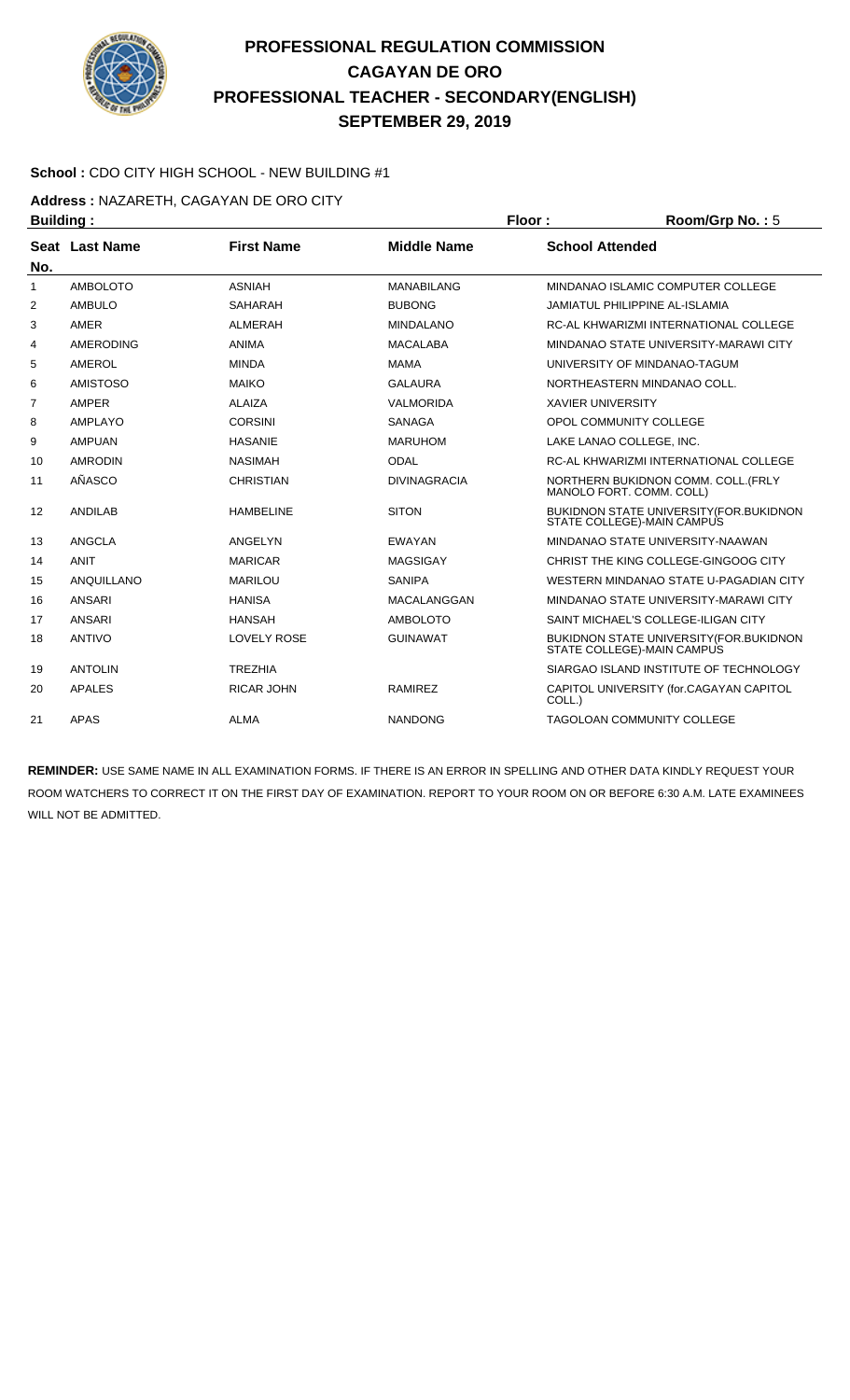

#### **School :** CDO CITY HIGH SCHOOL - NEW BUILDING #1

**Address :** NAZARETH, CAGAYAN DE ORO CITY

| <b>Building:</b> |                  |                         |                    | Floor:                 | Room/Grp No.: 6                             |  |
|------------------|------------------|-------------------------|--------------------|------------------------|---------------------------------------------|--|
|                  | Seat Last Name   | <b>First Name</b>       | <b>Middle Name</b> | <b>School Attended</b> |                                             |  |
| No.              |                  |                         |                    |                        |                                             |  |
| 1                | <b>AQUINO</b>    | <b>ARMINA</b>           | <b>PAMITAN</b>     |                        | CENTRAL MINDANAO UNIVERSITY                 |  |
| 2                | ARANGCON         | <b>MARIA MAE FATIMA</b> | <b>JANAO</b>       | <b>CARMEN</b>          | <b>GOLDEN HERITAGE POLYTECHNIC COLLEGE-</b> |  |
| 3                | <b>ARAS</b>      | <b>REYMOND</b>          | <b>ABANALES</b>    |                        | DON CARLOS POLYTECHNIC COLLEGE              |  |
| 4                | <b>ARIOLA</b>    | <b>GEMAICA</b>          | <b>ABROGAR</b>     |                        | CAGAYAN DE ORO COLLEGE                      |  |
| 5                | <b>ARNEJO</b>    | PRETTY SHAYNE           | <b>RIVERA</b>      |                        | SAINT MICHAEL'S COLLEGE-ILIGAN CITY         |  |
| 6                | <b>ARQUITA</b>   | MA. THERESA             | <b>TOLENTINO</b>   |                        | SAINT PETER COLLEGE-BALINGASAG              |  |
| 7                | <b>ARTIGAS</b>   | <b>IVY</b>              | <b>ALEJAY</b>      |                        | STELLA MARIS COLLEGE-OROQUIETA CITY         |  |
| 8                | <b>ARUJADO</b>   | YHANEE FEB              | <b>CABALLES</b>    |                        | QUEZON INSTITUTE OF TECHNOLOGY              |  |
| 9                | <b>ASENTISTA</b> | <b>JOHN REY</b>         | <b>CASTILLANES</b> |                        | LICEO DE CAGAYAN UNIVERSITY                 |  |
| 10               | <b>ASIGNAR</b>   | <b>KHEY</b>             | <b>BANSAWAN</b>    | <b>FOUNDATION</b>      | ROMAN C. VILLALON MEMORIAL COLLEGES         |  |
| 11               | <b>ASILO</b>     | <b>JENALYN</b>          | MADROÑAL           |                        | SOUTHERN DE ORO PHILIPPINE COLLEGE          |  |
| 12               | <b>ASIS</b>      | <b>ROSSANA</b>          | <b>NISNISAN</b>    |                        | <b>ILIGAN CAPITOL COLLEGE</b>               |  |
| 13               | <b>ASOK</b>      | <b>JUSTIN</b>           | <b>LEGASPI</b>     |                        | MINDANAO STATE UNIVERSITY-NAAWAN            |  |
| 14               | <b>ASUM</b>      | <b>NASHRIMAH</b>        | <b>BARAUNTONG</b>  |                        | LICEO DE CAGAYAN UNIVERSITY                 |  |
| 15               | <b>ATWIL</b>     | <b>JELLA MAE</b>        | PAREJA             |                        | MINDANAO STATE UNIVERSITY-NAAWAN            |  |
| 16               | <b>AUTOR</b>     | <b>JONNA MARIE</b>      | <b>SALVACION</b>   | <b>TECHNOLOGY</b>      | MISAMIS ORIENTAL INSTITUTE OF SCIENCE &     |  |
| 17               | <b>AUXTERO</b>   | <b>PRIMITIVO</b>        | <b>GARCIA</b>      | <b>AGUSAN COLLEGES</b> |                                             |  |
| 18               | AYA-AY           | <b>AIMEE ROSARIE</b>    |                    |                        | <b>ILIGAN CAPITOL COLLEGE</b>               |  |
| 19               | <b>AYOC</b>      | <b>VECHELLE MAE</b>     | ANGGA-AN           | <b>FOUNDATION</b>      | ROMAN C. VILLALON MEMORIAL COLLEGES         |  |
| 20               | <b>AYOONG</b>    | <b>JOHAIRAH</b>         | <b>PACOD</b>       |                        | <b>JAMIATU MARAWI AL-ISLAMIA FOUNDATION</b> |  |
| 21               | <b>BAA</b>       | <b>KEREN</b>            | <b>VARGAS</b>      |                        | CAGAYAN DE ORO COLLEGE                      |  |
|                  |                  |                         |                    |                        |                                             |  |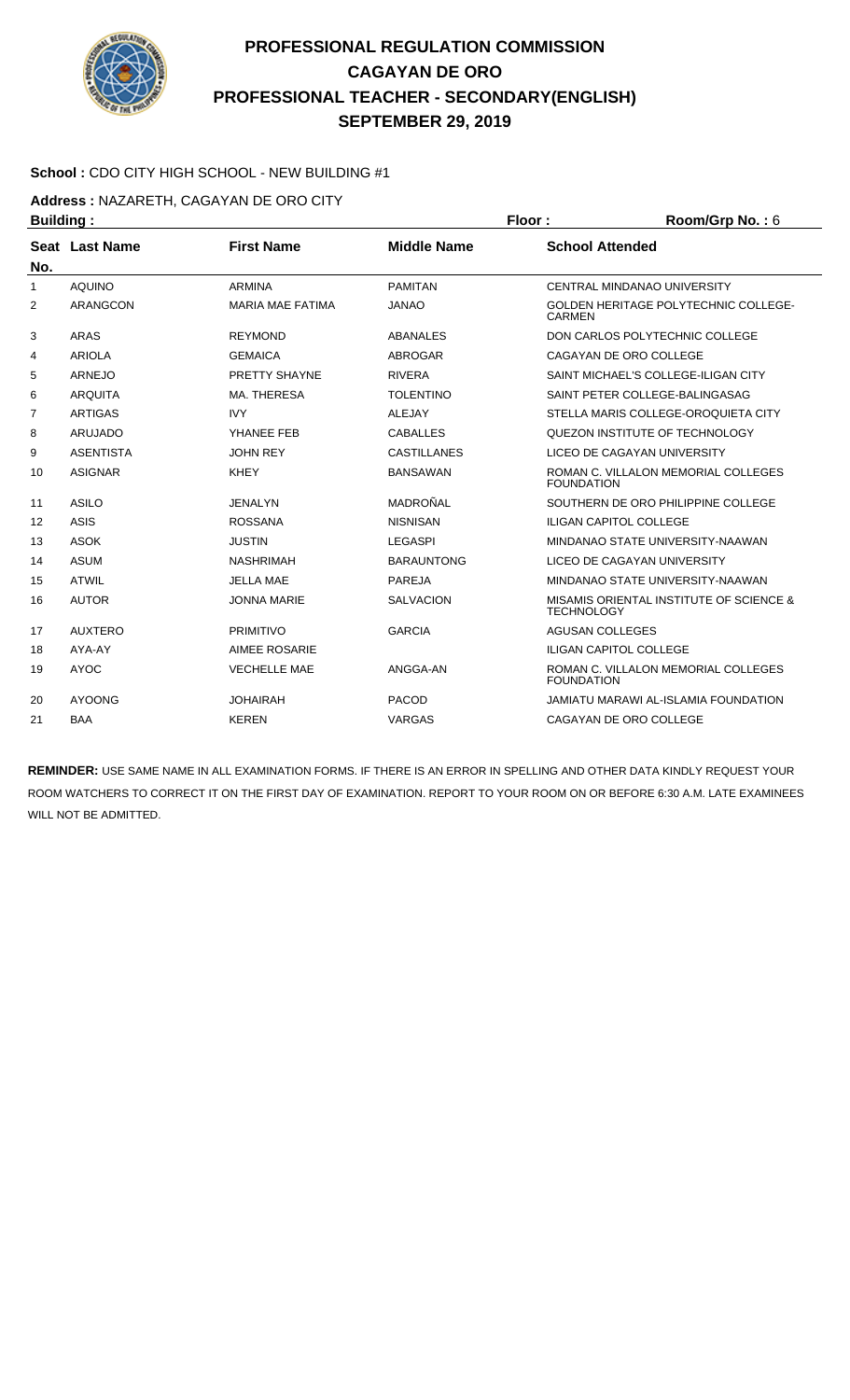

#### **School :** CDO CITY HIGH SCHOOL - NEW BUILDING #1

**Address :** NAZARETH, CAGAYAN DE ORO CITY

| <b>Building:</b> |                                                     |                                                 |                                                 | Room/Grp No.: 7                         |
|------------------|-----------------------------------------------------|-------------------------------------------------|-------------------------------------------------|-----------------------------------------|
| Seat Last Name   | <b>First Name</b>                                   | <b>Middle Name</b>                              | <b>School Attended</b>                          |                                         |
|                  |                                                     |                                                 |                                                 | <b>JAMIATUL PHILIPPINE AL-ISLAMIA</b>   |
|                  |                                                     |                                                 |                                                 | SAINT MICHAEL'S COLLEGE-ILIGAN CITY     |
|                  |                                                     |                                                 |                                                 | CAMIGUIN POLYTECHNIC STATE COLLEGE      |
| <b>BACAYANA</b>  | <b>MARY GRACE</b>                                   | <b>TINOY</b>                                    |                                                 | OPOL COMMUNITY COLLEGE                  |
| <b>BACLEON</b>   | <b>PINK PRINCESS</b>                                |                                                 |                                                 | SAINT RITA'S COLLEGE-BALINGASAG         |
| <b>BACNAT</b>    | <b>CHARRY MAE</b>                                   | <b>MADRIDANO</b>                                |                                                 | CENTRAL MINDANAO UNIVERSITY             |
| <b>BACULANTA</b> | <b>MHERIN GRACE</b>                                 | <b>GAN</b>                                      |                                                 | CAMIGUIN POLYTECHNIC STATE COLLEGE      |
| <b>BACULIO</b>   | <b>NICE</b>                                         | <b>BEJIGA</b>                                   |                                                 | MINDANAO STATE UNIVERSITY-NAAWAN        |
| <b>BAGARES</b>   | <b>JOLIENA</b>                                      | <b>BATUTAY</b>                                  |                                                 | MINDANAO STATE UNIVERSITY-NAAWAN        |
| <b>BAGAY</b>     | <b>NORAIMAH</b>                                     | <b>TANGARO</b>                                  |                                                 | JAMIATU MARAWI AL-ISLAMIA FOUNDATION    |
| <b>BAGNOL</b>    | <b>ANALYN</b>                                       | <b>BESERA</b>                                   |                                                 | OPOL COMMUNITY COLLEGE                  |
| <b>BAHIAN</b>    | RHEA MAE                                            | <b>GULANDRINA</b>                               |                                                 | DON CARLOS POLYTECHNIC COLLEGE          |
| <b>BAHIAN</b>    | <b>VERNA LEE</b>                                    | <b>RUBIO</b>                                    |                                                 | MINDANAO STATE UNIVERSITY-NAAWAN        |
| <b>BAILO</b>     | <b>JUDY ANN</b>                                     | <b>FLORIN</b>                                   |                                                 | SURIGAO STATE COLLEGE OF TECHNOLOGY     |
| <b>BAJAO</b>     | <b>GLORY GRACE</b>                                  | YAP                                             | COLL.)                                          | CAPITOL UNIVERSITY (for.CAGAYAN CAPITOL |
| <b>BALABA</b>    | <b>ELIZABETH</b>                                    | <b>BAGONGON</b>                                 |                                                 | SOUTHERN DE ORO PHILIPPINE COLLEGE      |
| <b>BALAT</b>     | <b>CHEZKA</b>                                       | <b>AGUILAR</b>                                  |                                                 | MISAMIS UNIVERSITY-OROQUIETA UNIT       |
| <b>BALBUENA</b>  | <b>GIDEON</b>                                       | <b>MONTEROSO</b>                                |                                                 | HINATUAN SOUTHERN COLLEGE (for.USP)     |
| <b>BALBUTIN</b>  | <b>RICA MAE</b>                                     | YAP                                             |                                                 | COLEGIO DE STO. NIÑO DE JASAAN          |
| <b>BALDEVISO</b> | <b>JAYLORD</b>                                      | LAGRA                                           | COLL.)                                          | CAPITOL UNIVERSITY (for.CAGAYAN CAPITOL |
| <b>BALDON</b>    | <b>JANNAICA MAE</b>                                 | <b>SABELLINA</b>                                |                                                 | CAGAYAN DE ORO COLLEGE                  |
|                  | <b>BACALLAN</b><br><b>BACANG</b><br><b>BACASMOT</b> | <b>MARYJIL</b><br><b>RONALD</b><br><b>AGNES</b> | <b>SANICO</b><br><b>MANCAO</b><br><b>MAASIN</b> | Floor:                                  |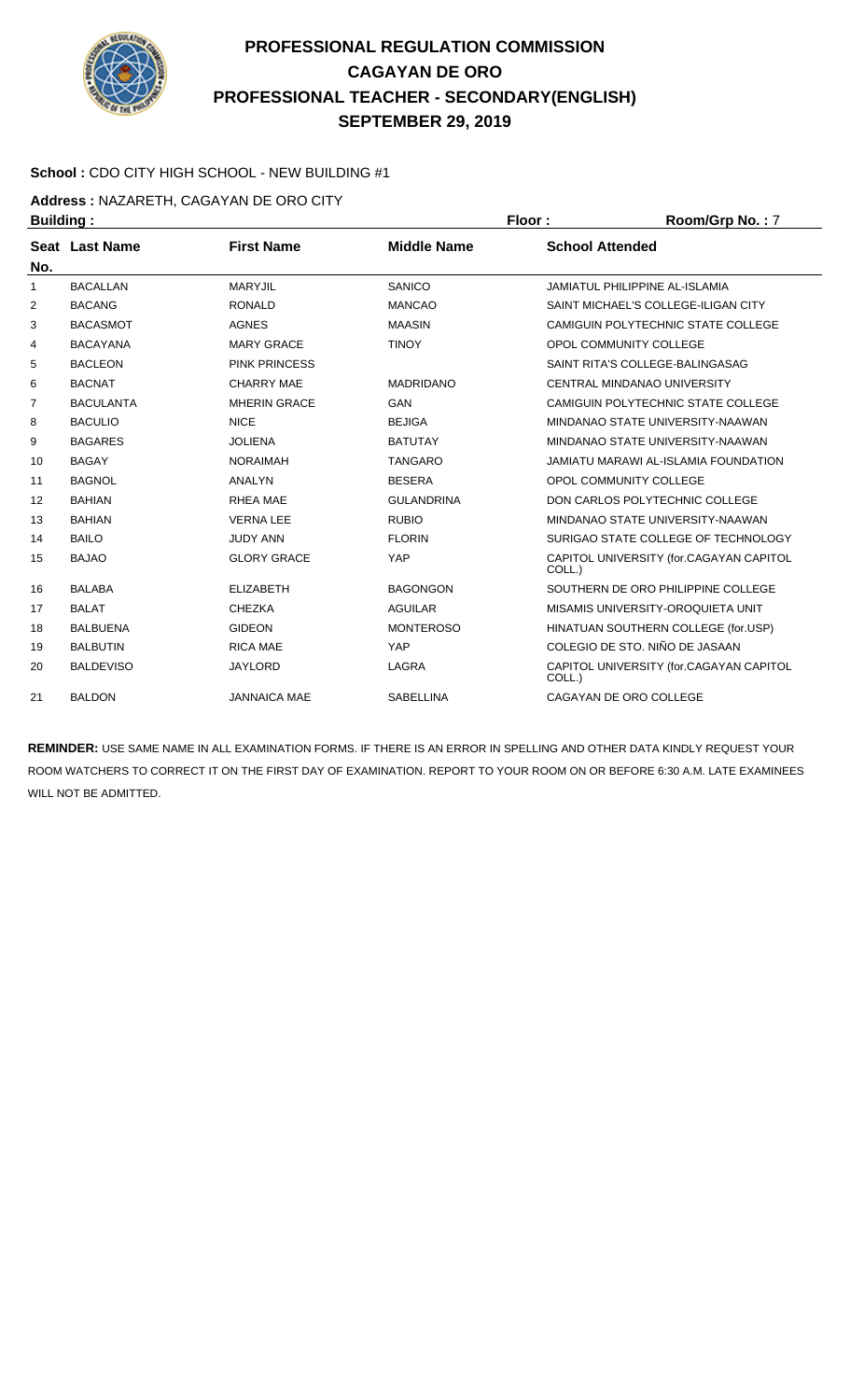

#### **School :** CDO CITY HIGH SCHOOL - NEW BUILDING #1

**Address :** NAZARETH, CAGAYAN DE ORO CITY

| <b>Building:</b> |                    |                        | Floor:<br>Room/Grp No.: 8 |                          |                                                                                |
|------------------|--------------------|------------------------|---------------------------|--------------------------|--------------------------------------------------------------------------------|
|                  | Seat Last Name     | <b>First Name</b>      | <b>Middle Name</b>        | <b>School Attended</b>   |                                                                                |
| No.              |                    |                        |                           |                          |                                                                                |
| 1                | <b>BALINDONG</b>   | <b>FATMAH AMARAH</b>   | ABDULRACMAN               |                          | SOUTHERN PHILIPPINE ACADEMY COLLEGE. INC                                       |
| $\overline{2}$   | <b>BANAAG</b>      | <b>NECCA</b>           | <b>TORRES</b>             |                          | CAMIGUIN POLYTECHNIC STATE COLLEGE                                             |
| 3                | <b>BAÑAS</b>       | <b>PYJAM</b>           | <b>BASBAÑO</b>            |                          | <b>BUKIDNON STATE UNIVERSITY (FOR. BUKIDNON)</b><br>STATE COLLEGE)-MAIN CAMPUS |
| 4                | <b>BANAWAN</b>     | <b>MARIA ASSUNCION</b> | <b>PENSAHAN</b>           | <b>XAVIER UNIVERSITY</b> |                                                                                |
| 5                | <b>BANGAD</b>      | <b>NIKKI</b>           | <b>FABRE</b>              |                          | CENTRAL MINDANAO UNIVERSITY                                                    |
| 6                | <b>BAÑO</b>        | LOVELYJANE             | <b>HINGPIT</b>            | COLL.)                   | CAPITOL UNIVERSITY (for.CAGAYAN CAPITOL                                        |
| $\overline{7}$   | <b>BANSAG</b>      | <b>GRETCHEN</b>        | LAGA                      |                          | CENTRAL MINDANAO UNIVERSITY                                                    |
| 8                | <b>BANSALAO</b>    | <b>SOFIA</b>           | <b>SARIPADA</b>           |                          | BUKIDNON STATE UNIVERSITY (FOR.BUKIDNON<br>STATE COLLEGE)-MAIN CAMPUS          |
| 9                | <b>BARAMBANGAN</b> | <b>NORKISAH</b>        | <b>LOGUM</b>              |                          | LAKE LANAO COLLEGE, INC.                                                       |
| 10               | <b>BARAUNTONG</b>  | <b>HANIFAH</b>         | <b>DAUD</b>               |                          | <b>JAMIATU MUSLIM MINDANAO</b>                                                 |
| 11               | <b>BARILLA</b>     | MA. CLAUDETTE          | ACA-AC                    |                          | MINDANAO STATE UNIVERSITY-MARAWI CITY                                          |
| 12               | <b>BARORO</b>      | <b>DENVER JANE</b>     | <b>MANTILLA</b>           |                          | STELLA MARIS COLLEGE-OROQUIETA CITY                                            |
| 13               | <b>BARRERO</b>     | <b>JOFEL</b>           | <b>JARLATA</b>            |                          | MINDANAO STATE UNIVERSITY-NAAWAN                                               |
| 14               | <b>BARTOLO</b>     | <b>ASHLEY MAE</b>      | <b>BUCOL</b>              | LOURDES COLLEGE          |                                                                                |
| 15               | <b>BASHARY</b>     | <b>JOHANIE</b>         | <b>DOMANDAY</b>           |                          | LAKE LANAO COLLEGE. INC.                                                       |
| 16               | <b>BASHER</b>      | AMAL                   | MINGGA-AS                 |                          | <b>JAMIATU MUSLIM MINDANAO</b>                                                 |
| 17               | <b>BASHER</b>      | <b>GALIAH</b>          | ABDULLAH                  |                          | MINDANAO STATE UNIVERSITY-MARAWI CITY                                          |
| 18               | <b>BASHER</b>      | <b>ROHAINA</b>         | <b>BASA</b>               |                          | MINDANAO STATE UNIVERSITY-MARAWI CITY                                          |
| 19               | <b>BASHER</b>      | <b>SANAKIRA</b>        | <b>MARIGA</b>             |                          | MINDANAO STATE UNIVERSITY-MARAWI CITY                                          |
| 20               | <b>BASMALA</b>     | <b>ALMIRA</b>          | <b>TUGAYA</b>             | OF TECHNOLOGY            | MINDANAO STATE UNIVERSITY-ILIGAN INSTITUTE                                     |
| 21               | <b>BATABOR</b>     | <b>ASNAHAYRA</b>       | <b>AMBOR</b>              |                          | MINDANAO STATE UNIVERSITY-MARAWI CITY                                          |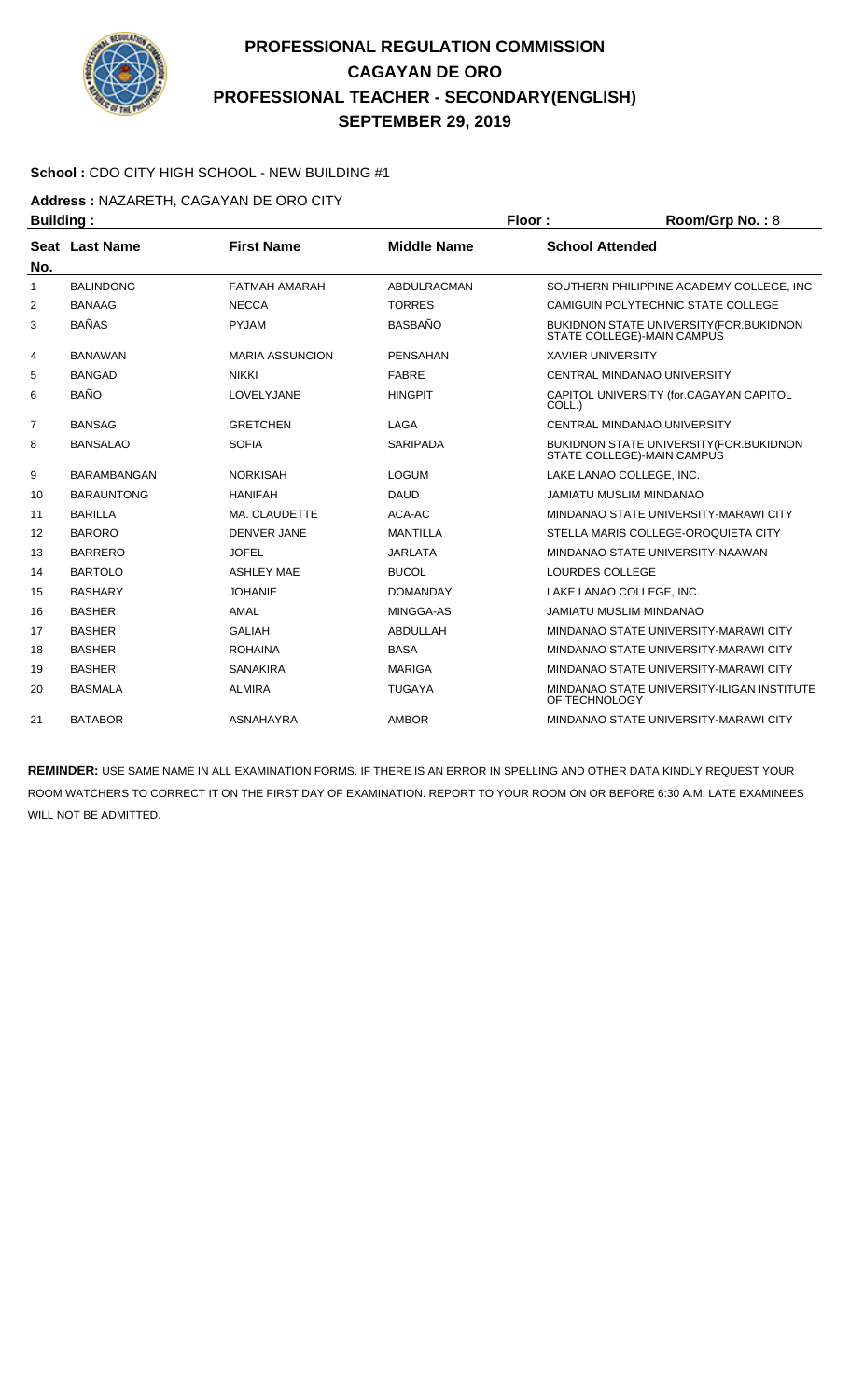

#### **School :** CDO CITY HIGH SCHOOL - NEW BUILDING #1

**Address :** NAZARETH, CAGAYAN DE ORO CITY

| Floor:<br><b>Building:</b> |                  |                       | Room/Grp No.: 9    |                        |                                                                                |
|----------------------------|------------------|-----------------------|--------------------|------------------------|--------------------------------------------------------------------------------|
| No.                        | Seat Last Name   | <b>First Name</b>     | <b>Middle Name</b> | <b>School Attended</b> |                                                                                |
| 1                          | <b>BATALLA</b>   | <b>JENEAVA GRACE</b>  | <b>MADRIGAL</b>    |                        | BUKIDNON STATE UNIVERSITY (FOR.BUKIDNON<br>STATE COLLEGE)-MAIN CAMPUS          |
| 2                          | <b>BATINGAL</b>  | <b>EUTEMIO JR</b>     | ZABALLERO          | <b>TECHNOLOGY</b>      | MISAMIS ORIENTAL INSTITUTE OF SCIENCE &                                        |
| 3                          | <b>BATO</b>      | <b>FATIMA</b>         | <b>LAO</b>         |                        | RC-AL KHWARIZMI INTERNATIONAL COLLEGE                                          |
| 4                          | <b>BATOON</b>    | <b>IRENE</b>          | <b>EBANA</b>       |                        | SOUTHERN DE ORO PHILIPPINE COLLEGE                                             |
| 5                          | <b>BAUTE</b>     | <b>NAINA</b>          | <b>MACAOMBOS</b>   |                        | MINDANAO STATE UNIVERSITY-MARAWI CITY                                          |
| 6                          | <b>BAUTISTA</b>  | JUNALYN               | <b>GAMOTIN</b>     |                        | SOUTHERN DE ORO PHILIPPINE COLLEGE                                             |
| 7                          | <b>BAUTISTA</b>  | <b>NOVIE JONES</b>    | <b>PERINO</b>      |                        | BUKIDNON STATE UNIVERSITY (FOR.BUKIDNON<br>STATE COLLEGE)-MAIN CAMPUS          |
| 8                          | BAYA-ON          | <b>CHRISTIAN</b>      | <b>DECANO</b>      |                        | CAGAYAN DE ORO COLLEGE                                                         |
| 9                          | <b>BAYANBAN</b>  | <b>JULIE MAR</b>      | <b>LUMALA</b>      |                        | NORTHERN BUKIDNON COMM. COLL. (FRLY<br>MANOLO FORT. COMM. COLL)                |
| 10                         | <b>BAYANTONG</b> | <b>NATALIE PEARL</b>  | <b>BONGCAS</b>     |                        | SOUTHERN DE ORO PHILIPPINE COLLEGE                                             |
| 11                         | <b>BAYAWA</b>    | <b>ROVELYN</b>        | <b>MASUYLA</b>     | <b>DIPOLOG CAMPUS</b>  | JOSE RIZAL MEMORIAL STATE UNIVERSITY -                                         |
| 12                         | <b>BAYUCOT</b>   | <b>MARY JANE</b>      | <b>CUYNO</b>       |                        | CAMIGUIN POLYTECHNIC STATE COLLEGE                                             |
| 13                         | <b>BAZAR</b>     | <b>GLENDA</b>         | <b>CABANATAN</b>   |                        | MINDANAO STATE UNIVERSITY-NAAWAN                                               |
| 14                         | <b>BECAGAS</b>   | <b>JUNNE</b>          | <b>BURLAT</b>      |                        | WESTERN MINDANAO STATE U-PAGADIAN CITY                                         |
| 15                         | <b>BEJASA</b>    | <b>NICO</b>           | <b>SERNA</b>       |                        | SAINT PETER COLLEGE-BALINGASAG                                                 |
| 16                         | <b>BELARMINO</b> | <b>ROSE JEAN</b>      | <b>JABAYBAY</b>    |                        | NORTHERN BUKIDNON COMM. COLL. (FRLY<br>MANOLO FORT. COMM. COLL)                |
| 17                         | <b>BELTRAN</b>   | <b>CYREL</b>          | <b>DELA ROSA</b>   |                        | <b>BUKIDNON STATE UNIVERSITY (FOR. BUKIDNON)</b><br>STATE COLLEGE)-MAIN CAMPUS |
| 18                         | <b>BENEDICTO</b> | <b>DRANREB</b>        | <b>TORRES</b>      |                        | <b>BUKIDNON STATE UNIVERSITY (FOR. BUKIDNON)</b><br>STATE COLLEGE)-MAIN CAMPUS |
| 19                         | <b>BENTULAN</b>  | <b>DAISERIE</b>       | <b>AQUINO</b>      |                        | NORTHEASTERN MINDANAO COLL.                                                    |
| 20                         | <b>BERAGO</b>    | <b>JENIZA</b>         | <b>CUENCA</b>      | <b>DIPOLOG CAMPUS</b>  | JOSE RIZAL MEMORIAL STATE UNIVERSITY -                                         |
| 21                         | <b>BERNALDEZ</b> | <b>CHRISTINE JUDY</b> | <b>NAVARROSA</b>   |                        | MINDANAO STATE UNIVERSITY-MARAWI CITY                                          |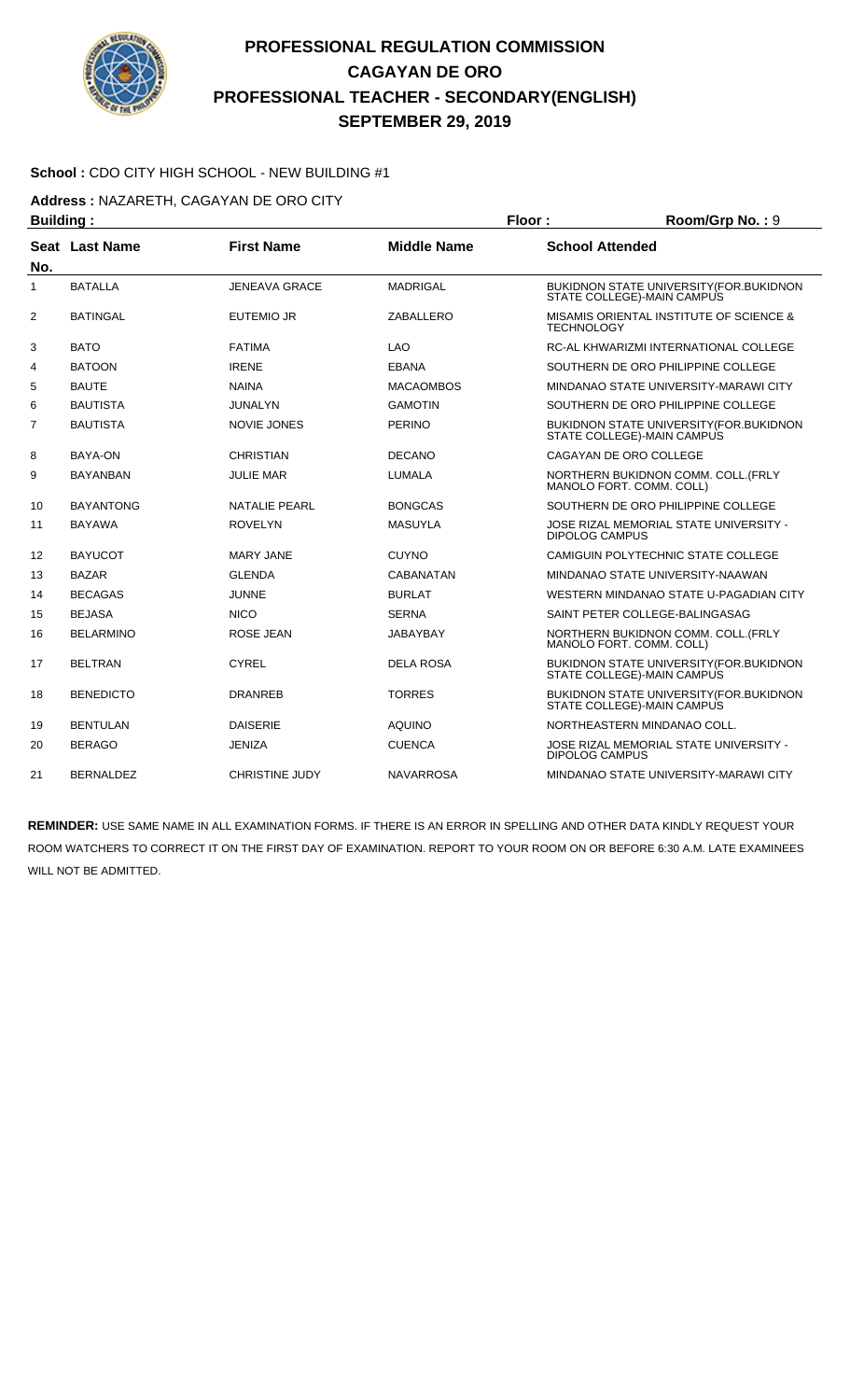

#### **School :** CDO CITY HIGH SCHOOL - NEW BUILDING #1

Address : NAZARETH, CAGAYAN DE ORO CITY

| <b>Building:</b> |                 |                        |                    | Floor:                   | Room/Grp No.: 10                         |
|------------------|-----------------|------------------------|--------------------|--------------------------|------------------------------------------|
|                  | Seat Last Name  | <b>First Name</b>      | <b>Middle Name</b> | <b>School Attended</b>   |                                          |
| No.              |                 |                        |                    |                          |                                          |
| $\mathbf{1}$     | <b>BETE</b>     | <b>BERNADETTE</b>      | <b>DAIRO</b>       | <b>XAVIER UNIVERSITY</b> |                                          |
| 2                | <b>BICADA</b>   | <b>JENNIFER</b>        | <b>DEGUIA</b>      | <b>TECHNOLOGY</b>        | MISAMIS ORIENTAL INSTITUTE OF SCIENCE &  |
| 3                | <b>BILLONES</b> | <b>GLADEN SHELLEY</b>  | AMARGA             |                          | MINDANAO STATE UNIVERSITY-NAAWAN         |
| 4                | <b>BILLOTE</b>  | <b>JULIE MAE</b>       | <b>LAROSA</b>      |                          | <b>MARAWI ISLAMIC COLLEGE</b>            |
| 5                | <b>BOGLOSA</b>  | <b>SHEILA</b>          | CONCERMAN          |                          | SAINT PETER'S COLLEGE-ILIGAN CITY        |
| 6                | <b>BONGGOT</b>  | <b>LADY ANTONIETTE</b> | <b>MAMUGAY</b>     |                          | CAMIGUIN POLYTECHNIC STATE COLLEGE       |
| $\overline{7}$   | <b>BORRES</b>   | <b>RUDELYN</b>         | VALLEJERA          | LOURDES COLLEGE          |                                          |
| 8                | <b>BOYONAS</b>  | <b>JOHN MARK</b>       | LANAZA             | COLL.)                   | CAPITOL UNIVERSITY (for.CAGAYAN CAPITOL  |
| 9                | <b>BRIGOLE</b>  | <b>RUTH</b>            | <b>ANSANO</b>      |                          | QUEZON INSTITUTE OF TECHNOLOGY           |
| 10               | <b>BRIONES</b>  | <b>KIMBERLY</b>        | <b>JOVEN</b>       | <b>TECHNOLOGY</b>        | MISAMIS ORIENTAL INSTITUTE OF SCIENCE &  |
| 11               | <b>BROCA</b>    | <b>SANNY BOY</b>       | ABALAYAN           |                          | NORTHEASTERN MINDANAO COLL.              |
| 12               | <b>BUAL</b>     | SHERRY JANE            | CAIÑA              | LOURDES COLLEGE          |                                          |
| 13               | <b>BUBURAN</b>  | <b>MARY GRACE</b>      | <b>PACUYAO</b>     | <b>DIPOLOG CAMPUS</b>    | JOSE RIZAL MEMORIAL STATE UNIVERSITY -   |
| 14               | <b>BUCOL</b>    | <b>CHARO MAE</b>       | <b>CAPORTE</b>     |                          | SAINT MICHAEL'S COLLEGE-ILIGAN CITY      |
| 15               | <b>BUENO</b>    | <b>JUDY LENE</b>       | <b>MONTANA</b>     | <b>LAPU-LAPU CITY</b>    | PHILIPPINE STATE COLLEGE OF AERONAUTICS- |
| 16               | <b>BUHIAN</b>   | <b>JICILDA</b>         | <b>AGAD</b>        |                          | OPOL COMMUNITY COLLEGE                   |
| 17               | <b>BULANON</b>  | <b>JOYCE</b>           | <b>INFANTE</b>     |                          | <b>TAGOLOAN COMMUNITY COLLEGE</b>        |
| 18               | <b>BUNIEL</b>   | ANGEL MAE              | <b>CABANIGAN</b>   | COLL.)                   | CAPITOL UNIVERSITY (for.CAGAYAN CAPITOL  |
| 19               | <b>BUTOHAN</b>  | <b>ANA ROSE</b>        | <b>BOLIVAR</b>     | DAVAO CITY               | UNIVERSITY OF SOUTHEASTERN PHILIPPINES-  |
| 20               | <b>BUTRON</b>   | <b>MARK JUDE</b>       | <b>ALCANO</b>      |                          | MINDANAO STATE UNIVERSITY-NAAWAN         |
| 21               | <b>BUYOG</b>    | <b>ASMINA</b>          | <b>DIBAROSAN</b>   |                          | RC-AL KHWARIZMI INTERNATIONAL COLLEGE    |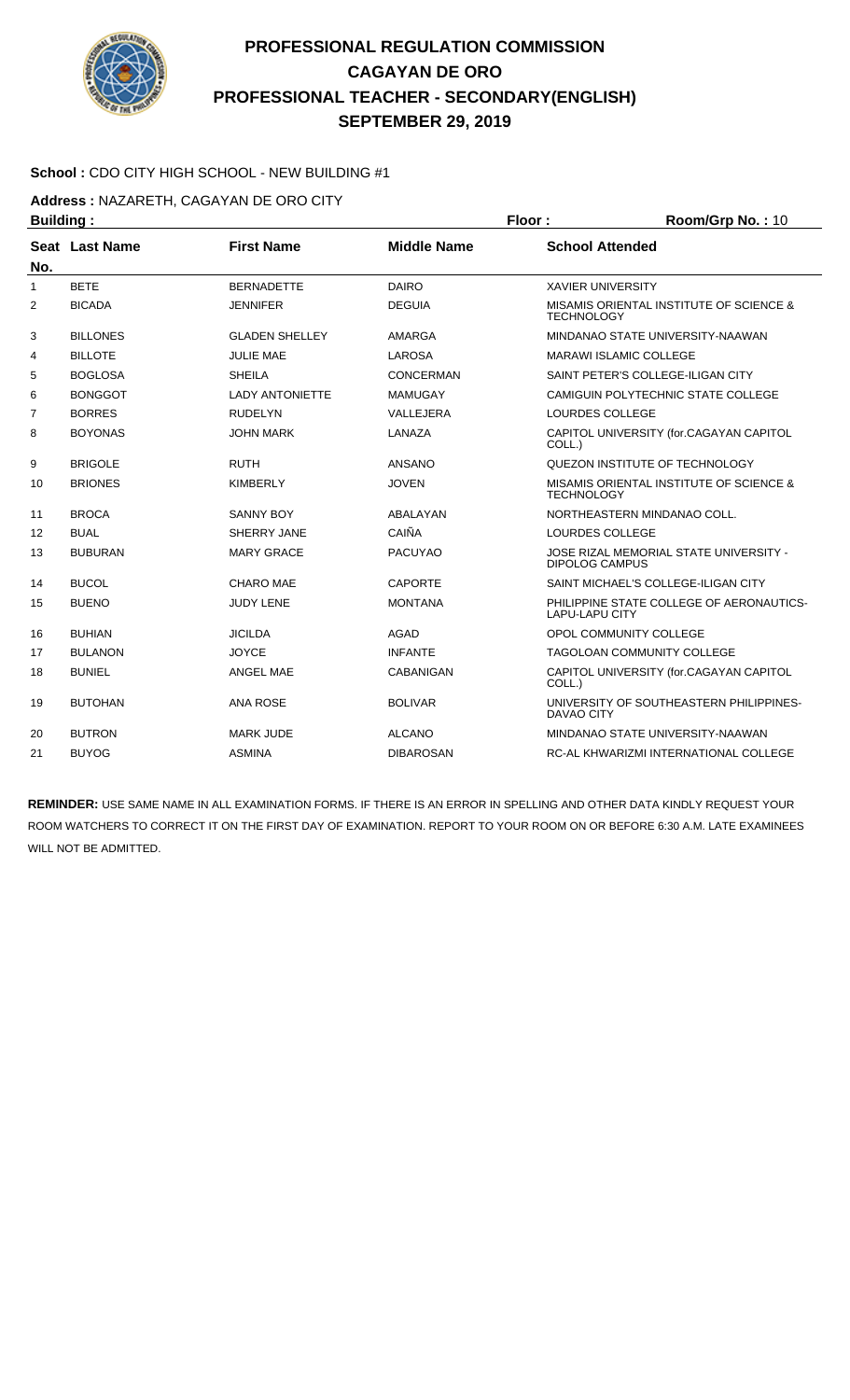

#### **School :** CDO CITY HIGH SCHOOL - NEW BUILDING #1

**Address :** NAZARETH, CAGAYAN DE ORO CITY

| <b>Building:</b> |                  |                         | Floor:             | Room/Grp No.: 11       |                                                                               |
|------------------|------------------|-------------------------|--------------------|------------------------|-------------------------------------------------------------------------------|
|                  | Seat Last Name   | <b>First Name</b>       | <b>Middle Name</b> | <b>School Attended</b> |                                                                               |
| No.              |                  |                         |                    |                        |                                                                               |
| $\mathbf{1}$     | <b>CABANES</b>   | <b>JOMAR</b>            | PABAYO             |                        | COLEGIO DE STO. NIÑO DE JASAAN                                                |
| 2                | <b>CABASAG</b>   | <b>JOHANNE</b>          | <b>OBSIOMA</b>     |                        | <b>BUKIDNON STATE UNIVERSITY - LIBERTAD</b><br><b>EXTERNAL STUDIES CENTER</b> |
| 3                | <b>CABASAG</b>   | <b>MICHELLE</b>         | <b>PARADERO</b>    |                        | MINDANAO STATE UNIVERSITY-NAAWAN                                              |
| 4                | CABATAÑA         | <b>VERA MAE</b>         | <b>FERRER</b>      | OF TECHNOLOGY          | MINDANAO STATE UNIVERSITY-ILIGAN INSTITUTE                                    |
| 5                | <b>CABATUAN</b>  | <b>JOHN OLSEN</b>       | <b>PELIGRO</b>     |                        | QUEZON INSTITUTE OF TECHNOLOGY                                                |
| 6                | <b>CABATUAN</b>  | <b>MICHAELYN</b>        | DE LEON            |                        | SAINT MICHAEL'S COLLEGE-ILIGAN CITY                                           |
| 7                | <b>CABILES</b>   | <b>MICHELLE</b>         | <b>DELA CRUZ</b>   |                        | CAGAYAN DE ORO COLLEGE                                                        |
| 8                | <b>CABILING</b>  | <b>JECEL</b>            | <b>BACUS</b>       |                        | CENTRAL MINDANAO UNIVERSITY                                                   |
| 9                | <b>CABLINDA</b>  | <b>CHRISTELLE &amp;</b> | <b>SACAY</b>       |                        | CENTRAL MINDANAO UNIVERSITY                                                   |
| 10               | <b>CABLINDA</b>  | SHIELA MAE              | <b>CAJILLA</b>     |                        | <b>TAGOLOAN COMMUNITY COLLEGE</b>                                             |
| 11               | <b>CABOLBOL</b>  | <b>ANNA MARIE</b>       | <b>ANDAM</b>       |                        | MINDANAO STATE UNIVERSITY-NAAWAN                                              |
| 12               | <b>CABRERA</b>   | <b>ALLEN DAVE</b>       | <b>PALAPAR</b>     |                        | <b>TAGOLOAN COMMUNITY COLLEGE</b>                                             |
| 13               | <b>CABREZOS</b>  | <b>ZELAINE MAY</b>      | <b>TAMPARONG</b>   |                        | LICEO DE CAGAYAN UNIVERSITY                                                   |
| 14               | <b>CABUCOS</b>   | <b>BRIAN LEE</b>        | <b>ACOSTA</b>      | SALLE)                 | LA SALLE UNIVERSITY (for.IMMA.CONCEPCION-LA                                   |
| 15               | <b>CABULAY</b>   | <b>VINCENT</b>          | CORBO              | <b>FOUNDATION</b>      | ROMAN C. VILLALON MEMORIAL COLLEGES                                           |
| 16               | <b>CABUSAS</b>   | <b>DIAN</b>             | <b>PANIS</b>       |                        | OPOL COMMUNITY COLLEGE                                                        |
| 17               | <b>CADER</b>     | <b>SONAYA</b>           | <b>DIBA</b>        |                        | <b>JAMIATU MARAWI AL-ISLAMIA FOUNDATION</b>                                   |
| 18               | <b>CADUYAC</b>   | <b>SHARON</b>           | <b>BERDELAO</b>    |                        | GINGOOG CITY JUNIOR COLLEGE                                                   |
| 19               | <b>CAGAMPANG</b> | <b>ARON MATTHEW</b>     | <b>PALMERE</b>     |                        | CAMIGUIN POLYTECHNIC STATE COLLEGE                                            |
| 20               | CAGANDAHAN       | ANGELLE                 | <b>SALDON</b>      |                        | SAINT MICHAEL'S COLLEGE-ILIGAN CITY                                           |
| 21               | <b>CAGAPE</b>    | <b>ROZIEL</b>           | <b>PLANAS</b>      |                        | MINDANAO STATE UNIVERSITY-NAAWAN                                              |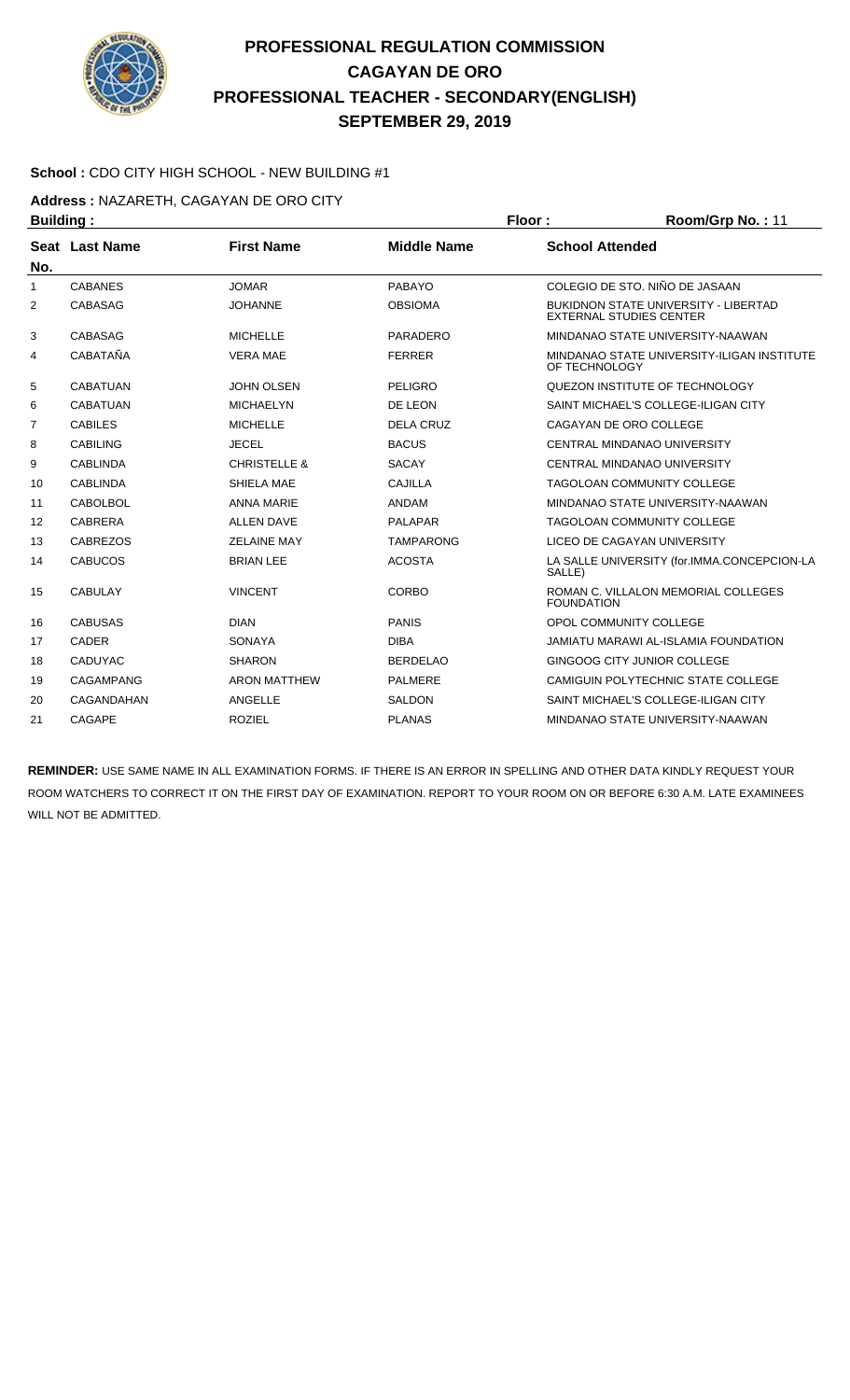

#### **School :** CDO CITY HIGH SCHOOL - NEW BUILDING #1

**Address :** NAZARETH, CAGAYAN DE ORO CITY

| <b>Building:</b> |                  |                      |                    | Floor:                   | Room/Grp No.: 12                                                      |
|------------------|------------------|----------------------|--------------------|--------------------------|-----------------------------------------------------------------------|
|                  | Seat Last Name   | <b>First Name</b>    | <b>Middle Name</b> | <b>School Attended</b>   |                                                                       |
| No.              |                  |                      |                    |                          |                                                                       |
| 1                | <b>CAGATIN</b>   | ROQZL JOE            | <b>MEDINA</b>      |                          | TAGOLOAN COMMUNITY COLLEGE                                            |
| 2                | <b>CAGBAS</b>    | <b>MARYNEL</b>       | <b>KILOP</b>       | <b>DIPOLOG CAMPUS</b>    | JOSE RIZAL MEMORIAL STATE UNIVERSITY -                                |
| 3                | <b>CAGMAT</b>    | <b>MARIA TERESA</b>  | <b>MALINAY</b>     |                          | LICEO DE CAGAYAN UNIVERSITY                                           |
| 4                | CAHULOGAN        | <b>ALEX NISANDRO</b> |                    |                          | QUEZON INSTITUTE OF TECHNOLOGY                                        |
| 5                | CAHULOGAN        | <b>DAVE</b>          | <b>PELIGRO</b>     |                          | AGUSAN DEL SUR COLLEGE                                                |
| 6                | CAINOY           | <b>LOVELY CHIN</b>   | <b>ONG</b>         | <b>XAVIER UNIVERSITY</b> |                                                                       |
| $\overline{7}$   | <b>CALAGUE</b>   | <b>LOURDES</b>       | <b>CAPUCONG</b>    |                          | LICEO DE CAGAYAN UNIVERSITY                                           |
| 8                | CALAO            | MICHAEL BRIAN        | <b>TACUEL</b>      |                          | CENTRAL MINDANAO UNIVERSITY                                           |
| 9                | CALI             | <b>NORAIMA</b>       | <b>NORAIDA</b>     |                          | SAINT PETER'S COLLEGE-ILIGAN CITY                                     |
| 10               | <b>CAMAÑERO</b>  | <b>LEA MAE</b>       | <b>PILIPINO</b>    |                          | DON CARLOS POLYTECHNIC COLLEGE                                        |
| 11               | CAMBANGAY        | <b>JANE</b>          | <b>BOYLES</b>      |                          | BUKIDNON STATE UNIVERSITY (FOR.BUKIDNON<br>STATE COLLEGE)-MAIN CAMPUS |
| 12               | CAMID            | <b>ASGAR</b>         | <b>DIACAT</b>      |                          | JAMIATU MARAWI AL-ISLAMIA FOUNDATION                                  |
| 13               | <b>CAMILLER</b>  | <b>KIMBERLY</b>      | CABALANG           | COLL.)                   | CAPITOL UNIVERSITY (for.CAGAYAN CAPITOL                               |
| 14               | <b>CAMLON</b>    | <b>WARDAH</b>        | <b>BUSRAN</b>      |                          | MINDANAO STATE UNIVERSITY-MARAWI CITY                                 |
| 15               | <b>CANATOY</b>   | <b>JASMIN JOY</b>    | <b>SARTIN</b>      |                          | SAINT PETER COLLEGE-BALINGASAG                                        |
| 16               | CANDOLE          | <b>MICAH EUREEN</b>  | VILLANUEVA         |                          | CENTRAL MINDANAO UNIVERSITY                                           |
| 17               | <b>CAÑETE</b>    | <b>JUVY</b>          | <b>PABLO</b>       |                          | <b>TAGOLOAN COMMUNITY COLLEGE</b>                                     |
| 18               | <b>CANSANCIO</b> | <b>RONNY</b>         | <b>HOPIA</b>       |                          | QUEZON INSTITUTE OF TECHNOLOGY                                        |
| 19               | CAPAL            | <b>NASIMAH</b>       | ALI                |                          | MINDANAO STATE UNIVERSITY-MARAWI CITY                                 |
| 20               | <b>CAPILI</b>    | <b>MIKKA</b>         | <b>MACAWAY</b>     | <b>FOUNDATION</b>        | ROMAN C. VILLALON MEMORIAL COLLEGES                                   |
| 21               | CARALDE          | <b>RYAN</b>          | <b>DUMANGCAS</b>   |                          | FATIMA COLLEGE OF CAMIGUIN                                            |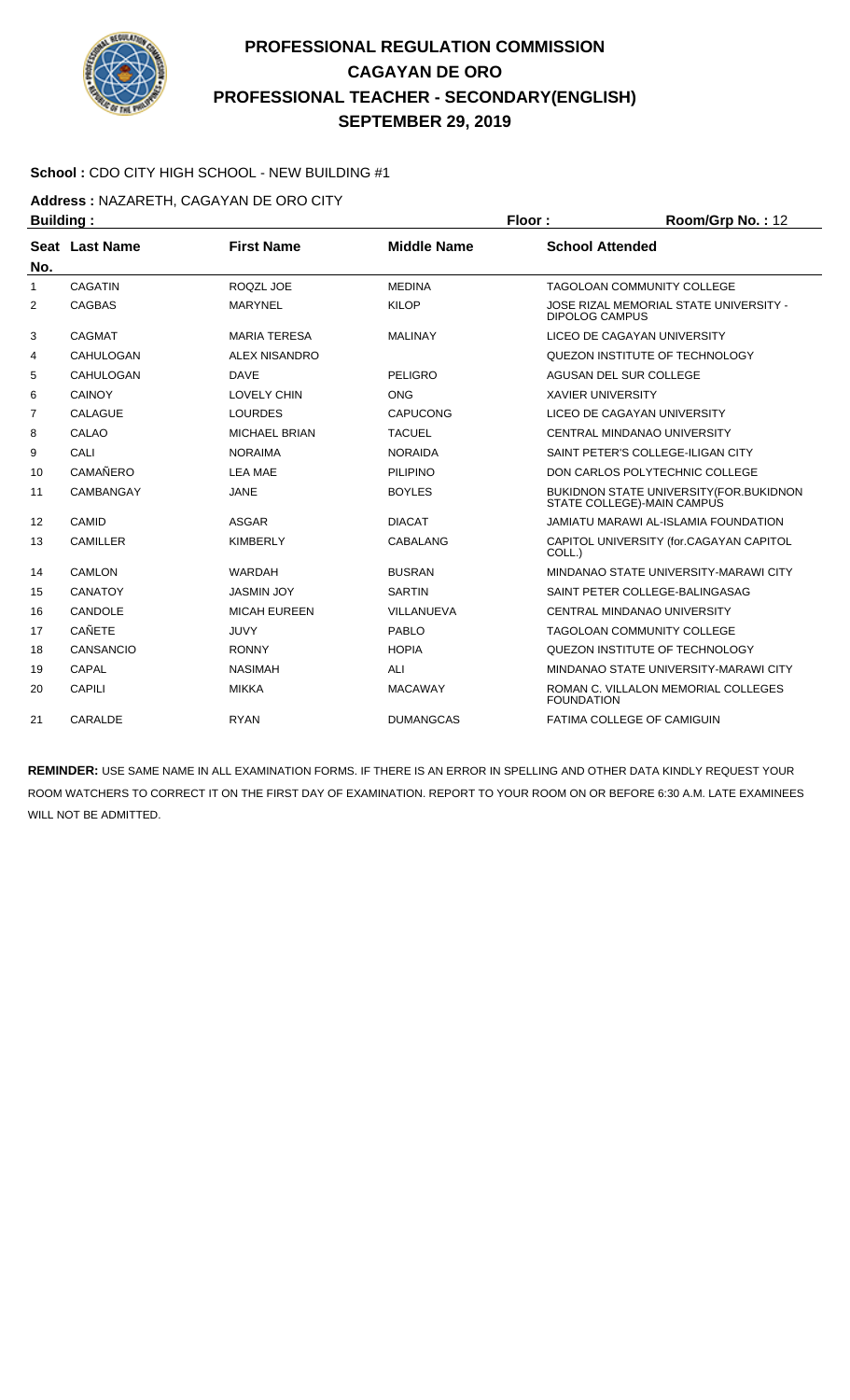

#### **School :** CDO CITY HIGH SCHOOL - NEW BUILDING #1

**Address :** NAZARETH, CAGAYAN DE ORO CITY

| <b>Building:</b> |                  |                              |                    | Floor:                 | Room/Grp No.: 13                                                      |
|------------------|------------------|------------------------------|--------------------|------------------------|-----------------------------------------------------------------------|
|                  | Seat Last Name   | <b>First Name</b>            | <b>Middle Name</b> | <b>School Attended</b> |                                                                       |
| No.              |                  |                              |                    |                        |                                                                       |
| 1                | <b>CARBAJOSA</b> | <b>ARNOLD</b>                | <b>JUAN</b>        |                        | <b>SAINT LUKES INSTITUTE</b>                                          |
| 2                | <b>CARTAJENA</b> | <b>JEFFERD JHON</b>          | <b>DAWAT</b>       |                        | <b>TAGOLOAN COMMUNITY COLLEGE</b>                                     |
| 3                | <b>CARUPO</b>    | <b>ESTHER</b>                | <b>BEHAGAN</b>     |                        | NORTHEASTERN MINDANAO COLL.                                           |
| 4                | CASAMA           | <b>KARLA JANE</b>            | PIOLO              |                        | DEL SUR GOOD SHEPHERD COLLEGE                                         |
| 5                | CASAN            | <b>FATMA JEHAN</b>           | <b>BABAO</b>       |                        | RC-AL KHWARIZMI INTERNATIONAL COLLEGE                                 |
| 6                | <b>CASIDAR</b>   | <b>JAMAICA</b>               | <b>PANGALI</b>     |                        | MINDANAO STATE UNIVERSITY-MARAWI CITY                                 |
| $\overline{7}$   | <b>CASIM</b>     | <b>ASLIMA</b>                | <b>MACARAMBON</b>  |                        | MINDANAO STATE UNIVERSITY-MARAWI CITY                                 |
| 8                | <b>CASINABE</b>  | <b>LYRAH KRISTEL</b>         | <b>LUCERO</b>      | SAN ISIDRO COLLEGE     |                                                                       |
| 9                | CASIR            | <b>NORODEN</b>               | <b>MULOK</b>       |                        | LAKE LANAO COLLEGE, INC.                                              |
| 10               | <b>CASTAÑEDA</b> | <b>VALERIE ANNE DANIELLE</b> | <b>GAMBAN</b>      |                        | PILGRIM CHRISTIAN COLLEGE                                             |
| 11               | <b>CASTILION</b> | <b>MARICAR</b>               | <b>ESPELLARGA</b>  |                        | NORTHERN BUKIDNON COMM. COLL. (FRLY<br>MANOLO FORT. COMM. COLL)       |
| 12               | CASTILLON        | <b>ELAINE</b>                | <b>VELLESCO</b>    |                        | MINDANAO STATE UNIVERSITY-NAAWAN                                      |
| 13               | <b>CASTUERAS</b> | <b>ROXANNE</b>               | <b>DELIS</b>       |                        | CENTRAL MINDANAO UNIVERSITY                                           |
| 14               | <b>CATACUTAN</b> | <b>ARCHIEL</b>               | CAPANGPANGAN       |                        | SAINT PETER'S COLLEGE-ILIGAN CITY                                     |
| 15               | CATALUÑA         | <b>CHONA</b>                 | <b>MASONG</b>      |                        | CAGAYAN DE ORO COLLEGE                                                |
| 16               | CATELO           | <b>RACHEL</b>                | <b>UNABIA</b>      |                        | ALL NATIONS COLLEGE                                                   |
| 17               | <b>CATUBAY</b>   | <b>RYLAH</b>                 | <b>CAYETONA</b>    |                        | BUKIDNON STATE UNIVERSITY (FOR.BUKIDNON<br>STATE COLLEGE)-MAIN CAMPUS |
| 18               | <b>CERIACA</b>   | ROBEL JOHN                   | <b>SAMSON</b>      |                        | SAINT RITA'S COLLEGE-BALINGASAG                                       |
| 19               | CERO             | <b>ERD ROCKY</b>             | <b>GAGUAN</b>      | <b>TECHNOLOGY</b>      | MISAMIS ORIENTAL INSTITUTE OF SCIENCE &                               |
| 20               | <b>CHAVEZ</b>    | <b>GIZZELLE</b>              | <b>ACHA</b>        |                        | CENTRAL MINDANAO UNIVERSITY                                           |
| 21               | <b>CHAVO</b>     | RACHEL JANE                  | <b>BACUS</b>       |                        | OPOL COMMUNITY COLLEGE                                                |
|                  |                  |                              |                    |                        |                                                                       |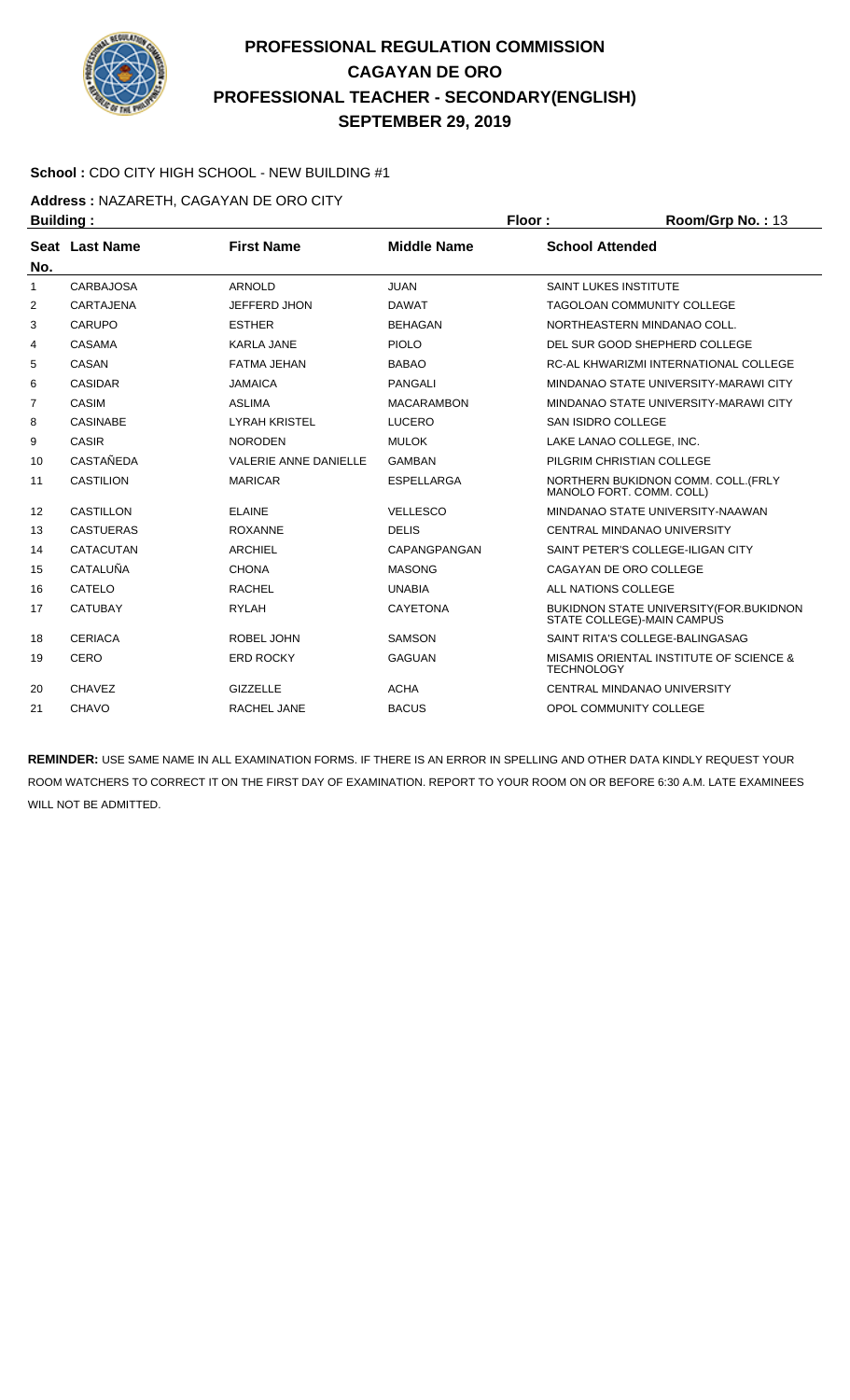

#### **School :** CDO CITY HIGH SCHOOL - NEW BUILDING #1

**Address :** NAZARETH, CAGAYAN DE ORO CITY

| <b>Building:</b> |                  |                        |                    | Floor:                   | Room/Grp No.: 14                                                               |
|------------------|------------------|------------------------|--------------------|--------------------------|--------------------------------------------------------------------------------|
| No.              | Seat Last Name   | <b>First Name</b>      | <b>Middle Name</b> | <b>School Attended</b>   |                                                                                |
| 1                | <b>CHING</b>     | <b>MARIA DANICA</b>    | <b>PAGAO</b>       |                          | <b>CENTRAL MINDANAO UNIVERSITY</b>                                             |
| 2                | <b>CINCO</b>     | <b>JEAN LOU</b>        | GIL                |                          | <b>BUKIDNON STATE UNIVERSITY (FOR. BUKIDNON)</b><br>STATE COLLEGE)-MAIN CAMPUS |
| 3                | <b>CLAM</b>      | <b>MARIA CHRISTINA</b> | <b>TEOFILO</b>     |                          | CAGAYAN DE ORO COLLEGE                                                         |
| 4                | COLAO            | <b>KRISTINE MAI</b>    | <b>BANAAG</b>      |                          | NORTHERN BUKIDNON COMM. COLL. (FRLY<br>MANOLO FORT, COMM, COLL)                |
| 5                | <b>COLITA</b>    | <b>SHAINA</b>          | <b>BAJA</b>        |                          | TAGOLOAN COMMUNITY COLLEGE                                                     |
| 6                | COLLADO          | <b>JECEL</b>           | <b>VILLARMINO</b>  |                          | MINDANAO STATE UNIVERSITY-NAAWAN                                               |
| 7                | <b>COMADUG</b>   | <b>NAFISAH</b>         | <b>MARUHOM</b>     |                          | MINDANAO ISLAMIC COMPUTER COLLEGE                                              |
| 8                | CONDEZA          | <b>JOSEPH</b>          | ZAMBRANO           |                          | BUKIDNON STATE UNIVERSITY - MEDINA<br><b>EXTERNAL STUDIES CENTER</b>           |
| 9                | <b>CONIENDO</b>  | <b>JAY RYAN</b>        | <b>MIER</b>        |                          | SAINT MICHAEL'S COLLEGE-ILIGAN CITY                                            |
| 10               | <b>COSAIN</b>    | <b>NABELA</b>          | <b>OGKA</b>        |                          | MINDANAO STATE UNIVERSITY-MARAWI CITY                                          |
| 11               | COSCOS           | CATHERINE JOY          | <b>GUNGOB</b>      |                          | <b>CENTRAL MINDANAO UNIVERSITY</b>                                             |
| 12               | COSINO           | ANALOU                 | <b>GOLOSINO</b>    |                          | MINDANAO STATE UNIVERSITY-MARAWI CITY                                          |
| 13               | <b>COYOCA</b>    | <b>JUNNEL</b>          | <b>QUIPANES</b>    |                          | DON CARLOS POLYTECHNIC COLLEGE                                                 |
| 14               | <b>CUALES</b>    | ADREINA                | <b>PAMISA</b>      |                          | SAINT PETER COLLEGE-BALINGASAG                                                 |
| 15               | <b>CUALTEROS</b> | <b>CHARRY</b>          | <b>COMO</b>        |                          | NORTHEASTERN MINDANAO COLL.                                                    |
| 16               | <b>CUBIO</b>     | <b>MIKEE LENZI</b>     | <b>DANAG</b>       |                          | CAMIGUIN POLYTECHNIC STATE COLLEGE                                             |
| 17               | <b>CUNTING</b>   | <b>WINNIE</b>          | <b>LIANG</b>       | <b>XAVIER UNIVERSITY</b> |                                                                                |
| 18               | <b>CUTAB</b>     | <b>JOHANNA FATIMA</b>  | <b>VILLADORES</b>  |                          | CAMIGUIN POLYTECHNIC STATE COLLEGE                                             |
| 19               | <b>DAANG</b>     | LOVE JOY               | <b>NAHIAL</b>      |                          | CAGAYAN DE ORO COLLEGE                                                         |
| 20               | <b>DAAPONG</b>   | <b>ELLA MARIE</b>      | <b>RAFULS</b>      | <b>XAVIER UNIVERSITY</b> |                                                                                |
| 21               | <b>DABA</b>      | <b>HEZRON</b>          | <b>ALVARO</b>      |                          | LICEO DE CAGAYAN UNIVERSITY                                                    |
|                  |                  |                        |                    |                          |                                                                                |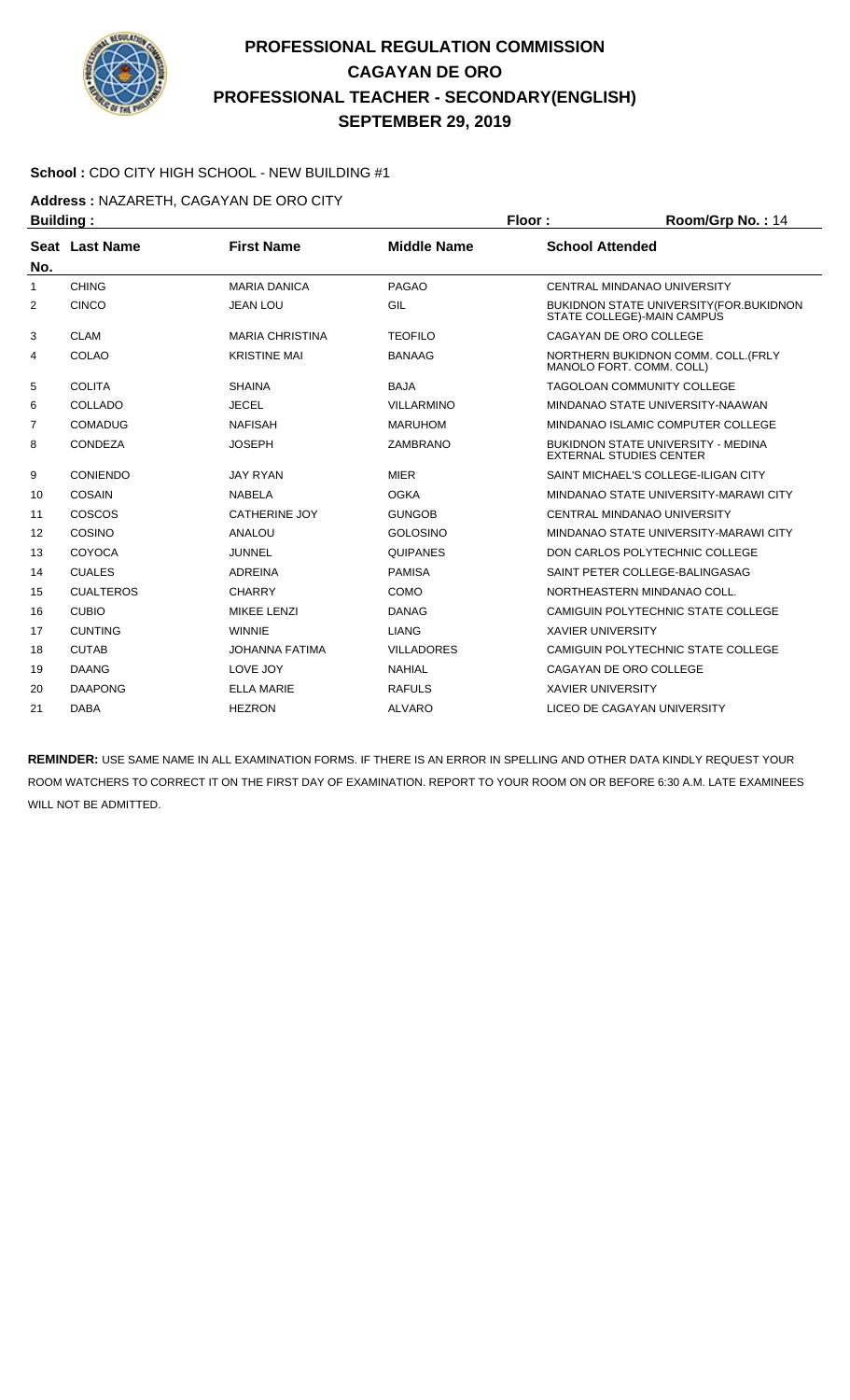

#### **School :** CDO CITY HIGH SCHOOL - NEW BUILDING #1

**Address :** NAZARETH, CAGAYAN DE ORO CITY

| <b>Building:</b> |                   |                           | Floor:             | Room/Grp No.: 15                                                       |
|------------------|-------------------|---------------------------|--------------------|------------------------------------------------------------------------|
|                  | Seat Last Name    | <b>First Name</b>         | <b>Middle Name</b> | <b>School Attended</b>                                                 |
| No.              |                   |                           |                    |                                                                        |
| $\mathbf{1}$     | <b>DABLIO</b>     | <b>ARA CHARIZA</b>        | SINAN-A            | OPOL COMMUNITY COLLEGE                                                 |
| 2                | <b>DACARA</b>     | <b>LOU MARVIN</b>         | DE CASTRO          | CAGAYAN DE ORO COLLEGE                                                 |
| 3                | <b>DACO</b>       | <b>JANICE</b>             | <b>PASCO</b>       | SAINT MICHAEL'S COLLEGE-ILIGAN CITY                                    |
| 4                | <b>DACOCO</b>     | <b>AXL ROSE</b>           | CABALLERO          | MINDANAO STATE UNIVERSITY-NAAWAN                                       |
| 5                | <b>DADULA</b>     | <b>DAISY DIANNE</b>       | <b>ORIOLA</b>      | <b>XAVIER UNIVERSITY</b>                                               |
| 6                | <b>DAGALA</b>     | ANGEL LOVE                | <b>LUGAR</b>       | SAINT PETER COLLEGE-BALINGASAG                                         |
| 7                | <b>DAGALANGIT</b> | <b>ACMIDA</b>             | <b>SACAMPONG</b>   | SAINT MICHAEL'S COLLEGE-ILIGAN CITY                                    |
| 8                | <b>DAGANG</b>     | <b>MILYN</b>              | <b>TUBIANO</b>     | WESTERN MINDANAO STATE U-AURORA                                        |
| 9                | <b>DAGATAN</b>    | <b>NOEME ANN CRISTINE</b> | <b>TACANDONG</b>   | MISAMIS ORIENTAL INSTITUTE OF SCIENCE &<br><b>TECHNOLOGY</b>           |
| 10               | <b>DAGOC</b>      | <b>CRISSA ANN</b>         | <b>RODRIGUEZ</b>   | LOURDES COLLEGE                                                        |
| 11               | <b>DAJANG</b>     | <b>ANGELICA</b>           | <b>AYUBAN</b>      | CAPITOL UNIVERSITY (for.CAGAYAN CAPITOL<br>COLL.)                      |
| 12               | <b>DALAPO</b>     | <b>MAVER</b>              | <b>SAGAYON</b>     | BUKIDNON STATE UNIVERSITY (FOR. BUKIDNON<br>STATE COLLEGE)-MAIN CAMPUS |
| 13               | <b>DALIGDIG</b>   | KHERT JHON                | <b>SALVADOR</b>    | CAGAYAN DE ORO COLLEGE                                                 |
| 14               | <b>DALUPERIT</b>  | <b>MARK RAY-AN</b>        | LADERA             | OPOL COMMUNITY COLLEGE                                                 |
| 15               | <b>DANGCAL</b>    | <b>JOHN FREDERICK</b>     | CABALLERO          | OPOL COMMUNITY COLLEGE                                                 |
| 16               | DAP-OG            | <b>KATE MICHELLE</b>      | ZABALLERO          | CAPITOL UNIVERSITY (for.CAGAYAN CAPITOL<br>COLL.)                      |
| 17               | <b>DAPUNAN</b>    | MICHELLE FLORA FE         | <b>MASLOG</b>      | SAINT MICHAEL'S COLLEGE-ILIGAN CITY                                    |
| 18               | DARAGANGAN        | <b>JENNAN</b>             | <b>MALA</b>        | MINDANAO STATE UNIVERSITY-MARAWI CITY                                  |
| 19               | <b>DARAPA</b>     | <b>ZAINAB</b>             | <b>MANARONDONG</b> | LICEO DE CAGAYAN UNIVERSITY                                            |
| 20               | DAT-UGAN          | <b>KATE MONREA</b>        | QUEROL             | MISAMIS UNIVERSITY-OZAMIS CITY                                         |
| 21               | <b>DATUMOLOK</b>  | <b>SALAMAH</b>            | <b>COSAIN</b>      | MINDANAO STATE UNIVERSITY-MARAWI CITY                                  |
|                  |                   |                           |                    |                                                                        |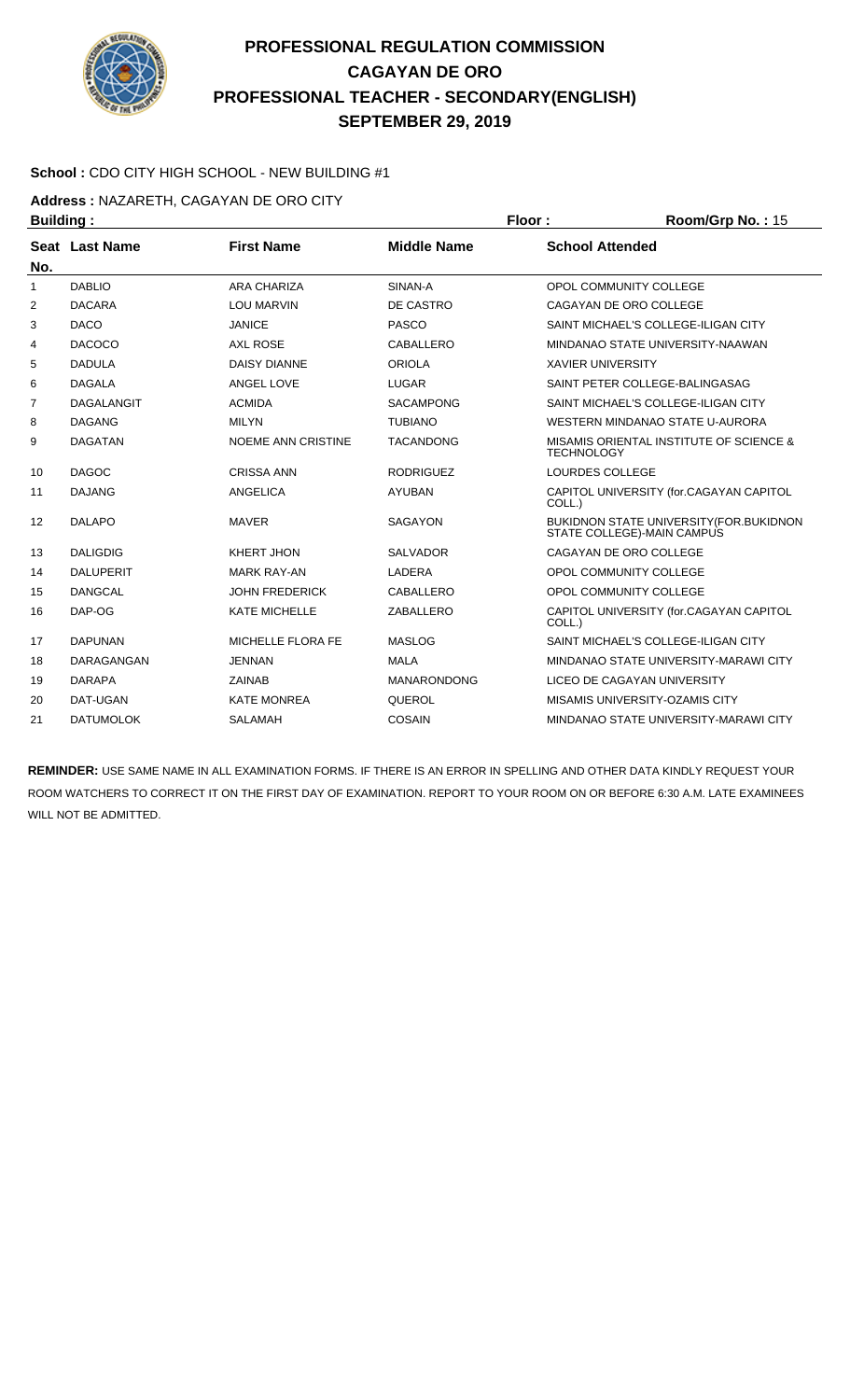

#### **School :** CDO CITY HIGH SCHOOL - NEW BUILDING #1

**Address :** NAZARETH, CAGAYAN DE ORO CITY

| <b>Building:</b> |                       |                       |                     | Floor:                   | Room/Grp No.: 16                                                              |
|------------------|-----------------------|-----------------------|---------------------|--------------------------|-------------------------------------------------------------------------------|
|                  | <b>Seat Last Name</b> | <b>First Name</b>     | <b>Middle Name</b>  | <b>School Attended</b>   |                                                                               |
| No.              |                       |                       |                     |                          |                                                                               |
| $\mathbf{1}$     | DE DIOS               | <b>NORLITO JR</b>     | <b>EVANGELIO</b>    |                          | CENTRAL MINDANAO UNIVERSITY                                                   |
| 2                | DE GUZMAN             | <b>GAYLE FLORENCE</b> | <b>OSCARES</b>      | <b>XAVIER UNIVERSITY</b> |                                                                               |
| 3                | DE LA CRUZ            | <b>JANINE</b>         | <b>LONZON</b>       |                          | MISAMIS UNIVERSITY-OROQUIETA UNIT                                             |
| 4                | DE LOS SANTOS         | <b>CRISMAR</b>        | <b>DURAN</b>        |                          | SAINT RITA'S COLLEGE-BALINGASAG                                               |
| 5                | <b>DECHOS</b>         | ANALIZA               | PATEÑO              |                          | SAINT PETER COLLEGE-BALINGASAG                                                |
| 6                | <b>DECLARO</b>        | <b>JULIET</b>         | <b>OBIAL</b>        |                          | <b>BUKIDNON STATE UNIVERSITY (FOR.BUKIDNON</b><br>STATE COLLEGE)-MAIN CAMPUS  |
| $\overline{7}$   | <b>DEL CAMPO</b>      | <b>PRINCESS IRA</b>   | <b>DELOS SANTOS</b> |                          | MINDANAO STATE UNIVERSITY-NAAWAN                                              |
| 8                | <b>DELA CERNA</b>     | <b>JEAN MARLYN</b>    |                     |                          | MINDANAO STATE UNIVERSITY-NAAWAN                                              |
| 9                | <b>DELA CRUZ</b>      | <b>AILEEN</b>         | YBAÑEZ              |                          | OPOL COMMUNITY COLLEGE                                                        |
| 10               | <b>DELA CRUZ</b>      | <b>JESABELL</b>       | <b>SORONGON</b>     |                          | <b>BUKIDNON STATE UNIVERSITY (FOR.BUKIDNON)</b><br>STATE COLLEGE)-MAIN CAMPUS |
| 11               | <b>DELANGCATEN</b>    | <b>JAMAICA</b>        | <b>MANGONTRA</b>    | SPA COLLEGE, INC.        |                                                                               |
| 12               | <b>DELIGERO</b>       | <b>MARY</b>           | <b>YUNSON</b>       |                          | UNIVERSITY OF SAN JOSE-RECOLETOS                                              |
| 13               | <b>DELOS SANTOS</b>   | <b>GRAZEL ANNE</b>    | <b>BULANDRES</b>    | SALLE)                   | LA SALLE UNIVERSITY (for.IMMA.CONCEPCION-LA                                   |
| 14               | <b>DEOFILO</b>        | <b>JOHNMAN</b>        | <b>MALAGUM</b>      |                          | MINDANAO STATE UNIVERSITY-NAAWAN                                              |
| 15               | <b>DEVIBAR</b>        | <b>DWEN ZIEL</b>      | <b>LACORTE</b>      |                          | CAGAYAN DE ORO COLLEGE                                                        |
| 16               | <b>DIAGBEL</b>        | <b>CATHERINE</b>      | <b>ALGER</b>        |                          | <b>BUKIDNON STATE UNIVERSITY (FOR.BUKIDNON)</b><br>STATE COLLEGE)-MAIN CAMPUS |
| 17               | <b>DIAMEL</b>         | <b>MANAR</b>          | <b>ABDULCADER</b>   |                          | RC-AL KHWARIZMI INTERNATIONAL COLLEGE                                         |
| 18               | <b>DIAMEL</b>         | <b>NESRIN</b>         | SANI                |                          | MINDANAO STATE UNIVERSITY-MARAWI CITY                                         |
| 19               | <b>DIBANGKITUN</b>    | <b>ASNEFAH</b>        | <b>MACARARIC</b>    |                          | SAINT PETER'S COLLEGE-ILIGAN CITY                                             |
| 20               | <b>DIMO</b>           | <b>AL SAVIOR</b>      | <b>RAMONAL</b>      |                          | NORTHERN BUKIDNON COMM. COLL. (FRLY<br>MANOLO FORT. COMM. COLL)               |
| 21               | <b>DINSAG</b>         | <b>LEMUEL</b>         | <b>OMAROL</b>       |                          | BUKIDNON STATE UNIVERSITY (FOR. BUKIDNON<br>STATE COLLEGE)-MAIN CAMPUS        |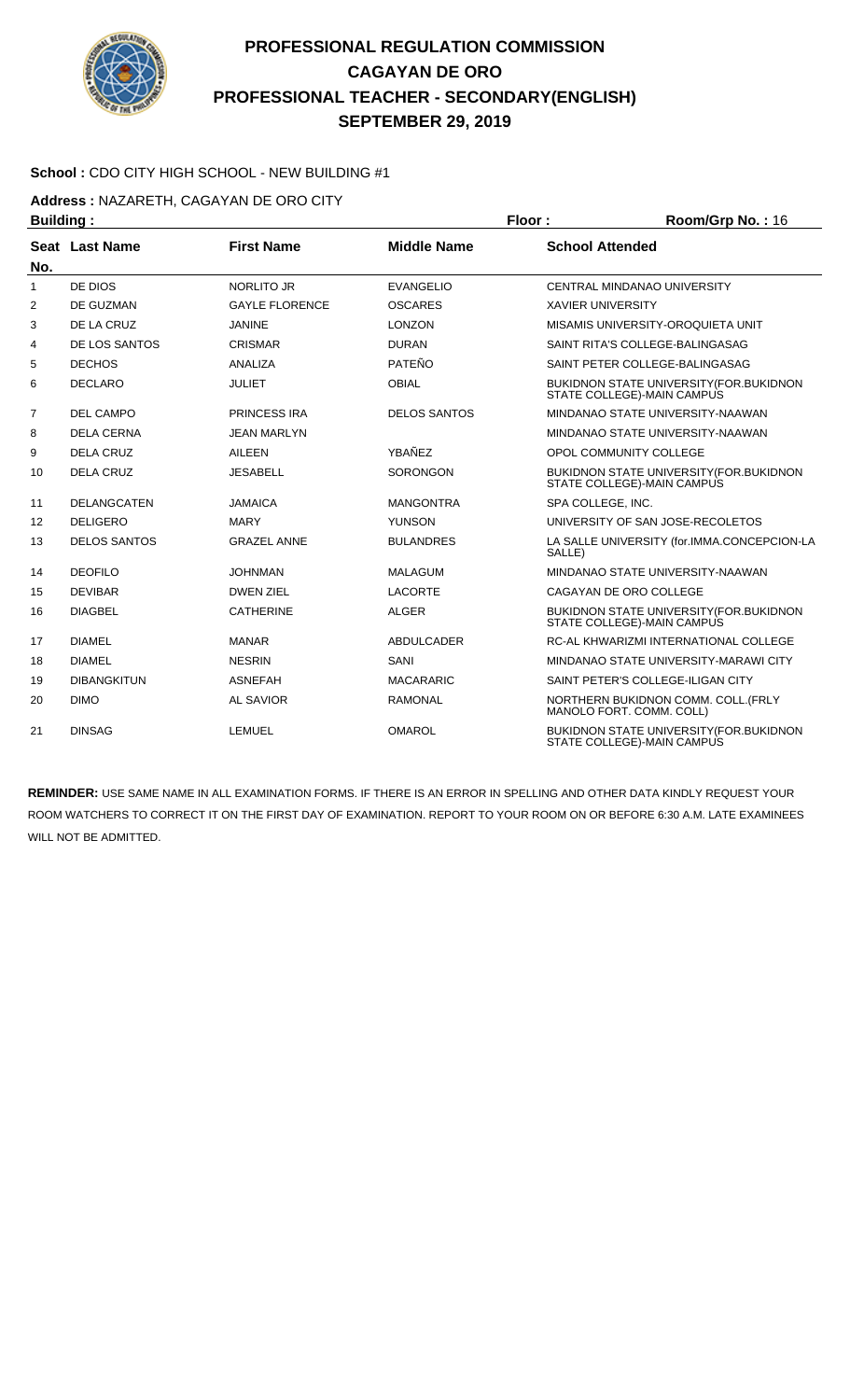

#### **School :** CDO CITY HIGH SCHOOL - NEW BUILDING #1

**Address :** NAZARETH, CAGAYAN DE ORO CITY

|                | <b>Building:</b>    |                         |                    | Floor:<br>Room/Grp No.: 17 |                                                                        |  |
|----------------|---------------------|-------------------------|--------------------|----------------------------|------------------------------------------------------------------------|--|
|                | Seat Last Name      | <b>First Name</b>       | <b>Middle Name</b> | <b>School Attended</b>     |                                                                        |  |
| No.            |                     |                         |                    |                            |                                                                        |  |
| 1              | <b>DIPUNUDUN</b>    | <b>NORHAYA</b>          | <b>MAUNGA</b>      |                            | MINDANAO ISLAMIC COMPUTER COLLEGE                                      |  |
| $\overline{2}$ | <b>DIRONGAWAN</b>   | <b>NADIA</b>            | <b>SOMALIPAO</b>   |                            | LANAO DEL NORTE AGRICULTURAL COLLEGE                                   |  |
| 3              | <b>DIVINAGRACIA</b> | <b>JOLYNA</b>           | <b>MADRIDANO</b>   |                            | LICEO DE CAGAYAN UNIVERSITY                                            |  |
| 4              | <b>DOLING</b>       | <b>SARAH JANE</b>       | <b>MONTAÑAR</b>    |                            | BUKIDNON STATE UNIVERSITY (FOR BUKIDNON<br>STATE COLLEGE)-MAIN CAMPUS  |  |
| 5              | <b>DOMADO</b>       | <b>OMYRAH LESLIE</b>    | CALDERON           |                            | SAINT MICHAEL'S COLLEGE-ILIGAN CITY                                    |  |
| 6              | <b>DOMO</b>         | <b>MARICRIS</b>         | <b>AGBON</b>       | <b>TECHNOLOGY</b>          | MISAMIS ORIENTAL INSTITUTE OF SCIENCE &                                |  |
| $\overline{7}$ | <b>DOMO</b>         | <b>RHEA JANE</b>        | <b>ACERA</b>       |                            | SAINT PETER COLLEGE-BALINGASAG                                         |  |
| 8              | <b>DOÑA</b>         | <b>LOUIE</b>            | <b>SARIPA</b>      | <b>CARMEN</b>              | <b>GOLDEN HERITAGE POLYTECHNIC COLLEGE-</b>                            |  |
| 9              | <b>DONTAR</b>       | LAWDELYN                | <b>MAISOG</b>      |                            | MISAMIS UNIVERSITY-OROQUIETA UNIT                                      |  |
| 10             | <b>DORIAS</b>       | <b>VINCENT JHUN</b>     | <b>OMAC</b>        |                            | BUKIDNON STATE UNIVERSITY (FOR. BUKIDNON<br>STATE COLLEGE)-MAIN CAMPUS |  |
| 11             | <b>DOTE</b>         | <b>GEM</b>              | <b>GABIA</b>       |                            | SAINT PETER COLLEGE-BALINGASAG                                         |  |
| 12             | <b>DUMANDAN</b>     | <b>FLOREDA</b>          | <b>CAHUAN</b>      |                            | CENTRAL MINDANAO UNIVERSITY                                            |  |
| 13             | <b>DUMARPA</b>      | <b>ALANIE</b>           | <b>NUÑEZ</b>       |                            | STELLA MARIS COLLEGE-OROQUIETA CITY                                    |  |
| 14             | <b>DUMAY</b>        | <b>GIA</b>              | <b>MAHOMOC</b>     |                            | MINDANAO STATE UNIVERSITY-MARAWI CITY                                  |  |
| 15             | <b>DURA</b>         | <b>GRACE</b>            | PAMULAGAN          |                            | DON CARLOS POLYTECHNIC COLLEGE                                         |  |
| 16             | <b>DURA</b>         | <b>IZZAH</b>            | GAYATGAY           |                            | DON CARLOS POLYTECHNIC COLLEGE                                         |  |
| 17             | EBOL                | <b>JOBELLE</b>          |                    |                            | SURIGAO STATE COLLEGE OF TECHNOLOGY                                    |  |
| 18             | <b>ECHEM</b>        | <b>DIANNE GRACE</b>     | <b>SAUSA</b>       |                            | <b>TAGOLOAN COMMUNITY COLLEGE</b>                                      |  |
| 19             | <b>ECO</b>          | <b>CHARRY</b>           | <b>PONCE</b>       |                            | CAGAYAN DE ORO COLLEGE                                                 |  |
| 20             | <b>ECUASION</b>     | <b>QUEENIE RHAPSODY</b> | <b>CABINGAS</b>    |                            | CAGAYAN DE ORO COLLEGE                                                 |  |
| 21             | <b>EDADES</b>       | <b>LORILYN</b>          | <b>LLOREN</b>      |                            | SAINT RITA'S COLLEGE-BALINGASAG                                        |  |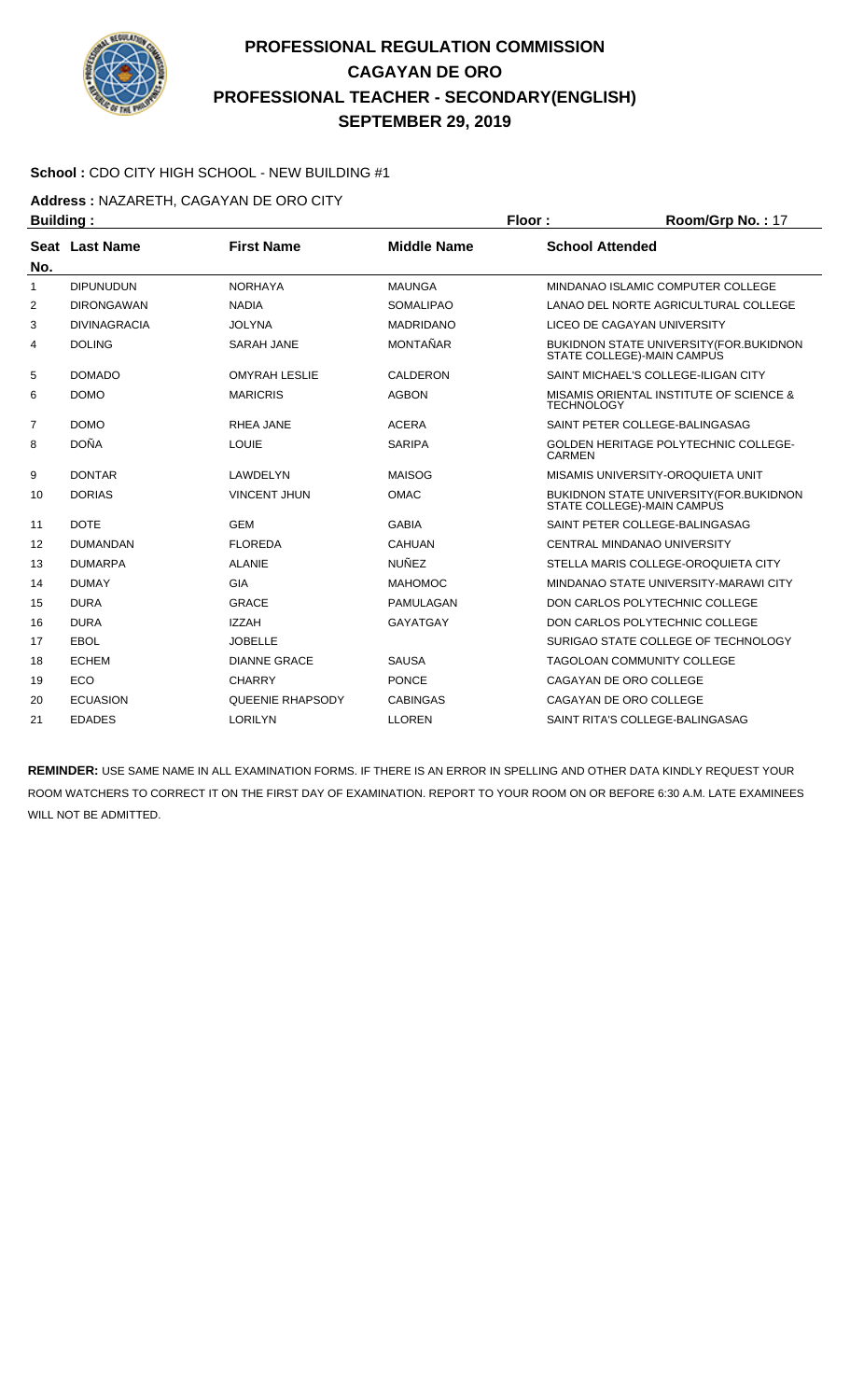

#### **School :** CDO CITY HIGH SCHOOL - NEW BUILDING #1

**Address :** NAZARETH, CAGAYAN DE ORO CITY

|                     | <b>Building:</b> |                     |                    | Floor:<br>Room/Grp No.: 18 |                                                                              |
|---------------------|------------------|---------------------|--------------------|----------------------------|------------------------------------------------------------------------------|
|                     | Seat Last Name   | <b>First Name</b>   | <b>Middle Name</b> | <b>School Attended</b>     |                                                                              |
| No.<br>$\mathbf{1}$ | <b>EDAROS</b>    | <b>MOAMER</b>       | <b>DATUKUNUG</b>   |                            | RC-AL KHWARIZMI INTERNATIONAL COLLEGE                                        |
| $\overline{2}$      | <b>EDUAVE</b>    | <b>KRISTINE</b>     | QUITONG            |                            | <b>TAGOLOAN COMMUNITY COLLEGE</b>                                            |
|                     |                  |                     |                    |                            |                                                                              |
| 3                   | <b>EDUAVE</b>    | <b>MARICEL</b>      | <b>PALAPAS</b>     |                            | <b>ILIGAN CAPITOL COLLEGE</b>                                                |
| 4                   | <b>EDURIA</b>    | <b>HANNAH</b>       | <b>ADAN</b>        |                            | MINDANAO STATE UNIVERSITY-NAAWAN                                             |
| 5                   | <b>EGAMA</b>     | <b>SOLER</b>        | <b>BOBOROL</b>     |                            | <b>BUKIDNON STATE UNIVERSITY (FOR.BUKIDNON</b><br>STATE COLLEGE)-MAIN CAMPUS |
| 6                   | <b>EGOT</b>      | <b>JAN DARVEY</b>   | <b>DAGANDAN</b>    | <b>FOUNDATION</b>          | ROMAN C. VILLALON MEMORIAL COLLEGES                                          |
| $\overline{7}$      | <b>ELARCOSA</b>  | <b>RENCEL</b>       | <b>BONGOLTO</b>    |                            | DON CARLOS POLYTECHNIC COLLEGE                                               |
| 8                   | <b>ELEGAN</b>    | <b>RUBIE</b>        | <b>RULE</b>        |                            | <b>TAGOLOAN COMMUNITY COLLEGE</b>                                            |
| 9                   | <b>ELIAS</b>     | <b>HAMIDA</b>       | <b>REGARO</b>      |                            | <b>JAMIATU MUSLIM MINDANAO</b>                                               |
| 10                  | <b>ELICA</b>     | <b>ILYN</b>         | <b>BAYARAS</b>     |                            | SOUTHERN DE ORO PHILIPPINE COLLEGE                                           |
| 11                  | <b>ELICANO</b>   | <b>ANDREA PEYNE</b> | <b>BLANDO</b>      |                            | MISAMIS UNIVERSITY-OZAMIS CITY                                               |
| 12                  | <b>ELLO</b>      | SWEETY JOY          | <b>GUINAY</b>      |                            | CAGAYAN DE ORO COLLEGE                                                       |
| 13                  | <b>ELNAR</b>     | <b>MERCY</b>        | <b>PAMAG</b>       | <b>DIPOLOG CAMPUS</b>      | JOSE RIZAL MEMORIAL STATE UNIVERSITY -                                       |
| 14                  | <b>EMBRADO</b>   | <b>CARYL JANE</b>   | <b>JUNTILLA</b>    | SALLE)                     | LA SALLE UNIVERSITY (for.IMMA.CONCEPCION-LA                                  |
| 15                  | <b>EMUY</b>      | <b>CATHERINE</b>    | ZAFICO             | <b>DAVAO ORIENTAL</b>      | ST. MARY'S COLLEGE OF BAGANGA-BAGANGA,                                       |
| 16                  | <b>ENOT</b>      | ANGELIQUE MARIE     |                    |                            | OPOL COMMUNITY COLLEGE                                                       |
| 17                  | <b>ENRIQUEZ</b>  | <b>HAZEL</b>        | <b>CUAS</b>        | <b>FOUNDATION</b>          | ROMAN C. VILLALON MEMORIAL COLLEGES                                          |
| 18                  | <b>ENTIA</b>     | <b>ENELITO JR</b>   | LATAZA             |                            | MINDANAO STATE UNIVERSITY-NAAWAN                                             |
| 19                  | <b>ESCABARTE</b> | <b>CHARLYN</b>      | <b>DINGAL</b>      |                            | SAN ESTANISLAO KOSTKA COLLEGE                                                |
| 20                  | <b>ESIC</b>      | <b>JULIE ANN</b>    | <b>BAO</b>         |                            | FATIMA COLLEGE OF CAMIGUIN                                                   |
| 21                  | <b>ESIN</b>      | <b>JULIANNE</b>     | <b>SALUBRE</b>     | COLL.)                     | CAPITOL UNIVERSITY (for.CAGAYAN CAPITOL                                      |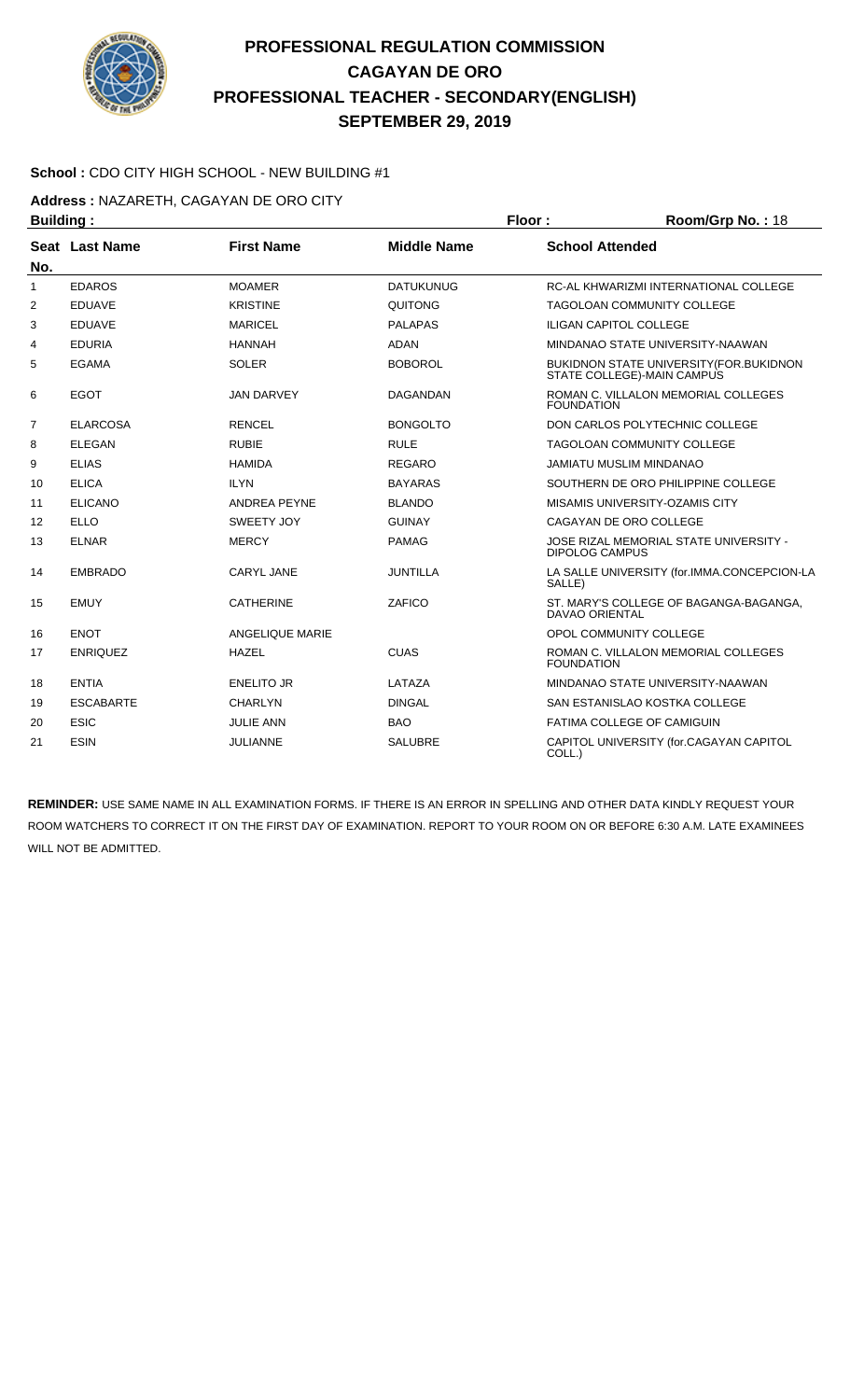

#### **School :** CDO CITY HIGH SCHOOL - NEW BUILDING #1

**Address :** NAZARETH, CAGAYAN DE ORO CITY

| <b>Building:</b> |                  |                         | Floor:             | Room/Grp No.: 19                                                       |
|------------------|------------------|-------------------------|--------------------|------------------------------------------------------------------------|
|                  | Seat Last Name   | <b>First Name</b>       | <b>Middle Name</b> | <b>School Attended</b>                                                 |
| No.              |                  |                         |                    |                                                                        |
| 1                | <b>ESTAL</b>     | LIEZEL                  | <b>CAMACHO</b>     | DON CARLOS POLYTECHNIC COLLEGE                                         |
| $\overline{2}$   | <b>ESTAURA</b>   | <b>KENT LEO</b>         |                    | MINDANAO STATE UNIVERSITY-NAAWAN                                       |
| 3                | <b>ETA</b>       | <b>LORAINNE ABEGAIL</b> |                    | CAPITOL UNIVERSITY (for.CAGAYAN CAPITOL<br>COLL.)                      |
| 4                | <b>ETANG</b>     | <b>ANA LUCILLE</b>      | CARDONA            | <b>XAVIER UNIVERSITY</b>                                               |
| 5                | <b>EUGENIO</b>   | <b>JENNY JAY</b>        | <b>PAHUNANG</b>    | <b>TAGOLOAN COMMUNITY COLLEGE</b>                                      |
| 6                | <b>FABE</b>      | <b>HANNAH SNOW</b>      | <b>LIBRADO</b>     | OPOL COMMUNITY COLLEGE                                                 |
| $\overline{7}$   | FABIAÑA          | <b>RUDNER</b>           | <b>CHAVEZ</b>      | <b>XAVIER UNIVERSITY</b>                                               |
| 8                | <b>FABRIA</b>    | <b>MARY ANN</b>         | <b>SALCEDO</b>     | OPOL COMMUNITY COLLEGE                                                 |
| 9                | <b>FABRO</b>     | <b>RUSSELLE</b>         | <b>PALAD</b>       | MISAMIS ORIENTAL INSTITUTE OF SCIENCE &<br><b>TECHNOLOGY</b>           |
| 10               | FAIZ             | <b>JANIMA</b>           | <b>SALBO</b>       | <b>ILIGAN CAPITOL COLLEGE</b>                                          |
| 11               | <b>FELICIANO</b> | <b>EVELYN</b>           | <b>HAMO</b>        | CENTRAL MINDANAO UNIVERSITY                                            |
| 12               | <b>FERNANDEZ</b> | ADELA                   | <b>HALLAZGO</b>    | SAINT RITA'S COLLEGE-BALINGASAG                                        |
| 13               | <b>FERNANDEZ</b> | ALEJO JR                | <b>UBA</b>         | SAINT PETER COLLEGE-BALINGASAG                                         |
| 14               | <b>FERNANDEZ</b> | PAX FELDEN              | <b>SUMAYLO</b>     | ILIGAN MEDICAL CENTER COLLEGE, INC.                                    |
| 15               | <b>FILIPINAS</b> | <b>MICHELLE</b>         | <b>GALLOGO</b>     | MINDANAO STATE UNIVERSITY-NAAWAN                                       |
| 16               | <b>FLORES</b>    | <b>DAY ROSE</b>         | <b>MINIONES</b>    | GENSANTOS FOUNDATION COLLEGE, INC.                                     |
| 17               | <b>FLORINDA</b>  | <b>JELIAN</b>           | <b>REQUINA</b>     | JOSE RIZAL MEMORIAL STATE UNIVERSITY -<br><b>DIPOLOG CAMPUS</b>        |
| 18               | <b>FRANCISCO</b> | <b>WENIESTER</b>        | CAPOL              | QUEZON INSTITUTE OF TECHNOLOGY                                         |
| 19               | <b>FRESNOZA</b>  | <b>GLADY MAY</b>        | PARREÑO            | BUKIDNON STATE UNIVERSITY (FOR. BUKIDNON<br>STATE COLLEGE)-MAIN CAMPUS |
| 20               | <b>FUENTES</b>   | <b>JAY IAN</b>          | <b>BACULIO</b>     | LICEO DE CAGAYAN UNIVERSITY                                            |
| 21               | GA-AS            | <b>NICLE</b>            | <b>VILLAROYA</b>   | SAINT PETER COLLEGE-BALINGASAG                                         |
|                  |                  |                         |                    |                                                                        |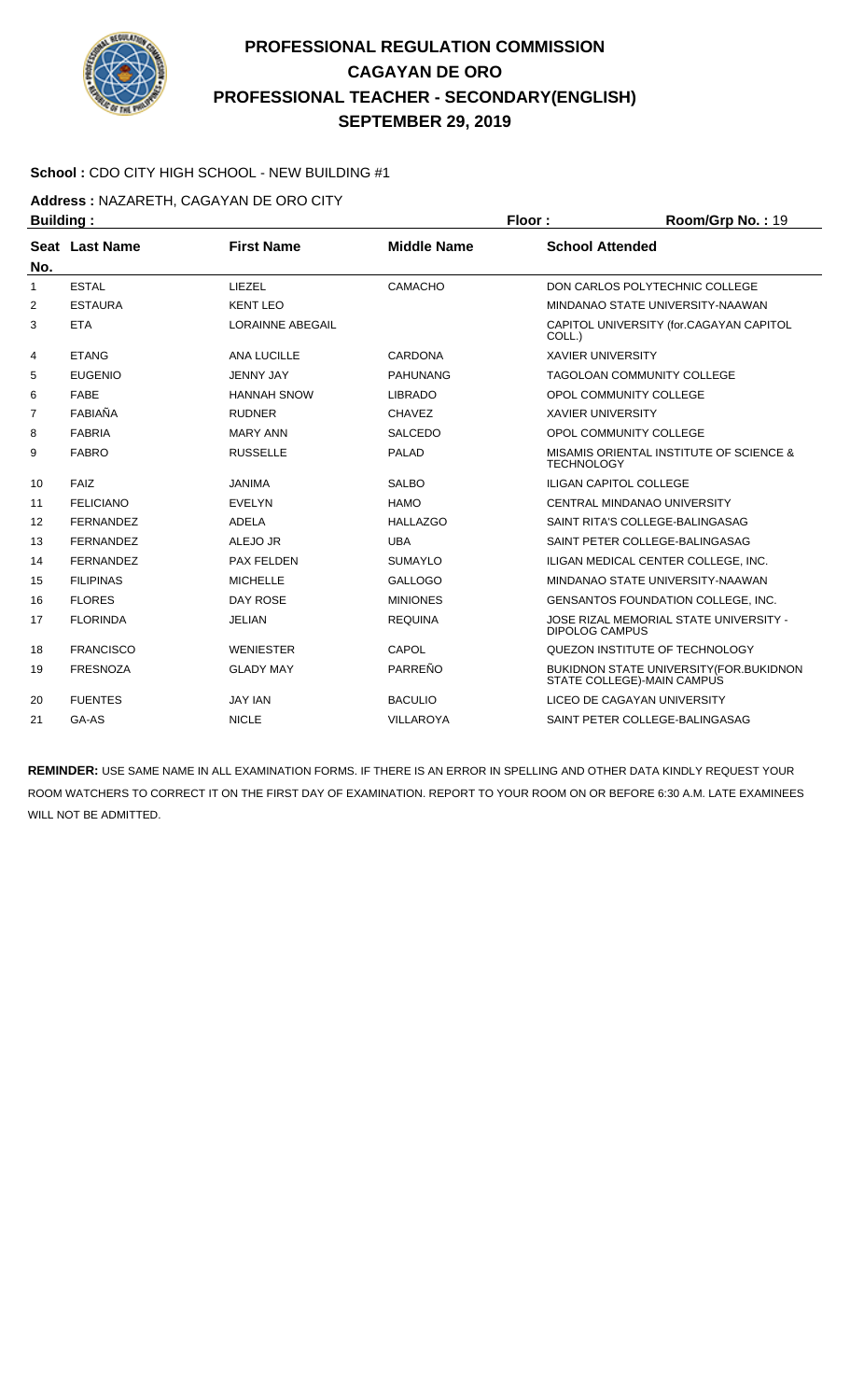

#### **School :** CDO CITY HIGH SCHOOL - NEW BUILDING #1

**Address :** NAZARETH, CAGAYAN DE ORO CITY

|                   |                                    |                    | Floor:                 | Room/Grp No.: 20                                                |
|-------------------|------------------------------------|--------------------|------------------------|-----------------------------------------------------------------|
|                   | <b>First Name</b>                  | <b>Middle Name</b> | <b>School Attended</b> |                                                                 |
|                   |                                    |                    |                        |                                                                 |
| <b>GABISAN</b>    | <b>MAICA</b>                       |                    |                        | CHRIST THE KING COLLEGE OF MARANDING                            |
| <b>GABITO</b>     | <b>MARLENE ROSE</b>                | <b>EROJA</b>       | <b>FOUNDATION</b>      | ROMAN C. VILLALON MEMORIAL COLLEGES                             |
| <b>GADAYAN</b>    | PEARLY GAY                         | <b>SURIO</b>       | <b>DAPITAN</b>         | JOSE RIZAL MEMORIAL STATE UNIVERSITY-                           |
| <b>GADGUDE</b>    | <b>ANIE ROSE</b>                   | <b>RETIRADO</b>    |                        | FATIMA COLLEGE OF CAMIGUIN                                      |
| <b>GAGNO</b>      | <b>JOEBETH</b>                     | <b>BULARON</b>     |                        | CENTRAL MINDANAO UNIVERSITY                                     |
| <b>GALANG</b>     | <b>GOLDIN PAULINE</b>              | CAÑADA             |                        | SAINT PETER'S COLLEGE-ILIGAN CITY                               |
| <b>GALANGQUE</b>  | <b>CHRISTEN JHOY</b>               | <b>LABRADO</b>     |                        | OPOL COMMUNITY COLLEGE                                          |
| <b>GALARRITA</b>  | <b>JIMVIE CRIS</b>                 | <b>CABIGQUES</b>   |                        | OPOL COMMUNITY COLLEGE                                          |
| <b>GALINDO</b>    | MARVEE JANE                        |                    |                        | NORTHERN BUKIDNON COMM. COLL. (FRLY<br>MANOLO FORT. COMM. COLL) |
| <b>GALLANO</b>    | CAREN                              | CAMACHO            |                        | CHRIST THE KING COLLEGE OF MARANDING                            |
| <b>GAMAL</b>      | <b>FATIMA ROWAISHA</b>             | <b>ALAWI</b>       |                        | MINDANAO STATE UNIVERSITY-MARAWI CITY                           |
| <b>GAMIL</b>      | <b>MARHELLE</b>                    | <b>OKON</b>        |                        | MINDANAO STATE UNIVERSITY-NAAWAN                                |
| <b>GAMOLO</b>     | <b>JOHN PAUL</b>                   | <b>EMBATE</b>      |                        | SAINT RITA'S COLLEGE-BALINGASAG                                 |
| <b>GANADE</b>     | <b>KEISHAMAE</b>                   | <b>VETE</b>        |                        | MINDANAO STATE UNIVERSITY-NAAWAN                                |
| <b>GANDAMRA</b>   | <b>SAIPODIN</b>                    | <b>RAMOS</b>       |                        | SAINT MICHAEL'S COLLEGE-ILIGAN CITY                             |
| <b>GANDOLFOS</b>  | <b>RODECITA</b>                    | <b>ROSERO</b>      |                        | SOUTHERN BICOL COLLEGES                                         |
| <b>GARCENIEGO</b> | <b>ADENIADA</b>                    |                    |                        | CAGAYAN DE ORO COLLEGE                                          |
| <b>GARCIA</b>     | <b>HARJENI</b>                     | <b>AUSEJO</b>      |                        | <b>COLEGIO DE LAS NAVAS</b>                                     |
| <b>GARCIA</b>     | <b>JANETH</b>                      | <b>RIVERA</b>      | (for.NMPS)-CDO         | GOLDEN HERITAGE POLYTECHNIC COLLEGE                             |
| <b>GARDUCE</b>    | <b>STEPHANIE JANE</b>              | <b>SULASULA</b>    |                        | MISAMIS UNIVERSITY-OZAMIS CITY                                  |
| <b>GATCHALIAN</b> | <b>GOLDEN ALMAR</b>                | <b>TORRES</b>      |                        | SAINT PETER COLLEGE-BALINGASAG                                  |
|                   | <b>Building:</b><br>Seat Last Name |                    |                        |                                                                 |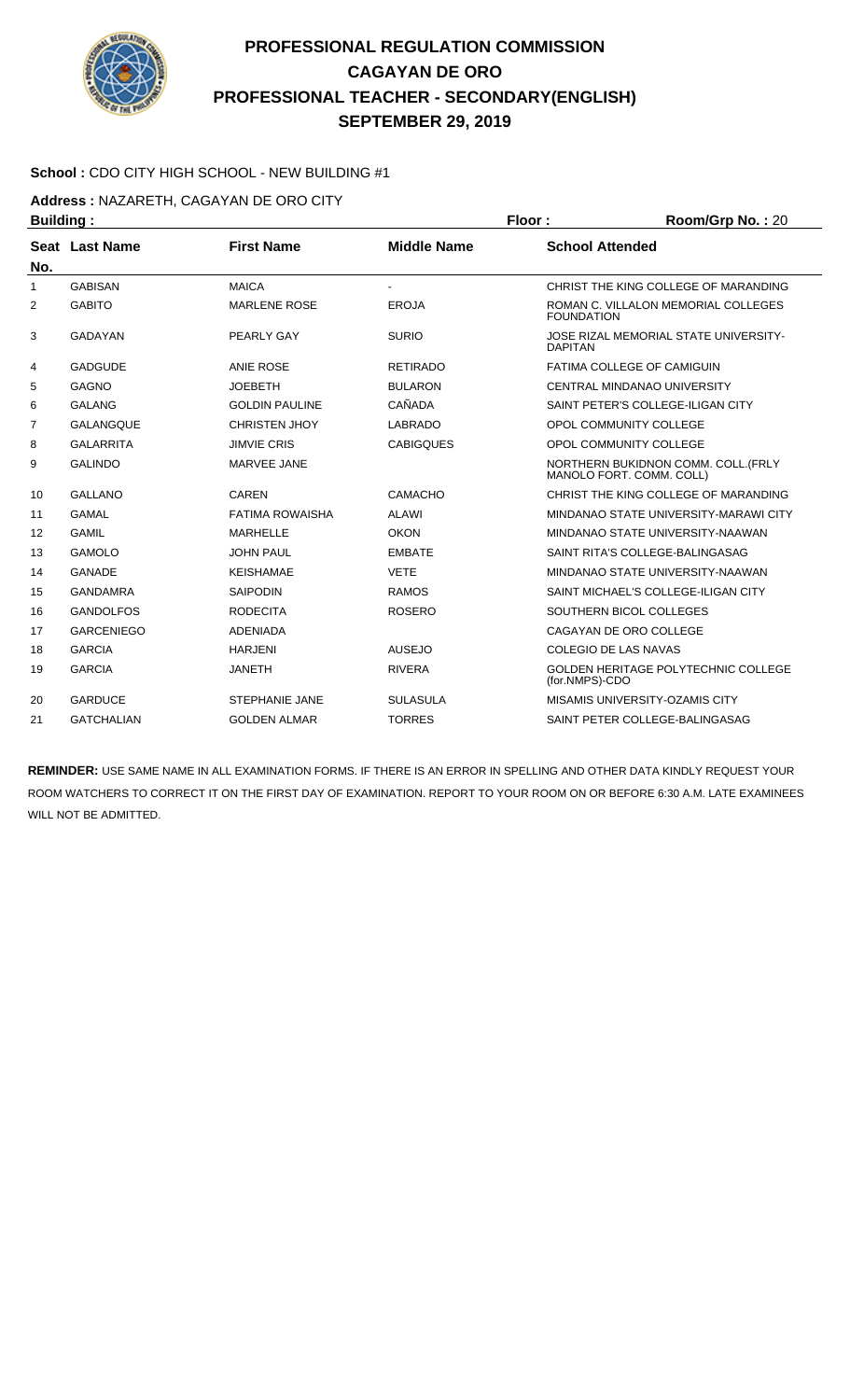

#### **School :** CDO CITY HIGH SCHOOL - NEW BUILDING #1

**Address :** NAZARETH, CAGAYAN DE ORO CITY

| <b>Building:</b> |                       |                           |                    | Floor:                   | Room/Grp No.: 21                                                              |
|------------------|-----------------------|---------------------------|--------------------|--------------------------|-------------------------------------------------------------------------------|
|                  | <b>Seat Last Name</b> | <b>First Name</b>         | <b>Middle Name</b> | <b>School Attended</b>   |                                                                               |
| No.              |                       |                           |                    |                          |                                                                               |
| 1                | <b>GATERA</b>         | <b>JOED</b>               | <b>MORALES</b>     |                          | MINDANAO STATE UNIVERSITY-BUUG                                                |
| 2                | <b>GECOSO</b>         | <b>MARIA NITA</b>         | <b>CANTILLAS</b>   |                          | MINDANAO STATE UNIVERSITY-MARAWI CITY                                         |
| 3                | <b>GESTA</b>          | <b>FLORABEL</b>           | <b>SILVA</b>       |                          | <b>BUKIDNON STATE UNIVERSITY (FOR.BUKIDNON</b><br>STATE COLLEGE)-MAIN CAMPUS  |
| 4                | <b>GIGJE</b>          | <b>CLARICE</b>            | <b>ROTA</b>        | <b>XAVIER UNIVERSITY</b> |                                                                               |
| 5                | <b>GILO</b>           | <b>FETTY</b>              | <b>JAMIS</b>       |                          | <b>CENTRAL MINDANAO UNIVERSITY</b>                                            |
| 6                | <b>GIMENO</b>         | <b>JEHARA MARIE</b>       | <b>BUCAG</b>       |                          | CAMIGUIN POLYTECHNIC STATE COLLEGE                                            |
| 7                | <b>GLAMAYO</b>        | <b>JAYKA JOY</b>          | <b>GALONO</b>      |                          | <b>BOHOL NORTHERN STAR COLLEGE</b>                                            |
| 8                | GOC-ONG               | <b>ARCHIE</b>             | <b>PASILANG</b>    |                          | MINDANAO STATE UNIVERSITY-NAAWAN                                              |
| 9                | <b>GOLIAT</b>         | <b>NELAIZA MARIE</b>      | <b>ZACARIAS</b>    |                          | SAINT MICHAEL'S COLLEGE-ILIGAN CITY                                           |
| 10               | <b>GOLOSINO</b>       | <b>REMIE ANN SARAH</b>    | <b>BASA</b>        |                          | MINDANAO STATE UNIVERSITY-NAAWAN                                              |
| 11               | <b>GOMEZ</b>          | <b>JOMERL</b>             | <b>IPANAG</b>      | <b>XAVIER UNIVERSITY</b> |                                                                               |
| 12               | <b>GONZALES</b>       | <b>RAY SPENCER</b>        | <b>MACALAGUING</b> |                          | CAGAYAN DE ORO COLLEGE                                                        |
| 13               | <b>GORIDING</b>       | <b>MIKEE</b>              | <b>ESPEJON</b>     |                          | NORTHEASTERN MINDANAO COLL.                                                   |
| 14               | <b>GRECIA</b>         | <b>ANGELICA</b>           | <b>CAIMAHAN</b>    |                          | LICEO DE CAGAYAN UNIVERSITY                                                   |
| 15               | <b>GREFALDE</b>       | <b>JESTIN LOUISE KYLE</b> | <b>TIMBAL</b>      |                          | <b>CENTRAL MINDANAO UNIVERSITY</b>                                            |
| 16               | <b>GUEVARRA</b>       | <b>MARIA ELLICHELL FE</b> | <b>SALUT</b>       | <b>NAVAL</b>             | NAVAL STATE UNIVERSITY (for.NAVAL INST)-                                      |
| 17               | <b>GUEVARRA</b>       | <b>SHERILYN</b>           | <b>HAMBRE</b>      |                          | <b>BUKIDNON STATE UNIVERSITY - LIBERTAD</b><br><b>EXTERNAL STUDIES CENTER</b> |
| 18               | <b>GUIRRE</b>         | <b>JACKLYN</b>            | <b>SALCEDO</b>     |                          | MINDANAO STATE UNIVERSITY-NAAWAN                                              |
| 19               | <b>GULE</b>           | <b>MARILOU</b>            | <b>BUG-OS</b>      |                          | <b>CENTRAL MINDANAO UNIVERSITY</b>                                            |
| 20               | <b>GULFO</b>          | GAY                       | <b>ATIENZA</b>     |                          | <b>BUKIDNON STATE UNIVERSITY (FOR.BUKIDNON</b><br>STATE COLLEGE)-MAIN CAMPUS  |
| 21               | <b>GUMACAP</b>        | <b>NASIF</b>              | <b>TOMAROMPONG</b> |                          | <b>ILIGAN CAPITOL COLLEGE</b>                                                 |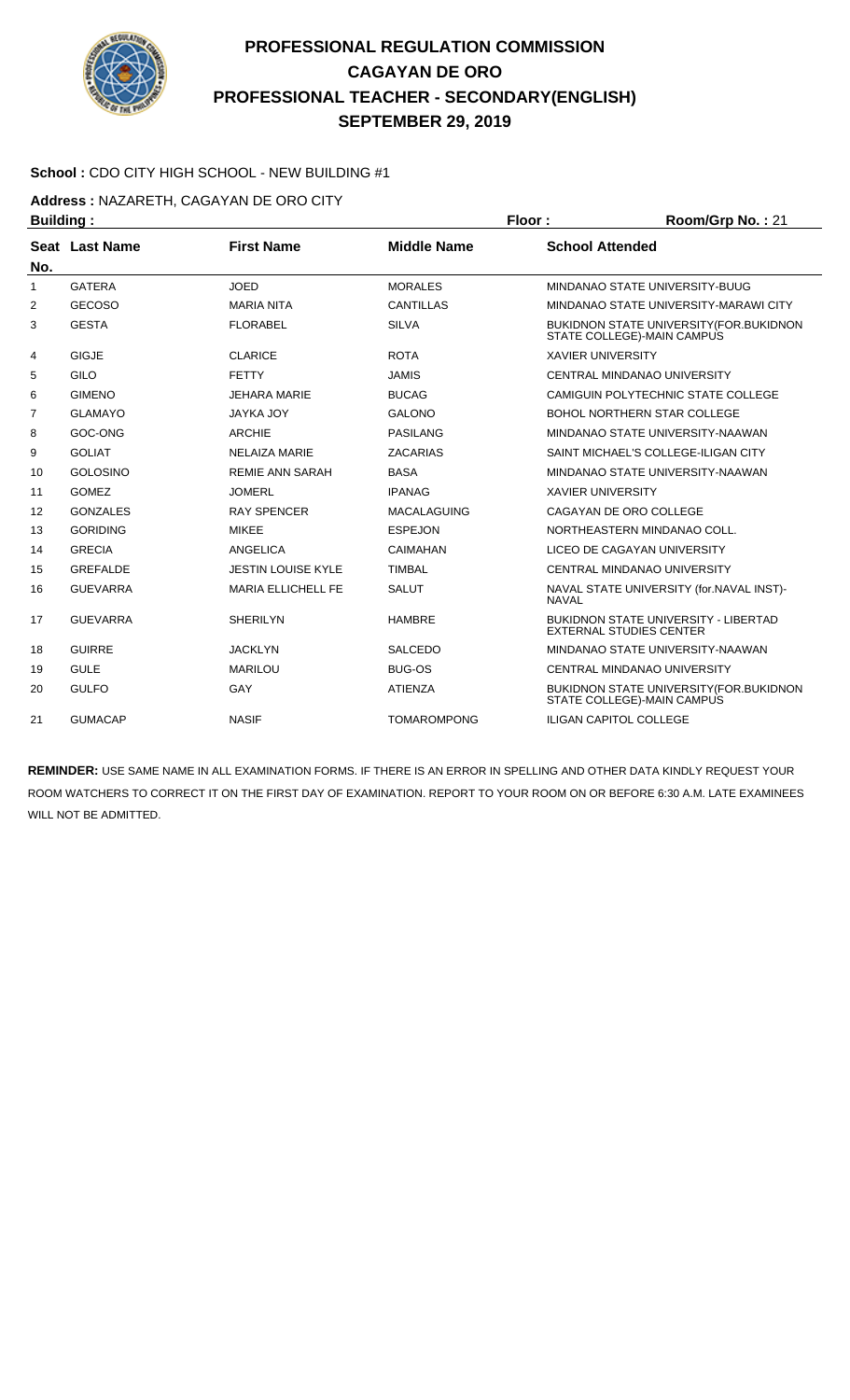

#### **School :** CDO CITY HIGH SCHOOL - NEW BUILDING #1

**Address :** NAZARETH, CAGAYAN DE ORO CITY

| <b>Building:</b> |                       |                        | Floor:             | Room/Grp No.: 22                                                |
|------------------|-----------------------|------------------------|--------------------|-----------------------------------------------------------------|
|                  | Seat Last Name        | <b>First Name</b>      | <b>Middle Name</b> | <b>School Attended</b>                                          |
| No.              |                       |                        |                    |                                                                 |
| 1                | <b>GUMAMAY</b>        | <b>RUTCHAN</b>         | <b>NALUG</b>       | JOSE RIZAL MEMORIAL STATE UNIVERSITY -<br><b>DIPOLOG CAMPUS</b> |
| 2                | <b>GUMEMBA</b>        | <b>JOSEPHINE</b>       | <b>GALVEZ</b>      | SURIGAO STATE COLLEGE OF TECHNOLOGY                             |
| 3                | <b>GUNDUL</b>         | NOR-AYNAH              | <b>TANGGOTE</b>    | MINDANAO STATE UNIVERSITY-MARAWI CITY                           |
| 4                | <b>GURO</b>           | <b>NIHAYA</b>          | <b>MALA</b>        | RC-AL KHWARIZMI INTERNATIONAL COLLEGE                           |
| 5                | <b>GUYO</b>           | NOR-AIN                | <b>MACATANA</b>    | SAINT MICHAEL'S COLLEGE-ILIGAN CITY                             |
| 6                | H. BASHER             | <b>ROHANISAH</b>       | ABDULRAHMAN        | MINDANAO STATE UNIVERSITY-MARAWI CITY                           |
| 7                | H. USMAN              | <b>AINAH</b>           | <b>DIMAAMPAO</b>   | JAMIATU MARAWI AL-ISLAMIA FOUNDATION                            |
| 8                | H. YUSOP              | <b>DAYAMON</b>         | <b>MANGKING</b>    | LAKE LANAO COLLEGE. INC.                                        |
| 9                | <b>HACLAD</b>         | <b>METTUSHELLA</b>     | <b>SABA</b>        | OPOL COMMUNITY COLLEGE                                          |
| 10               | <b>HADJI JAMEL</b>    | <b>JEHAN</b>           | <b>NASRODEN</b>    | RC-AL KHWARIZMI INTERNATIONAL COLLEGE                           |
| 11               | <b>HADJI MALIK</b>    | <b>ASHNAIRA</b>        | <b>DIAMLA</b>      | MINDANAO STATE UNIVERSITY-MARAWI CITY                           |
| 12               | <b>HADJI SOLAIMAN</b> | <b>SAHANI</b>          | <b>CASIDAR</b>     | RC-AL KHWARIZMI INTERNATIONAL COLLEGE                           |
| 13               | <b>HALIL</b>          | <b>JANARAH</b>         | <b>MACARIMBANG</b> | <b>JAMIATU MUSLIM MINDANAO</b>                                  |
| 14               | <b>HANGAD</b>         | <b>JESHLER VOHN</b>    | SAQUIAN            | MISAMIS UNIVERSITY-OZAMIS CITY                                  |
| 15               | <b>HANTUD</b>         | <b>CHARLOTE DIVONE</b> |                    | NORTHERN BUKIDNON COMM. COLL. (FRLY<br>MANOLO FORT, COMM, COLL) |
| 16               | <b>HELME</b>          | <b>RUHAMEDAH</b>       | <b>ALAWI</b>       | LAKE LANAO COLLEGE, INC.                                        |
| 17               | <b>HEQUILAN</b>       | <b>JAYPEE</b>          | <b>CATUBIG</b>     | MINDANAO STATE UNIVERSITY-NAAWAN                                |
| 18               | <b>HIBAYA</b>         | <b>MARILOU</b>         | <b>POBADORA</b>    | JOSE RIZAL MEMORIAL STATE UNIVERSITY -<br><b>DIPOLOG CAMPUS</b> |
| 19               | <b>HONOR</b>          | <b>DIANA ROSE</b>      | <b>LIBAR</b>       | SURIGAO STATE COLLEGE OF TECHNOLOGY                             |
| 20               | <b>HUSSAIN</b>        | <b>HANIAH</b>          | <b>BATO</b>        | MINDANAO STATE UNIVERSITY-MARAWI CITY                           |
| 21               | <b>IBRAHIM</b>        | <b>MOHAIMA</b>         | <b>UMPAR</b>       | LANAO DEL NORTE AGRICULTURAL COLLEGE                            |
|                  |                       |                        |                    |                                                                 |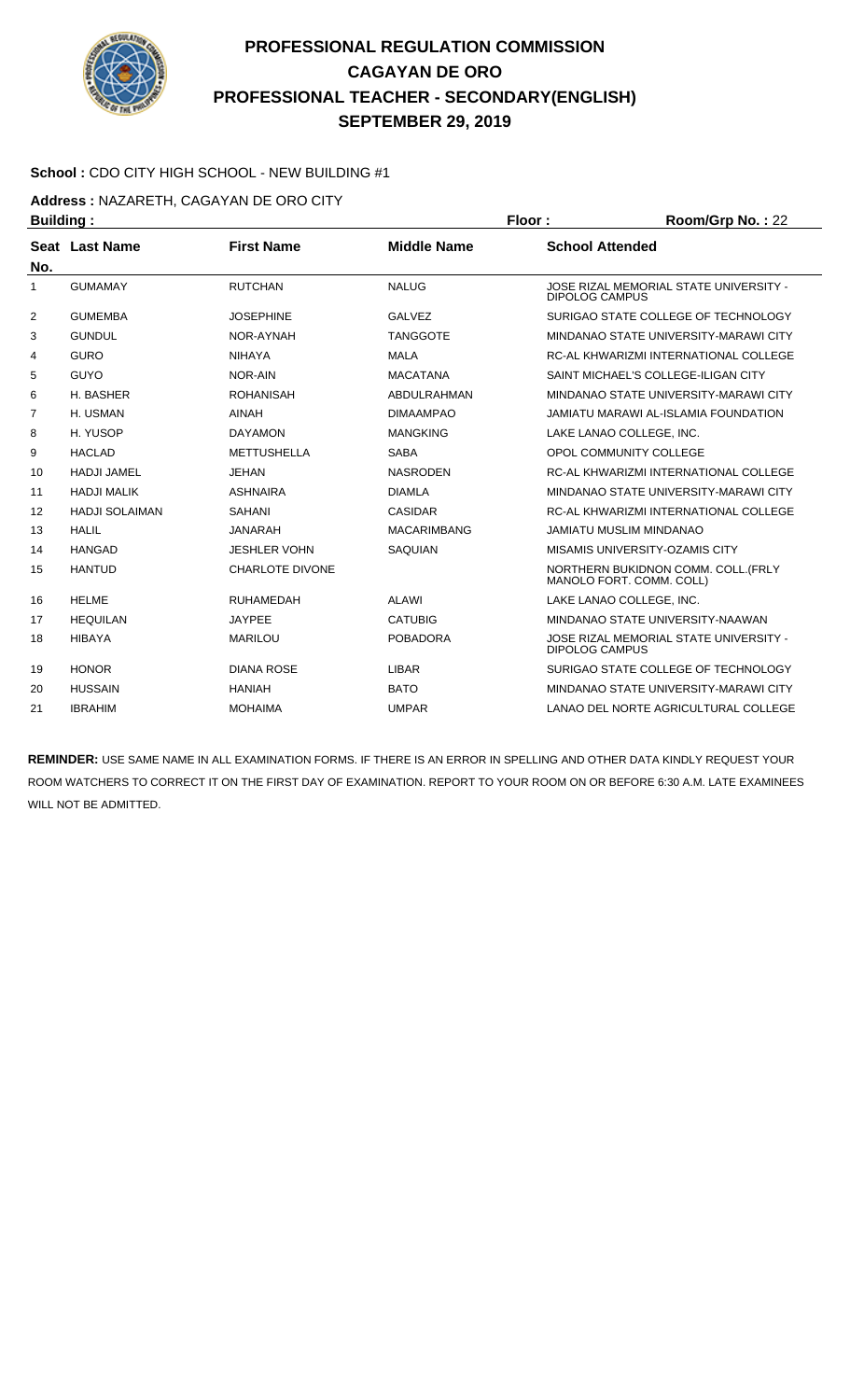

#### **School :** CDO CITY HIGH SCHOOL - NEW BUILDING #1

**Address :** NAZARETH, CAGAYAN DE ORO CITY

| <b>Building:</b> |                  |                          |                    | Floor:                 | Room/Grp No.: 23                                                               |
|------------------|------------------|--------------------------|--------------------|------------------------|--------------------------------------------------------------------------------|
|                  | Seat Last Name   | <b>First Name</b>        | <b>Middle Name</b> | <b>School Attended</b> |                                                                                |
| No.              |                  |                          |                    |                        |                                                                                |
| $\mathbf{1}$     | <b>IMPERIAL</b>  | <b>ANNA THERESA</b>      | <b>CARDINES</b>    |                        | CENTRAL MINDANAO UNIVERSITY                                                    |
| 2                | <b>IMPROSO</b>   | PRISCILLA DANELLE        | <b>BELMONTE</b>    |                        | DAVAO CENTRAL COLLEGE                                                          |
| 3                | <b>INANOD</b>    | <b>DUSTIN MARK</b>       |                    |                        | <b>CENTRAL MINDANAO UNIVERSITY</b>                                             |
| 4                | <b>ISA</b>       | <b>ALCADER</b>           | <b>MASBOD</b>      |                        | LAKE LANAO COLLEGE, INC.                                                       |
| 5                | <b>ISIANG</b>    | <b>LEONILYN</b>          | <b>OLBES</b>       |                        | MINDANAO STATE UNIVERSITY-NAAWAN                                               |
| 6                | <b>JAEL</b>      | ANALETH                  | <b>LOMOD</b>       | <b>TECHNOLOGY-CDO</b>  | MINDANAO UNIVERSITY OF SCIENCE &                                               |
| 7                | <b>JAGUNAL</b>   | <b>ANGELICA</b>          | <b>LASACA</b>      |                        | CENTRAL MINDANAO UNIVERSITY                                                    |
| 8                | <b>JAMERA</b>    | <b>EDDIELOU</b>          | <b>DAGUIMOL</b>    |                        | NORTHEASTERN MINDANAO COLL.                                                    |
| 9                | <b>JAMIS</b>     | <b>JOAN MARIE</b>        | <b>ASOK</b>        |                        | THE NEW EL SALVADOR COLLEGES                                                   |
| 10               | <b>JAMITO</b>    | <b>DENNES</b>            | <b>TAGLUCOP</b>    | <b>CARMEN</b>          | <b>GOLDEN HERITAGE POLYTECHNIC COLLEGE-</b>                                    |
| 11               | <b>JAMITO</b>    | QUEENIE MAE              | <b>BULAWAN</b>     |                        | SAINT RITA'S COLLEGE-BALINGASAG                                                |
| 12               | <b>JANDOG</b>    | <b>RICO STEPHEN</b>      | <b>GALABIN</b>     |                        | MISAMIS UNIVERSITY-OZAMIS CITY                                                 |
| 13               | <b>JASPE</b>     | <b>DOREN GRACE</b>       | <b>VILLA</b>       |                        | QUEZON INSTITUTE OF TECHNOLOGY                                                 |
| 14               | <b>JERESANO</b>  | ABEGAIL                  | <b>NIETES</b>      |                        | <b>BUKIDNON STATE UNIVERSITY (FOR. BUKIDNON)</b><br>STATE COLLEGE)-MAIN CAMPUS |
| 15               | <b>JERESANO</b>  | <b>EDEN GRACE</b>        | <b>NIETES</b>      |                        | QUEZON INSTITUTE OF TECHNOLOGY                                                 |
| 16               | <b>JIMENEZ</b>   | <b>DUZZEL MIANIE KIA</b> | <b>QUIRAB</b>      |                        | BUKIDNON STATE UNIVERSITY (FOR.BUKIDNON<br>STATE COLLEGE)-MAIN CAMPUS          |
| 17               | JO               | <b>SUZETTE GLEE</b>      | <b>PABUALAN</b>    | <b>TECHNOLOGY</b>      | MISAMIS ORIENTAL INSTITUTE OF SCIENCE &                                        |
| 18               | <b>JOROLAN</b>   | <b>MARIEL</b>            | <b>GAAS</b>        |                        | <b>TAGOLOAN COMMUNITY COLLEGE</b>                                              |
| 19               | <b>JUAREZ</b>    | <b>JESSA</b>             | <b>GUMAHAD</b>     |                        | CAGAYAN DE ORO COLLEGE                                                         |
| 20               | <b>JUMANG-IT</b> | <b>JONNAS</b>            | <b>SAB</b>         |                        | DEL SUR GOOD SHEPHERD COLLEGE                                                  |
| 21               | <b>JUNGAO</b>    | <b>GENEREV</b>           | <b>ZERNA</b>       | OF TECHNOLOGY          | MINDANAO STATE UNIVERSITY-ILIGAN INSTITUTE                                     |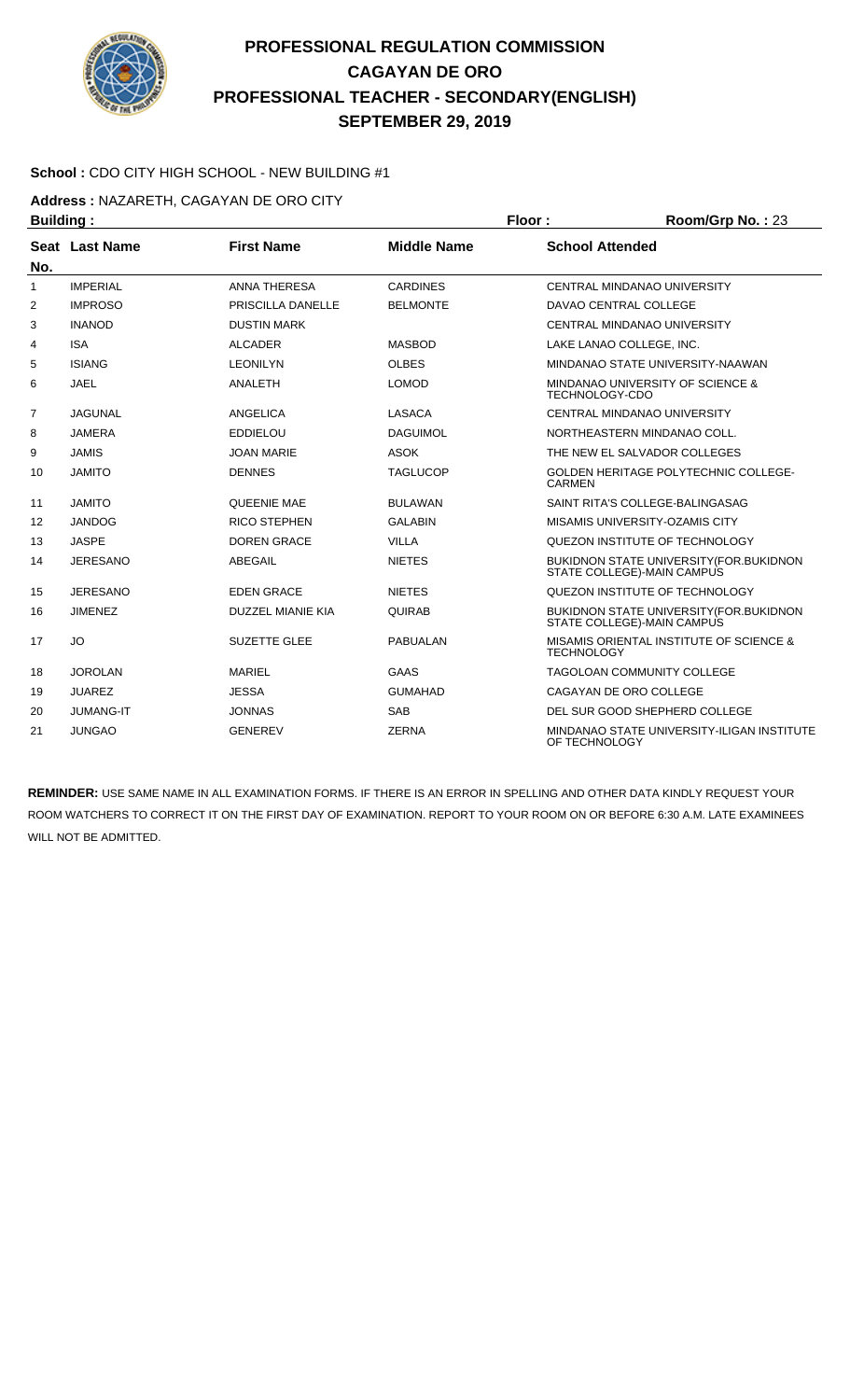

#### **School :** CDO CITY HIGH SCHOOL - NEW BUILDING #1

**Address :** NAZARETH, CAGAYAN DE ORO CITY

| <b>Building:</b> |                   |                      | Floor:             | Room/Grp No.: 24                                                               |
|------------------|-------------------|----------------------|--------------------|--------------------------------------------------------------------------------|
|                  | Seat Last Name    | <b>First Name</b>    | <b>Middle Name</b> | <b>School Attended</b>                                                         |
| No.              | <b>JUNIO</b>      | CARRADINE            | MANON-OG           | <b>CENTRAL MINDANAO UNIVERSITY</b>                                             |
| 1                |                   |                      |                    |                                                                                |
| $\overline{2}$   | <b>JUSTINIANI</b> | <b>JOSIE MAE</b>     | <b>CAPARIDA</b>    | <b>BUKIDNON STATE UNIVERSITY (FOR. BUKIDNON)</b><br>STATE COLLEGE)-MAIN CAMPUS |
| 3                | <b>KILAPIO</b>    | <b>JOYCE</b>         | <b>BAGUHIN</b>     | CAGAYAN DE ORO COLLEGE                                                         |
| 4                | <b>KILOG</b>      | <b>MARA</b>          | <b>BUCOL</b>       | MINDANAO STATE UNIVERSITY-NAAWAN                                               |
| 5                | <b>KIRAM</b>      | AMERAH               | <b>SALIC</b>       | MINDANAO STATE UNIVERSITY-MARAWI CITY                                          |
| 6                | <b>KURANGKING</b> | <b>JALANIE</b>       | <b>MAUNA</b>       | <b>MARAWI ISLAMIC COLLEGE</b>                                                  |
| 7                | <b>LABID</b>      | <b>SAINTLY MAE</b>   | <b>DEPARINE</b>    | SAINT PETER COLLEGE-BALINGASAG                                                 |
| 8                | <b>LABIS</b>      | SHEENA MARIE         | AMIGO              | MINDANAO UNIVERSITY OF SCIENCE &<br>TECHNOLOGY-CDO                             |
| 9                | <b>LABUNTOG</b>   | <b>ROWENA</b>        | LUYAO              | QUEZON INSTITUTE OF TECHNOLOGY                                                 |
| 10               | LADAGA            | CHELLAMAE            | <b>SALUBRE</b>     | CAMIGUIN POLYTECHNIC STATE COLLEGE                                             |
| 11               | <b>LADAO</b>      | RAUL JR              | <b>JAMISOLA</b>    | <b>TAGOLOAN COMMUNITY COLLEGE</b>                                              |
| 12               | LADARAN           | <b>CHARLINE</b>      | <b>LOMONGO</b>     | BUKIDNON STATE UNIVERSITY (FOR. BUKIDNON<br>STATE COLLEGE)-MAIN CAMPUS         |
| 13               | LADERA            | <b>DIANNE</b>        | <b>GALINDO</b>     | CENTRAL MINDANAO UNIVERSITY                                                    |
| 14               | <b>LADLAD</b>     | <b>MEGIBETH</b>      | <b>OBINA</b>       | MINDANAO STATE UNIVERSITY-ILIGAN INSTITUTE<br>OF TECHNOLOGY                    |
| 15               | LADRA             | <b>MAE</b>           | <b>PANTALEON</b>   | <b>CENTRAL MINDANAO UNIVERSITY</b>                                             |
| 16               | LAGOZAR           | <b>JESSA</b>         | <b>DAUMAR</b>      | CENTRAL MINDANAO UNIVERSITY                                                    |
| 17               | LAGROSA           | <b>MARIAME</b>       | <b>BACLAYO</b>     | CAGAYAN DE ORO COLLEGE                                                         |
| 18               | <b>LAGUMBAY</b>   | <b>KAY</b>           | <b>GALDO</b>       | SAINT PETER COLLEGE-BALINGASAG                                                 |
| 19               | LAIZA             | <b>MARY JOY</b>      | <b>BABANTO</b>     | <b>TAGOLOAN COMMUNITY COLLEGE</b>                                              |
| 20               | LAÑAS             | <b>EUNICE GEORGE</b> | <b>PANTONIAL</b>   | LOURDES COLLEGE                                                                |
| 21               | LANGCO            | <b>ASNIAH</b>        | <b>ATIB</b>        | <b>JAMIATU MARAWI AL-ISLAMIA FOUNDATION</b>                                    |
|                  |                   |                      |                    |                                                                                |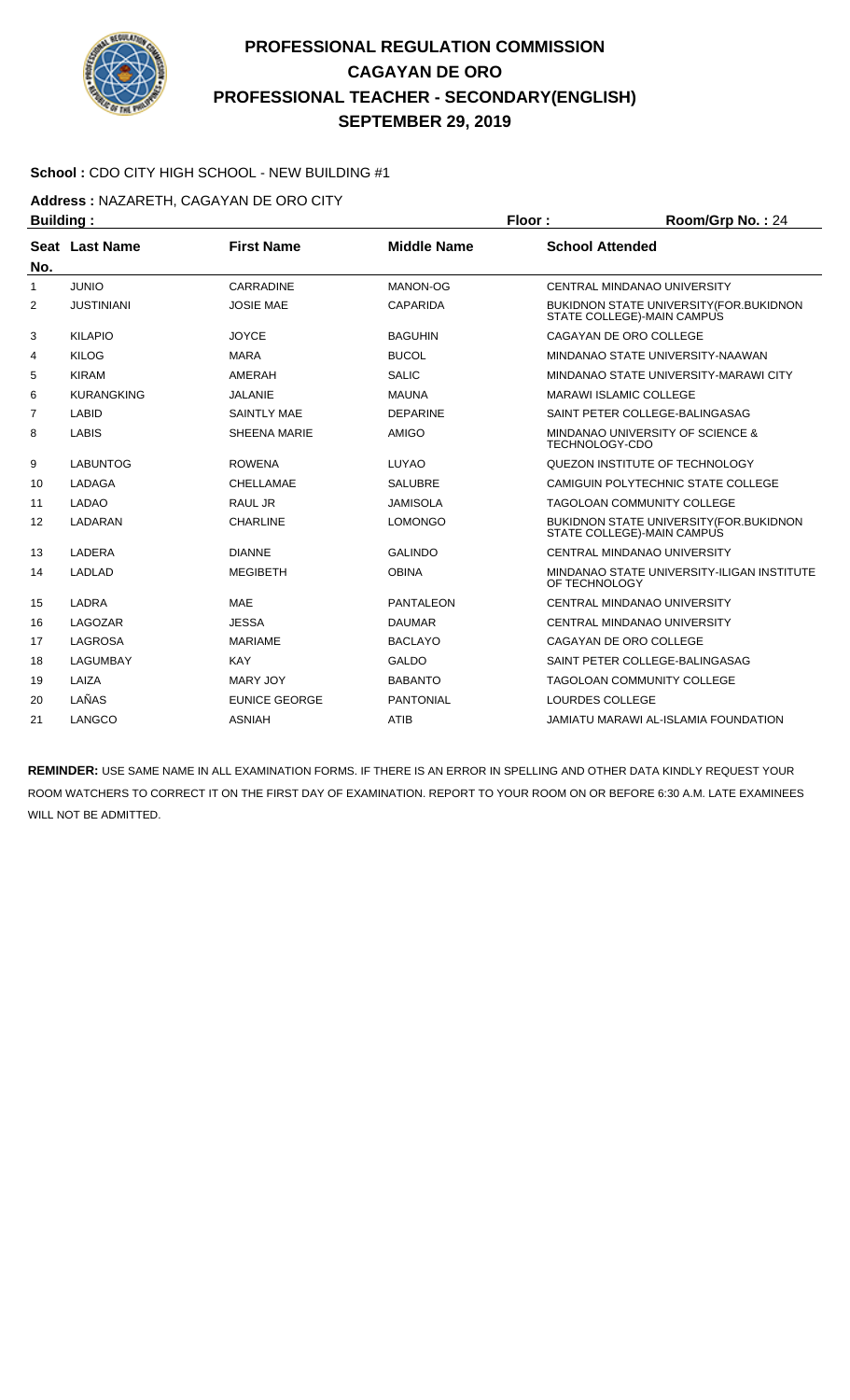

#### **School :** CDO CITY HIGH SCHOOL - NEW BUILDING #1

**Address :** NAZARETH, CAGAYAN DE ORO CITY

| <b>Building:</b><br>Floor: |                  |                     |                     | Room/Grp No.: 25         |                                                                              |
|----------------------------|------------------|---------------------|---------------------|--------------------------|------------------------------------------------------------------------------|
|                            | Seat Last Name   | <b>First Name</b>   | <b>Middle Name</b>  | <b>School Attended</b>   |                                                                              |
| No.                        |                  |                     |                     |                          |                                                                              |
| 1                          | <b>LANGILAO</b>  | <b>KHANSA</b>       | LABAY               |                          | <b>MARAWI ISLAMIC COLLEGE</b>                                                |
| 2                          | <b>LANO</b>      | <b>JOVERLYN</b>     | <b>MORADILLA</b>    |                          | SAINT MICHAEL'S COLLEGE-ILIGAN CITY                                          |
| 3                          | LANZADERAS       | <b>MAY ANN</b>      | ABALDE              |                          | LICEO DE CAGAYAN UNIVERSITY                                                  |
| 4                          | <b>LAPAD</b>     | <b>GEMMA</b>        | <b>NACUA</b>        |                          | OPOL COMMUNITY COLLEGE                                                       |
| 5                          | <b>LAPERA</b>    | <b>MARIA IREANN</b> | <b>HULPA</b>        | <b>XAVIER UNIVERSITY</b> |                                                                              |
| 6                          | <b>LAPING</b>    | <b>LADY SHARMIE</b> | <b>PLAZOS</b>       |                          | BUKIDNON STATE UNIVERSITY (FOR. BUKIDNON<br>STATE COLLEGE)-MAIN CAMPUS       |
| 7                          | LASCUÑA          | NHY ANN SHANE       | <b>JOROMO</b>       |                          | MINDANAO STATE UNIVERSITY-NAAWAN                                             |
| 8                          | LAUREL           | <b>MELANIE</b>      | <b>DUHAYLUNGSOD</b> | <b>CARMEN</b>            | <b>GOLDEN HERITAGE POLYTECHNIC COLLEGE-</b>                                  |
| 9                          | <b>LAURELES</b>  | <b>MARIELLE</b>     | <b>GALVEZ</b>       | <b>XAVIER UNIVERSITY</b> |                                                                              |
| 10                         | <b>LEONOR</b>    | <b>NORELYN</b>      | <b>CONDES</b>       |                          | ANDRES SORIANO COLLEGE                                                       |
| 11                         | <b>LIBARIOS</b>  | <b>ARNULFO</b>      | <b>MAMBAYLA</b>     |                          | THE NEW EL SALVADOR COLLEGES                                                 |
| 12                         | <b>LIBRANDO</b>  | <b>QUEEN JIREH</b>  | <b>PURACAN</b>      |                          | <b>BUKIDNON STATE UNIVERSITY (FOR.BUKIDNON</b><br>STATE COLLEGE)-MAIN CAMPUS |
| 13                         | <b>LICAYAN</b>   | SHEILA MAE          | PARDO               |                          | CENTRAL MINDANAO UNIVERSITY                                                  |
| 14                         | <b>LICOT</b>     | <b>ORLAND JAMES</b> | <b>LICMOAN</b>      |                          | CENTRAL MINDANAO UNIVERSITY                                                  |
| 15                         | <b>LIMBAGA</b>   | <b>PRINCES MAY</b>  |                     |                          | CAGAYAN DE ORO COLLEGE                                                       |
| 16                         | <b>LIMOS</b>     | PHOBE JANE          | <b>NALAGON</b>      |                          | <b>TAGOLOAN COMMUNITY COLLEGE</b>                                            |
| 17                         | <b>LIMOSNERO</b> | <b>SHALOM QUEEN</b> | <b>PACUDAN</b>      |                          | <b>TAGOLOAN COMMUNITY COLLEGE</b>                                            |
| 18                         | LINDA            | <b>KATHERINE</b>    | <b>SALON</b>        |                          | CAMIGUIN POLYTECHNIC STATE COLLEGE                                           |
| 19                         | <b>LINDAAN</b>   | LAISAN              | <b>LINDAHAY</b>     | <b>TECHNOLOGY</b>        | MISAMIS ORIENTAL INSTITUTE OF SCIENCE &                                      |
| 20                         | <b>LINGATONG</b> | HANNAH JOY          | <b>ENCALLADO</b>    |                          | SAINT MICHAEL'S COLLEGE-ILIGAN CITY                                          |
| 21                         | <b>LINONHAY</b>  | <b>ALLIAH MAE</b>   | <b>COLONIA</b>      |                          | QUEZON INSTITUTE OF TECHNOLOGY                                               |
|                            |                  |                     |                     |                          |                                                                              |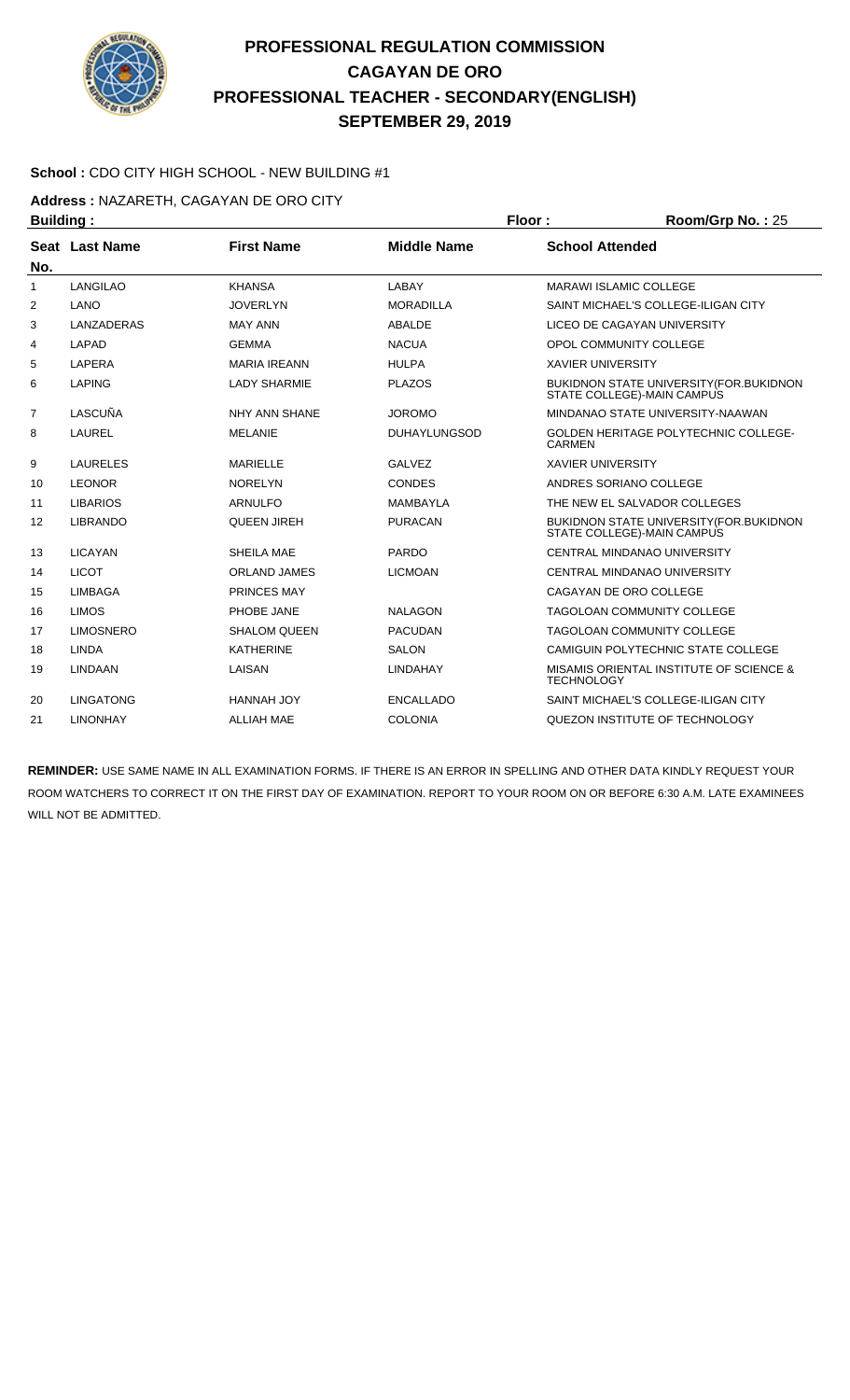

#### **School :** CDO CITY HIGH SCHOOL - NEW BUILDING #1

**Address :** NAZARETH, CAGAYAN DE ORO CITY

| <b>Building:</b> |                    |                     | Floor:             |                        | Room/Grp No.: 26                                                              |
|------------------|--------------------|---------------------|--------------------|------------------------|-------------------------------------------------------------------------------|
|                  | Seat Last Name     | <b>First Name</b>   | <b>Middle Name</b> | <b>School Attended</b> |                                                                               |
| No.              |                    |                     |                    |                        |                                                                               |
| 1                | <b>LLAGAS</b>      | <b>CRISHA MAE</b>   | <b>BACALA</b>      |                        | SAINT PETER COLLEGE-BALINGASAG                                                |
| 2                | <b>LLANITA</b>     | LANI                | <b>CAPADISO</b>    |                        | MINDANAO STATE UNIVERSITY-NAAWAN                                              |
| 3                | <b>LOMONDOT</b>    | <b>SITTIE AINAH</b> | <b>SUMNDAD</b>     |                        | SAINT MICHAEL'S COLLEGE-ILIGAN CITY                                           |
| 4                | <b>LUCMAN</b>      | SITTIE RAYHANAH     | <b>SHARIEF</b>     |                        | MINDANAO STATE UNIVERSITY-MARAWI CITY                                         |
| 5                | <b>LUGATIMAN</b>   | <b>KEN CLAUDIE</b>  | <b>ESPRA</b>       | OF TECHNOLOGY          | MINDANAO STATE UNIVERSITY-ILIGAN INSTITUTE                                    |
| 6                | <b>LUMAHANG</b>    | <b>ARIEL JOHN</b>   | <b>NACUA</b>       |                        | OPOL COMMUNITY COLLEGE                                                        |
| 7                | <b>LUMANTAS</b>    | <b>ZEJAICA</b>      | <b>ARMENION</b>    |                        | CAGAYAN DE ORO COLLEGE                                                        |
| 8                | <b>LUMAPAT</b>     | <b>CHARITY</b>      | <b>DABLO</b>       |                        | SAINT PETER COLLEGE-BALINGASAG                                                |
| 9                | <b>LUMIBAO</b>     | CHREZA JOANA        | <b>LAGUNDAY</b>    |                        | <b>BUKIDNON STATE UNIVERSITY (FOR. BUKIDNON</b><br>STATE COLLEGE)-MAIN CAMPUS |
| 10               | <b>LUNAS</b>       | DONITA JOY          | <b>ROXAS</b>       |                        | MINDANAO STATE UNIVERSITY-NAAWAN                                              |
| 11               | <b>LUPOZ</b>       | <b>JULIET</b>       | ARIENZA            | <b>FOUNDATION</b>      | ROMAN C. VILLALON MEMORIAL COLLEGES                                           |
| 12               | <b>MABANDUS</b>    | <b>SORAYA</b>       | <b>TUNGCALING</b>  |                        | MINDANAO STATE UNIVERSITY-MARAWI CITY                                         |
| 13               | <b>MABAYO</b>      | NICKOLA JEAN        | <b>PIQUERO</b>     |                        | TAGOLOAN COMMUNITY COLLEGE                                                    |
| 14               | <b>MABAYO</b>      | <b>OSCAR GLEN</b>   | <b>GORRES</b>      |                        | SAINT RITA'S COLLEGE-BALINGASAG                                               |
| 15               | <b>MACABANGKIT</b> | <b>JOHARA</b>       | <b>HANAFI</b>      |                        | <b>ILIGAN CAPITOL COLLEGE</b>                                                 |
| 16               | <b>MACABATO</b>    | <b>MALIJAH</b>      | <b>AGUAM</b>       |                        | SAINT MICHAEL'S COLLEGE-ILIGAN CITY                                           |
| 17               | <b>MACADATO</b>    | <b>OMNIYAH</b>      | <b>AMANODDIN</b>   |                        | MINDANAO STATE UNIVERSITY-MARAWI CITY                                         |
| 18               | <b>MACAGAAN</b>    | <b>ALYSSA MARIE</b> | <b>ROMEO</b>       |                        | <b>ILIGAN CAPITOL COLLEGE</b>                                                 |
| 19               | <b>MACALAMBA</b>   | <b>JIHAN</b>        | <b>DISO</b>        |                        | SAINT PETER'S COLLEGE-ILIGAN CITY                                             |
| 20               | <b>MACALIPOT</b>   | <b>AZCAYA</b>       | <b>ANDAG</b>       |                        | MINDANAO STATE UNIVERSITY-MARAWI CITY                                         |
| 21               | <b>MACALONTO</b>   | <b>ARSAD</b>        | <b>MAMAILAO</b>    |                        | SAINT MICHAEL'S COLLEGE-ILIGAN CITY                                           |
|                  |                    |                     |                    |                        |                                                                               |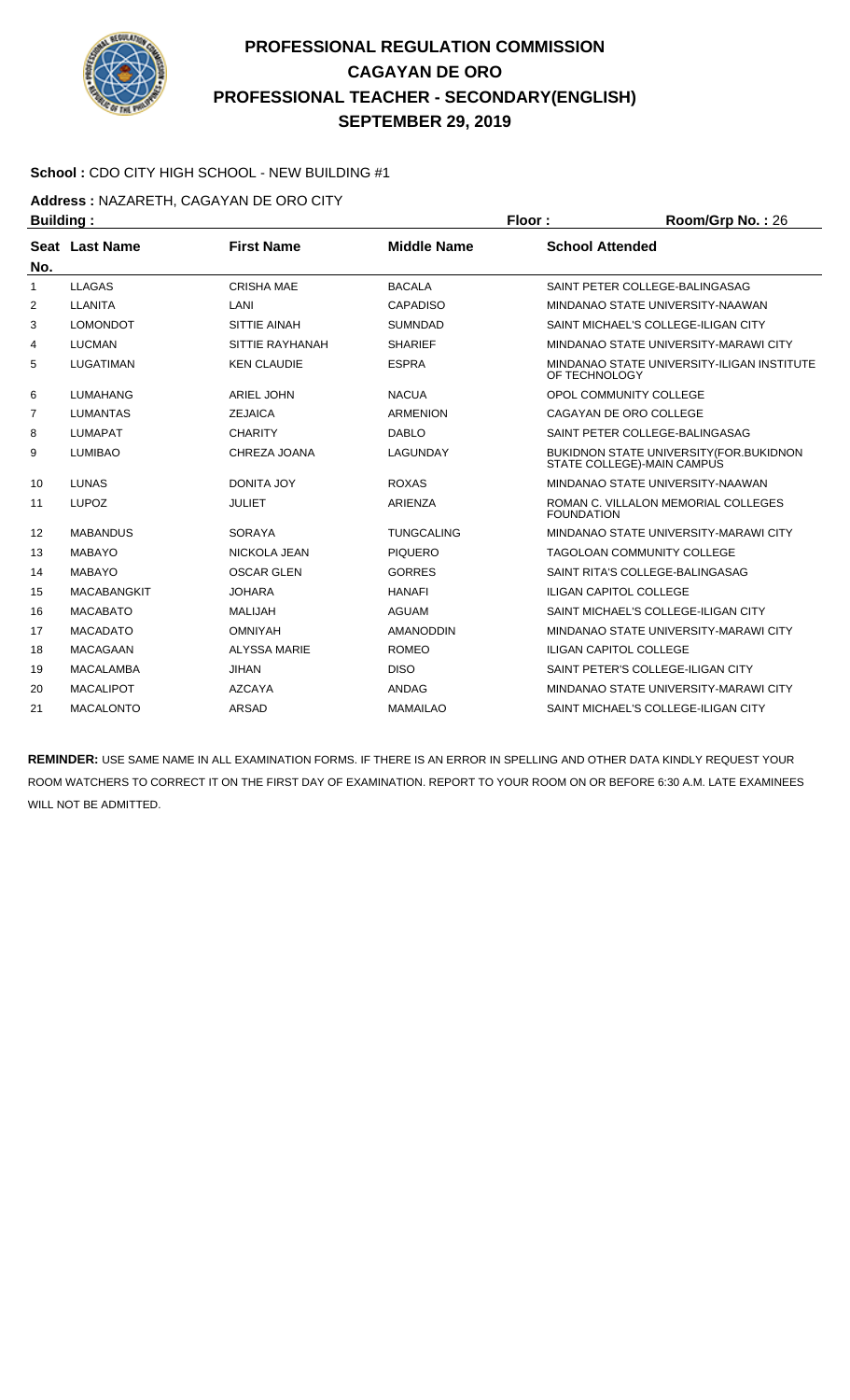

#### **School :** CDO CITY HIGH SCHOOL - NEW BUILDING #1

**Address :** NAZARETH, CAGAYAN DE ORO CITY

| <b>Building:</b> |                    |                        | Floor:<br>Room/Grp No.: 27 |                          |                                                                        |
|------------------|--------------------|------------------------|----------------------------|--------------------------|------------------------------------------------------------------------|
|                  | Seat Last Name     | <b>First Name</b>      | <b>Middle Name</b>         | <b>School Attended</b>   |                                                                        |
| No.              |                    |                        |                            |                          |                                                                        |
| 1                | <b>MACAPAGAL</b>   | <b>SHANNEEN AIRA</b>   | <b>ROXAS</b>               |                          | MINDANAO STATE UNIVERSITY-NAAWAN                                       |
| 2                | <b>MACARAYO</b>    | <b>JUDY IVE</b>        | <b>EROISA</b>              |                          | <b>TAGOLOAN COMMUNITY COLLEGE</b>                                      |
| 3                | <b>MACAS</b>       | <b>AUBREY DOROTHY</b>  |                            |                          | SAINT MICHAEL'S COLLEGE-ILIGAN CITY                                    |
| 4                | <b>MACASALIN</b>   | <b>BOKARIE</b>         | <b>SULTAN</b>              |                          | LAKE LANAO COLLEGE, INC.                                               |
| 5                | <b>MACATANONG</b>  | SITTIE ALIAH           | <b>PENDATON</b>            | <b>XAVIER UNIVERSITY</b> |                                                                        |
| 6                | <b>MACAWARIS</b>   | <b>ASLIMAH</b>         | <b>SUMNDAD</b>             |                          | MINDANAO STATE UNIVERSITY-MARAWI CITY                                  |
| $\overline{7}$   | <b>MACULA</b>      | <b>CHARLENE</b>        | <b>IBARRA</b>              |                          | NORTHEASTERN MINDANAO COLL.                                            |
| 8                | <b>MADERA</b>      | <b>MARIE PEARL</b>     | <b>LLANES</b>              |                          | BOHOL INSTITUTE OF TECHNOLOGY-JAGNA                                    |
| 9                | <b>MADERSE</b>     | <b>IRISH</b>           | <b>BRETAÑA</b>             |                          | CENTRAL MINDANAO UNIVERSITY                                            |
| 10               | <b>MADRONIRO</b>   | <b>LARRA GRACE</b>     | <b>SARTE</b>               | (for.NMPS)-CDO           | <b>GOLDEN HERITAGE POLYTECHNIC COLLEGE</b>                             |
| 11               | <b>MAGALLANES</b>  | <b>MARY ANTOINETTE</b> | <b>MARAMARA</b>            | <b>XAVIER UNIVERSITY</b> |                                                                        |
| 12               | <b>MAGANGCONG</b>  | <b>BIN NUR</b>         | <b>ASI</b>                 |                          | MINDANAO STATE UNIVERSITY-MARAWI CITY                                  |
| 13               | <b>MAGBANUA</b>    | <b>OISHI RICA</b>      | <b>AGUIRRE</b>             |                          | <b>TAGOLOAN COMMUNITY COLLEGE</b>                                      |
| 14               | <b>MAGDARA</b>     | <b>SAHRIAH</b>         | <b>OLOWA</b>               |                          | MINDANAO STATE UNIVERSITY-MARAWI CITY                                  |
| 15               | <b>MAGNETICO</b>   | PRINCESS ELIEZON MAE   | <b>CUYOS</b>               |                          | NORTHERN BUKIDNON COMM. COLL. (FRLY<br>MANOLO FORT. COMM. COLL)        |
| 16               | <b>MAGSACAY</b>    | <b>CHRISTY JOY</b>     | <b>ROXAS</b>               |                          | BUKIDNON STATE UNIVERSITY (FOR. BUKIDNON<br>STATE COLLEGE)-MAIN CAMPUS |
| 17               | <b>MAKIG-ANGAY</b> | RHEA LYN               | <b>POWAO</b>               |                          | MINDANAO STATE UNIVERSITY-NAAWAN                                       |
| 18               | <b>MALDECIR</b>    | <b>HOPE GRCAE</b>      | <b>MAGBANUA</b>            |                          | CENTRAL MINDANAO UNIVERSITY                                            |
| 19               | <b>MALIC</b>       | <b>HAYAMERAH</b>       | <b>ALONTO</b>              |                          | RC-AL KHWARIZMI INTERNATIONAL COLLEGE                                  |
| 20               | <b>MALINDA</b>     | <b>SARAH JEAN</b>      | <b>IGLORIA</b>             |                          | CAGAYAN DE ORO COLLEGE                                                 |
| 21               | <b>MALTO</b>       | <b>MARICARL</b>        | <b>ACERON</b>              |                          | SURIGAO STATE COLLEGE OF TECHNOLOGY                                    |
|                  |                    |                        |                            |                          |                                                                        |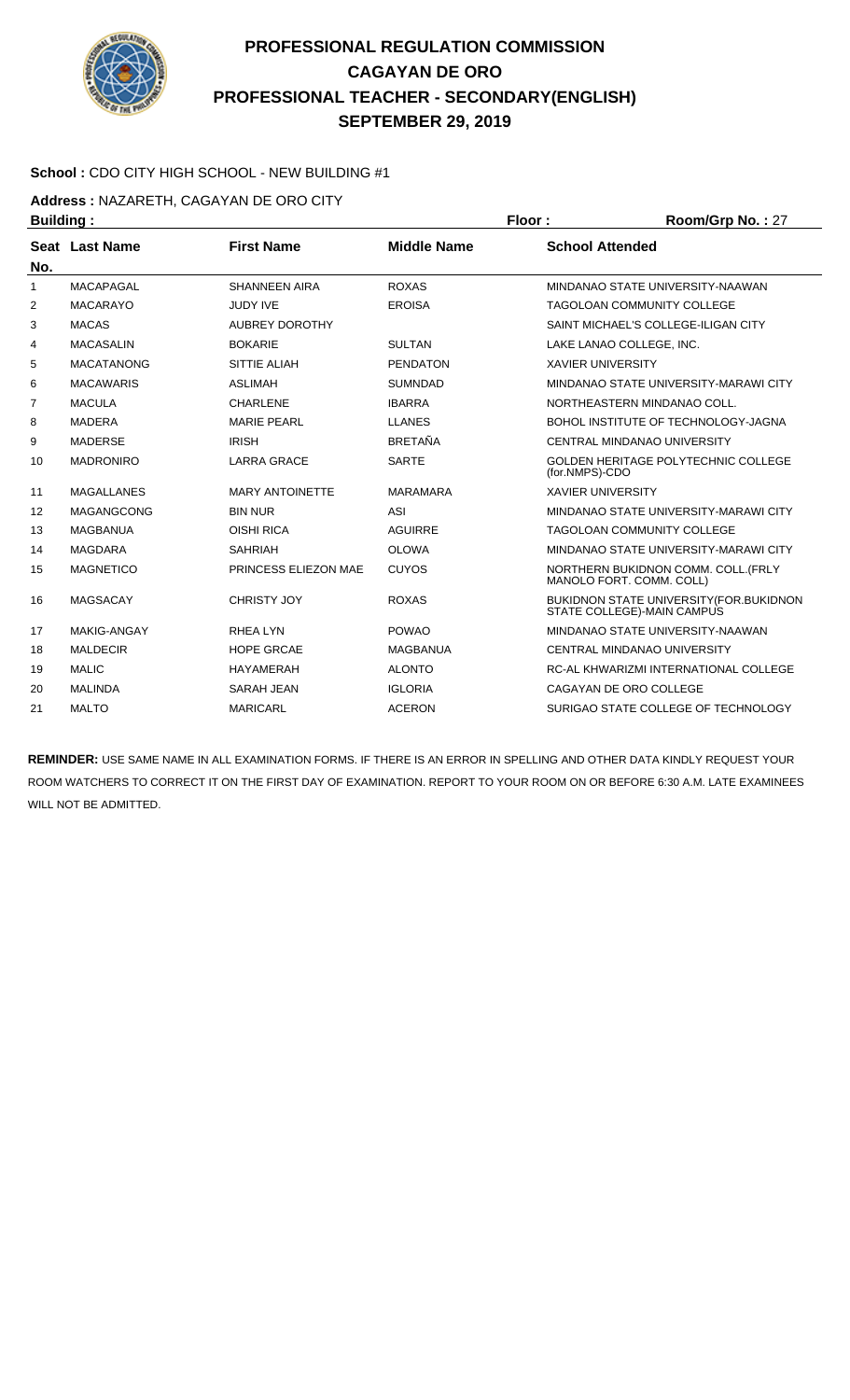

#### **School :** CDO CITY HIGH SCHOOL - NEW BUILDING #1

**Address :** NAZARETH, CAGAYAN DE ORO CITY

|                | Floor:<br><b>Building:</b> |                      |                    | Room/Grp No.: 28       |                                                                    |
|----------------|----------------------------|----------------------|--------------------|------------------------|--------------------------------------------------------------------|
| Seat           | <b>Last Name</b>           | <b>First Name</b>    | <b>Middle Name</b> | <b>School Attended</b> |                                                                    |
| No.            |                            |                      |                    |                        |                                                                    |
| 1              | <b>MAMA</b>                | <b>RAHMA</b>         | <b>SAI OMBAF</b>   |                        | JAMIATU MARAWI AL-ISI AMIA FOUNDATION                              |
| 2              | <b>MAMA</b>                | <b>SITTIE HANE</b>   | <b>MANGODA</b>     |                        | RC-AL KHWARIZMI INTERNATIONAL COLLEGE                              |
| 3              | <b>MAMBUAY</b>             | <b>MALIK</b>         | <b>ABDULHAMID</b>  |                        | MISAMIS INSTITUTE OF TECHNOLOGY                                    |
| 4              | <b>MAMINTONG</b>           | <b>HANIMA</b>        | <b>CAORONG</b>     |                        | MINDANAO STATE UNIVERSITY-MARAWI CITY                              |
| 5              | <b>MAMOSAKA</b>            | <b>SHAHANIE</b>      | <b>GURO</b>        |                        | LAKE LANAO COLLEGE. INC.                                           |
| 6              | <b>MANABILANG</b>          | <b>NORHANISA</b>     | <b>DIPATUAN</b>    |                        | LAKE LANAO COLLEGE. INC.                                           |
| $\overline{7}$ | <b>MANCO</b>               | <b>REYMART</b>       | <b>BUCAO</b>       |                        | <b>CENTRAL MINDANAO UNIVERSITY</b>                                 |
| 8              | <b>MANDING</b>             | <b>NORMINAH</b>      | <b>CARNAIN</b>     |                        | MINDANAO STATE UNIVERSITY-MARAWI CITY                              |
| 9              | <b>MANGONDATO</b>          | <b>SAMSIDA</b>       | <b>MACARAMBON</b>  |                        | MINDANAO STATE UNIVERSITY-MARAWI CITY                              |
| 10             | <b>MANGOTARA</b>           | NORLAILA HIJARA      | <b>TOCALO</b>      |                        | MINDANAO STATE UNIVERSITY-MARAWI CITY                              |
| 11             | <b>MANGOTARA</b>           | <b>SAIMAH</b>        | <b>BINASING</b>    |                        | SAINT PETER'S COLLEGE-ILIGAN CITY                                  |
| 12             | <b>MANGUBAT</b>            | <b>ROSEJEN</b>       | LANGGA             | COLL.)                 | CAPITOL UNIVERSITY (for.CAGAYAN CAPITOL                            |
| 13             | <b>MANLA</b>               | <b>PEMARIE</b>       | <b>DESALES</b>     |                        | NORTHEASTERN MINDANAO COLL.                                        |
| 14             | <b>MANO</b>                | <b>JAIRAH JAY</b>    | <b>DULUCAN</b>     | COLL.)                 | CAPITOL UNIVERSITY (for.CAGAYAN CAPITOL                            |
| 15             | <b>MANOOY</b>              | <b>MARIA JANICE</b>  | <b>BUYNAY</b>      |                        | NORTHERN BUKIDNON COMM. COLL.(FRLY<br>MANOLO FORT. COMM. COLL)     |
| 16             | <b>MANUGAS</b>             | <b>BRANDY LOU</b>    | <b>LOBENDENA</b>   |                        | SAINT MICHAEL'S COLLEGE-ILIGAN CITY                                |
| 17             | <b>MAPANDI</b>             | <b>NORHATA</b>       | <b>NAGA</b>        |                        | MINDANAO STATE UNIVERSITY-MARAWI CITY                              |
| 18             | MARANGGA                   | <b>NESTOR JR</b>     | MAMAREL            |                        | MINDANAO STATE UNIVERSITY-NAAWAN                                   |
| 19             | <b>MAROHOM</b>             | RAY-HANA             | <b>RASAD</b>       |                        | MINDANAO ISLAMIC COMPUTER COLLEGE                                  |
| 20             | <b>MAROHOMBSAR</b>         | <b>JOHAYRAH</b>      | <b>PAGADOR</b>     |                        | DATU MALA MUSLIM MINDANAO ISLAMIC<br><b>COLLEGE FOUNDATION INC</b> |
| 21             | <b>MARTINEZ</b>            | <b>KRYSSHA JAYNE</b> | CAGBABANUA         | <b>DIPOLOG CAMPUS</b>  | JOSE RIZAL MEMORIAL STATE UNIVERSITY -                             |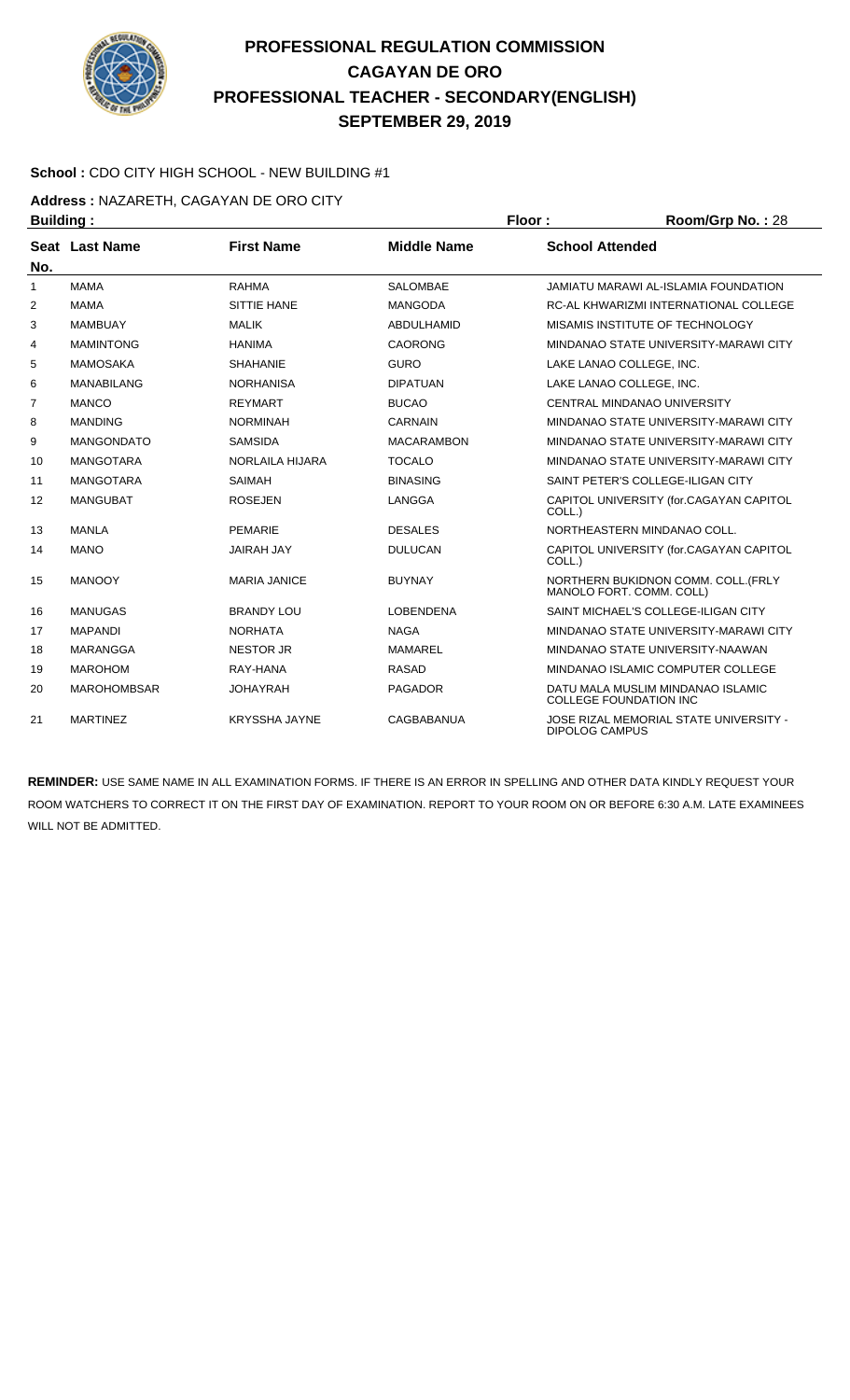

#### **School :** CDO CITY HIGH SCHOOL - NEW BUILDING #1

**Address :** NAZARETH, CAGAYAN DE ORO CITY

| <b>Building:</b> |                  |                          |                    | Floor:                   | Room/Grp No.: 29                                                             |
|------------------|------------------|--------------------------|--------------------|--------------------------|------------------------------------------------------------------------------|
| Seat             | <b>Last Name</b> | <b>First Name</b>        | <b>Middle Name</b> | <b>School Attended</b>   |                                                                              |
| No.              |                  |                          |                    |                          |                                                                              |
| $\mathbf{1}$     | <b>MARVILLA</b>  | <b>JONABEL</b>           | <b>SALAS</b>       |                          | LICEO DE CAGAYAN UNIVERSITY                                                  |
| 2                | <b>MASNAR</b>    | <b>HEDAYA</b>            | CARIM              |                          | MINDANAO STATE UNIVERSITY-MARAWI CITY                                        |
| 3                | <b>MATANOG</b>   | <b>JUL ALVAN</b>         | <b>MACALAGUING</b> |                          | MINDANAO STATE UNIVERSITY-NAAWAN                                             |
| 4                | <b>MAUNA</b>     | <b>NORMINA</b>           | <b>MARIAM</b>      | PACASUM COLLEGE          |                                                                              |
| 5                | <b>MAYAKE</b>    | <b>ASTER MAE</b>         | <b>ABUROT</b>      |                          | PILGRIM CHRISTIAN COLLEGE                                                    |
| 6                | MEDEL            | <b>NELFA</b>             | <b>GALARPE</b>     |                          | CAGAYAN DE ORO COLLEGE                                                       |
| 7                | <b>MEDIO</b>     | <b>SHERYL</b>            | <b>CASERES</b>     | COLL.)                   | CAPITOL UNIVERSITY (for.CAGAYAN CAPITOL                                      |
| 8                | <b>MELLIZA</b>   | <b>ALDERMORE DUSTINN</b> | <b>OMAC</b>        |                          | <b>BUKIDNON STATE UNIVERSITY (FOR.BUKIDNON</b><br>STATE COLLEGE)-MAIN CAMPUS |
| 9                | <b>MERCADO</b>   | <b>JOSHUA</b>            | <b>BALLERO</b>     |                          | CHRIST THE KING COLLEGE-GINGOOG CITY                                         |
| 10               | <b>MERCADO</b>   | RAY NIÑO                 | <b>GACUS</b>       |                          | LICEO DE CAGAYAN UNIVERSITY                                                  |
| 11               | <b>MERTO</b>     | <b>JAY SUZETTE</b>       | <b>BALACUIT</b>    |                          | CENTRAL MINDANAO UNIVERSITY                                                  |
| 12               | <b>MIKUNUG</b>   | <b>RAKIMA</b>            | <b>USMAN</b>       |                          | NOTRE DAME UNIVERSITY                                                        |
| 13               | <b>MILLARES</b>  | <b>BRELL</b>             | <b>DEDANES</b>     |                          | OPOL COMMUNITY COLLEGE                                                       |
| 14               | <b>MIMBALA</b>   | <b>FARHANNA</b>          | <b>MANDAGLA</b>    |                          | LANAO DEL NORTE AGRICULTURAL COLLEGE                                         |
| 15               | MINDAÑA          | <b>RACHEL</b>            | <b>VILLEGAS</b>    |                          | CENTRAL MINDANAO UNIVERSITY                                                  |
| 16               | MINDAÑA          | ZHADNIGAYLL PLEAHKITH    |                    |                          | CENTRAL MINDANAO UNIVERSITY                                                  |
| 17               | <b>MINO</b>      | <b>ANA</b>               | <b>CAILING</b>     |                          | SAINT RITA'S COLLEGE-BALINGASAG                                              |
| 18               | <b>MINODAR</b>   | AL-FAROUK RACMAN JR      | PAGADORA           |                          | MINDANAO STATE UNIVERSITY-MARAWI CITY                                        |
| 19               | <b>MIÑOZA</b>    | <b>CASTY ROSE</b>        | <b>ENJAMBRE</b>    |                          | SIBONGA COMMUNITY COLLEGE                                                    |
| 20               | <b>MIRA</b>      | <b>RENITH</b>            | <b>GAGNAN</b>      | <b>XAVIER UNIVERSITY</b> |                                                                              |
| 21               | <b>MITHOMARA</b> | <b>HAMIDAH</b>           | <b>MACADAYA</b>    |                          | MINDANAO STATE UNIVERSITY-MARAWI CITY                                        |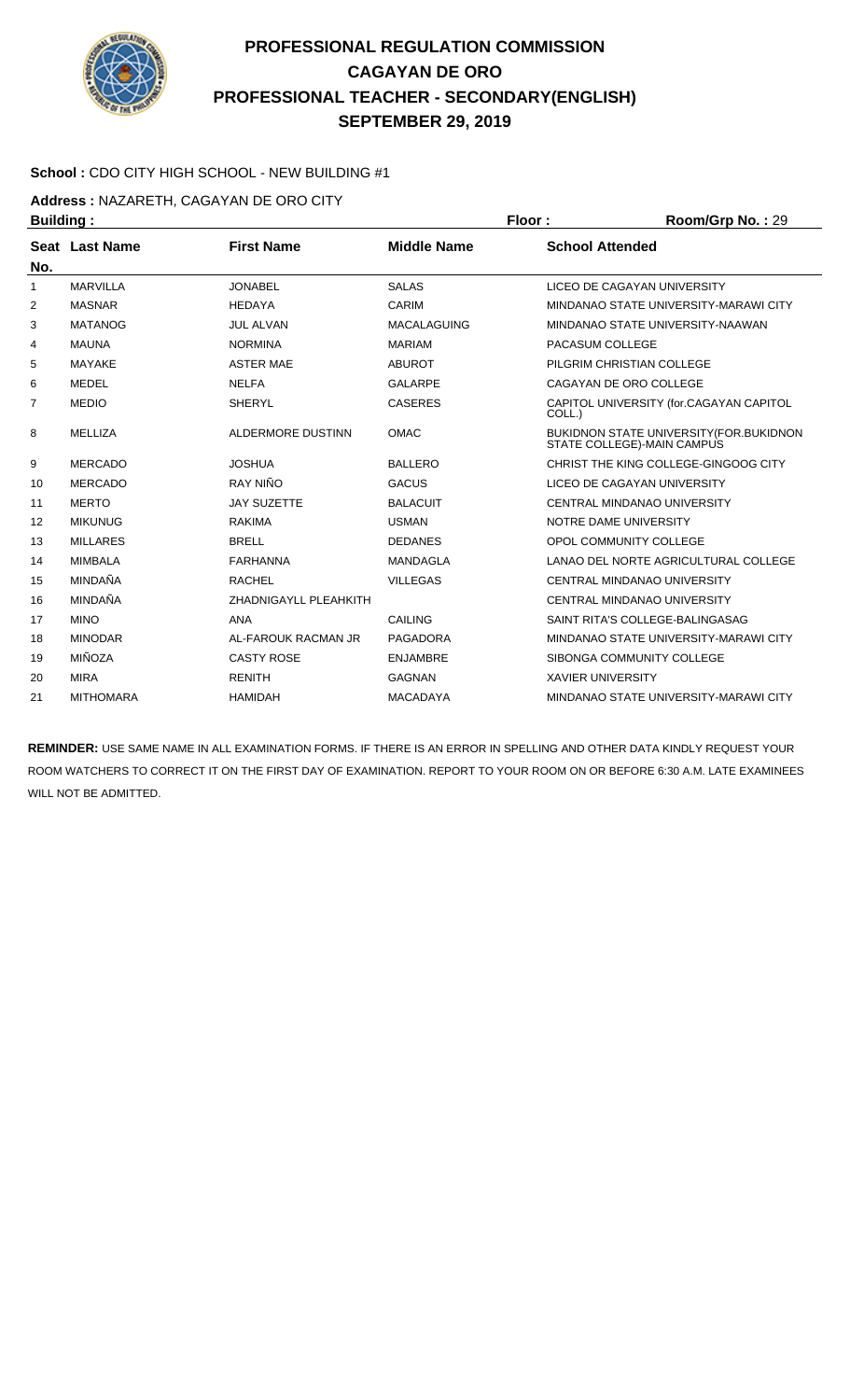

#### **School :** CDO CITY HIGH SCHOOL - NEW BUILDING #1

Address : NAZARETH, CAGAYAN DE ORO CITY

| <b>Building:</b> |                 |                      |                    | Floor:                   | Room/Grp No.: 30                          |
|------------------|-----------------|----------------------|--------------------|--------------------------|-------------------------------------------|
|                  | Seat Last Name  | <b>First Name</b>    | <b>Middle Name</b> | <b>School Attended</b>   |                                           |
| No.              |                 |                      |                    |                          |                                           |
| 1                | <b>MOCAS</b>    | <b>JANIMAH</b>       | <b>GURO</b>        |                          | LAKE LANAO COLLEGE. INC.                  |
| 2                | <b>MODASER</b>  | <b>ROHANIFAH</b>     | <b>MINODAR</b>     |                          | MINDANAO STATE UNIVERSITY-MARAWI CITY     |
| 3                | <b>MOHAMMAD</b> | <b>NABEL</b>         | <b>ALAWI</b>       |                          | LAKE LANAO COLLEGE. INC.                  |
| 4                | <b>MOHAYMEN</b> | <b>NOSAIBAH</b>      | <b>MAMBUAY</b>     |                          | RC-AL KHWARIZMI INTERNATIONAL COLLEGE     |
| 5                | <b>MOLO</b>     | <b>JUL CHRISTIAN</b> | <b>TIEMPO</b>      |                          | SURIGAO STATE COLLEGE OF TECHNOLOGY       |
| 6                | <b>MONARA</b>   | <b>ASLIA</b>         | <b>AMPATUA</b>     |                          | NORTH CENTRAL MINDANAO COLLEGES (CMTI)    |
| 7                | <b>MONDAGA</b>  | <b>NEKKA</b>         | ANGCAY             |                          | CENTRAL MINDANAO UNIVERSITY               |
| 8                | <b>MONEVA</b>   | CARLO                | <b>AMOLATO</b>     | <b>FOUNDATION</b>        | ROMAN C. VILLALON MEMORIAL COLLEGES       |
| 9                | <b>MONTEJO</b>  | <b>KYLA SOL</b>      | <b>MICUBO</b>      |                          | COLEGIO DE SAN FRANCISCO JAVIER           |
| 10               | <b>MONTES</b>   | MICHELLE MAE         |                    |                          | SOUTHERN DE ORO PHILIPPINE COLLEGE        |
| 11               | <b>MORAD</b>    | <b>SITTIE RAIMA</b>  | <b>DIMAPINGGUN</b> |                          | MINDANAO ISLAMIC COMPUTER COLLEGE         |
| 12               | <b>MORCILLA</b> | <b>EDELYN</b>        | <b>DAVAL</b>       |                          | JOSEFINA H. CERILLES STATE COLLEGE-TABINA |
| 13               | <b>MUGOT</b>    | <b>KRISTHEL</b>      | <b>NACUA</b>       |                          | OPOL COMMUNITY COLLEGE                    |
| 14               | <b>MUNALEM</b>  | LYZLE                | <b>BERNALDEZ</b>   |                          | LICEO DE CAGAYAN UNIVERSITY               |
| 15               | <b>MUNDAS</b>   | <b>DAYNORA</b>       | <b>SARIP</b>       | PACASUM COLLEGE          |                                           |
| 16               | <b>MUNDAS</b>   | <b>JEAN</b>          | <b>NAMOCOT</b>     |                          | CAGAYAN DE ORO COLLEGE                    |
| 17               | <b>MURILLO</b>  | <b>KATHLEEN</b>      | <b>TABOCLAON</b>   |                          | CENTRAL MINDANAO UNIVERSITY               |
| 18               | <b>MUSA</b>     | <b>LORRAINE OLGA</b> | <b>TABASAN</b>     | <b>XAVIER UNIVERSITY</b> |                                           |
| 19               | <b>MUSTAPHA</b> | <b>JUNAIDA</b>       | <b>SUMANDAR</b>    |                          | COLEGIO DE STO. NIÑO DE JASAAN            |
| 20               | <b>MUTIN</b>    | <b>SAIPIA</b>        | <b>IBRA</b>        |                          | <b>MARAWI ISLAMIC COLLEGE</b>             |
| 21               | <b>MUTT</b>     | <b>MILJEAN GRACE</b> | <b>BARBADILLA</b>  |                          | CAMIGUIN POLYTECHNIC STATE COLLEGE        |
|                  |                 |                      |                    |                          |                                           |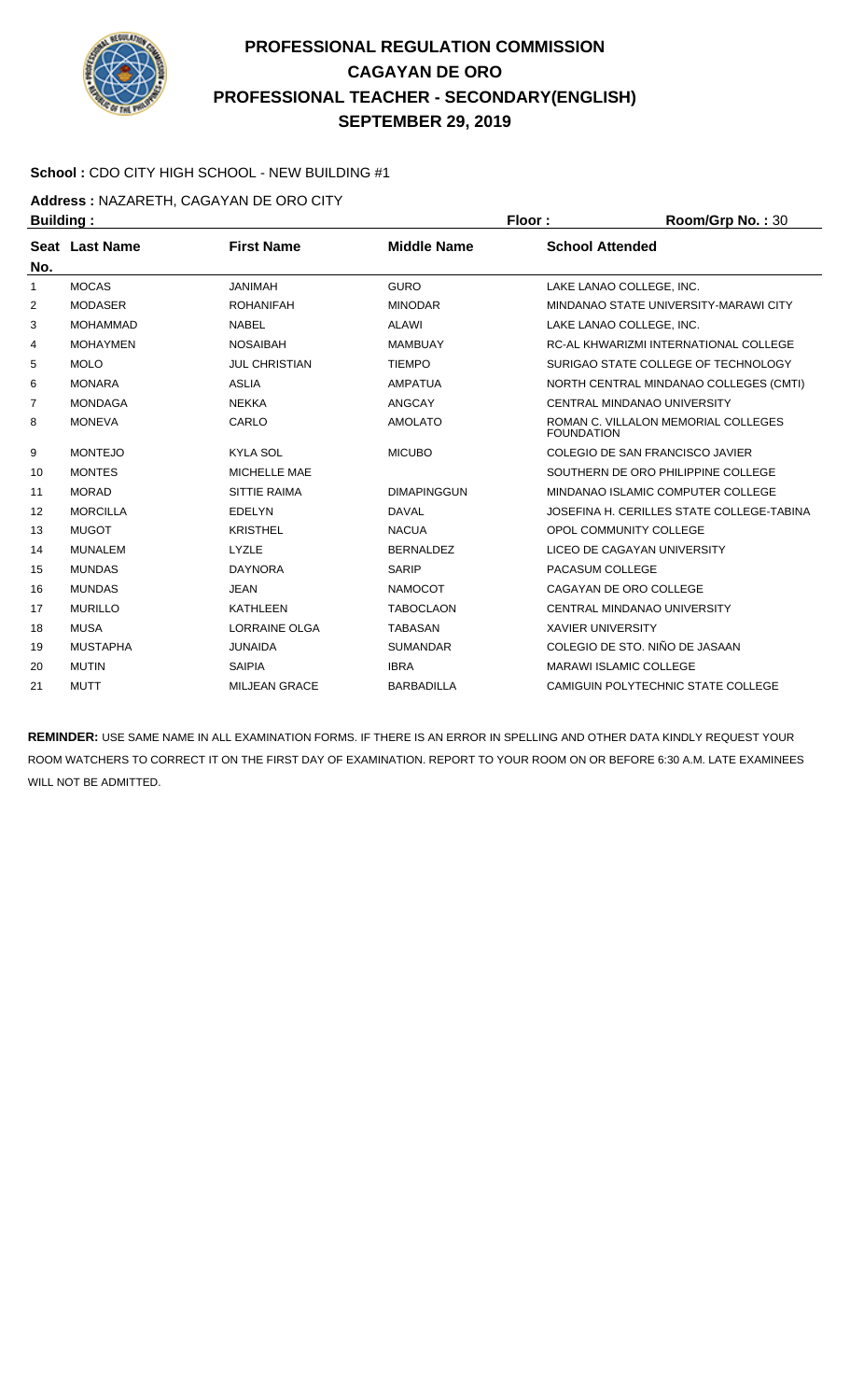

#### **School :** CDO CITY HIGH SCHOOL - NEW BUILDING #1

**Address :** NAZARETH, CAGAYAN DE ORO CITY

| <b>Building:</b> |                  |                     |                    | Floor:<br>Room/Grp No.: 31 |                                                                             |  |
|------------------|------------------|---------------------|--------------------|----------------------------|-----------------------------------------------------------------------------|--|
|                  | Seat Last Name   | <b>First Name</b>   | <b>Middle Name</b> | <b>School Attended</b>     |                                                                             |  |
| No.              |                  |                     |                    |                            |                                                                             |  |
| 1                | <b>NACARIO</b>   | <b>NORMIE</b>       | <b>REPASO</b>      |                            | <b>BUKIDNON STATE UNIVERSITY - MOGCHS</b><br><b>EXTERNAL STUDIES CENTER</b> |  |
| 2                | <b>NACAYTUNA</b> | ANNAMARIE           | <b>JAMERO</b>      |                            | CAMIGUIN POLYTECHNIC STATE COLLEGE                                          |  |
| 3                | <b>NACUA</b>     | <b>CHARLYN</b>      | <b>ONDOT</b>       |                            | OPOL COMMUNITY COLLEGE                                                      |  |
| 4                | <b>NALE</b>      | <b>LIZHLEY ANN</b>  | <b>CALAPAN</b>     |                            | CENTRAL MINDANAO UNIVERSITY                                                 |  |
| 5                | <b>NAPONE</b>    | <b>JOSEPH</b>       | OMAÑA              | COLL.)                     | CAPITOL UNIVERSITY (for.CAGAYAN CAPITOL                                     |  |
| 6                | <b>NAPONE</b>    | <b>REYNA MARIE</b>  | <b>ROCHE</b>       | COLL.)                     | CAPITOL UNIVERSITY (for.CAGAYAN CAPITOL                                     |  |
| 7                | <b>NASRODING</b> | <b>RAIDAH</b>       | LANGI              |                            | LAKE LANAO COLLEGE, INC.                                                    |  |
| 8                | <b>NASSER</b>    | <b>NORJAHIDAH</b>   | <b>RIGA</b>        |                            | <b>JAMIATU MARAWI AL-ISLAMIA FOUNDATION</b>                                 |  |
| 9                | <b>NATANGCOP</b> | <b>AISAH</b>        | <b>DOMADALUG</b>   |                            | MINDANAO STATE UNIVERSITY-MARAWI CITY                                       |  |
| 10               | <b>NAVAL</b>     | <b>LLANA</b>        | <b>SOLEDARIOS</b>  |                            | CAMIGUIN POLYTECHNIC STATE COLLEGE                                          |  |
| 11               | <b>NAVALES</b>   | <b>CELESTE</b>      | <b>LODRIPAS</b>    |                            | BOHOL INSTITUTE OF TECHNOLOGY-JAGNA                                         |  |
| 12               | <b>NAYVE</b>     | <b>IRENE CLAIRE</b> | CADIZ              | <b>XAVIER UNIVERSITY</b>   |                                                                             |  |
| 13               | <b>NEGRO</b>     | KIT                 | <b>LILOC</b>       |                            | CHRIST THE KING COLLEGE-GINGOOG CITY                                        |  |
| 14               | <b>NIEPEZ</b>    | PERPETOU JR         | <b>MACABODBOD</b>  |                            | CENTRAL MINDANAO UNIVERSITY                                                 |  |
| 15               | NIÑEZA           | <b>ROCHELLE</b>     | <b>DALANGIN</b>    |                            | SAINT RITA'S COLLEGE-BALINGASAG                                             |  |
| 16               | <b>NORODEN</b>   | <b>HANIFAH</b>      | <b>ABDULGANIE</b>  |                            | <b>JAMIATU MUSLIM MINDANAO</b>                                              |  |
| 17               | <b>NOYA</b>      | REYNALDO JR         | <b>VALLEJOS</b>    |                            | MINDANAO STATE UNIVERSITY-MARAWI CITY                                       |  |
| 18               | <b>OBEDENCIO</b> | <b>JEZREEL</b>      | <b>SALDOM</b>      |                            | CHRIST THE KING COLLEGE-GINGOOG CITY                                        |  |
| 19               | <b>OBIAL</b>     | <b>ANGELICA</b>     | <b>BATION</b>      |                            | SAINT MICHAEL'S COLLEGE-ILIGAN CITY                                         |  |
| 20               | <b>OBINAY</b>    | ABEER               | <b>ZAINODDIN</b>   |                            | MINDANAO STATE UNIVERSITY-MARAWI CITY                                       |  |
| 21               | <b>OBSIOMA</b>   | <b>DARLENE</b>      | <b>CAGATAN</b>     |                            | <b>MOUNTAIN VIEW COLLEGE</b>                                                |  |
|                  |                  |                     |                    |                            |                                                                             |  |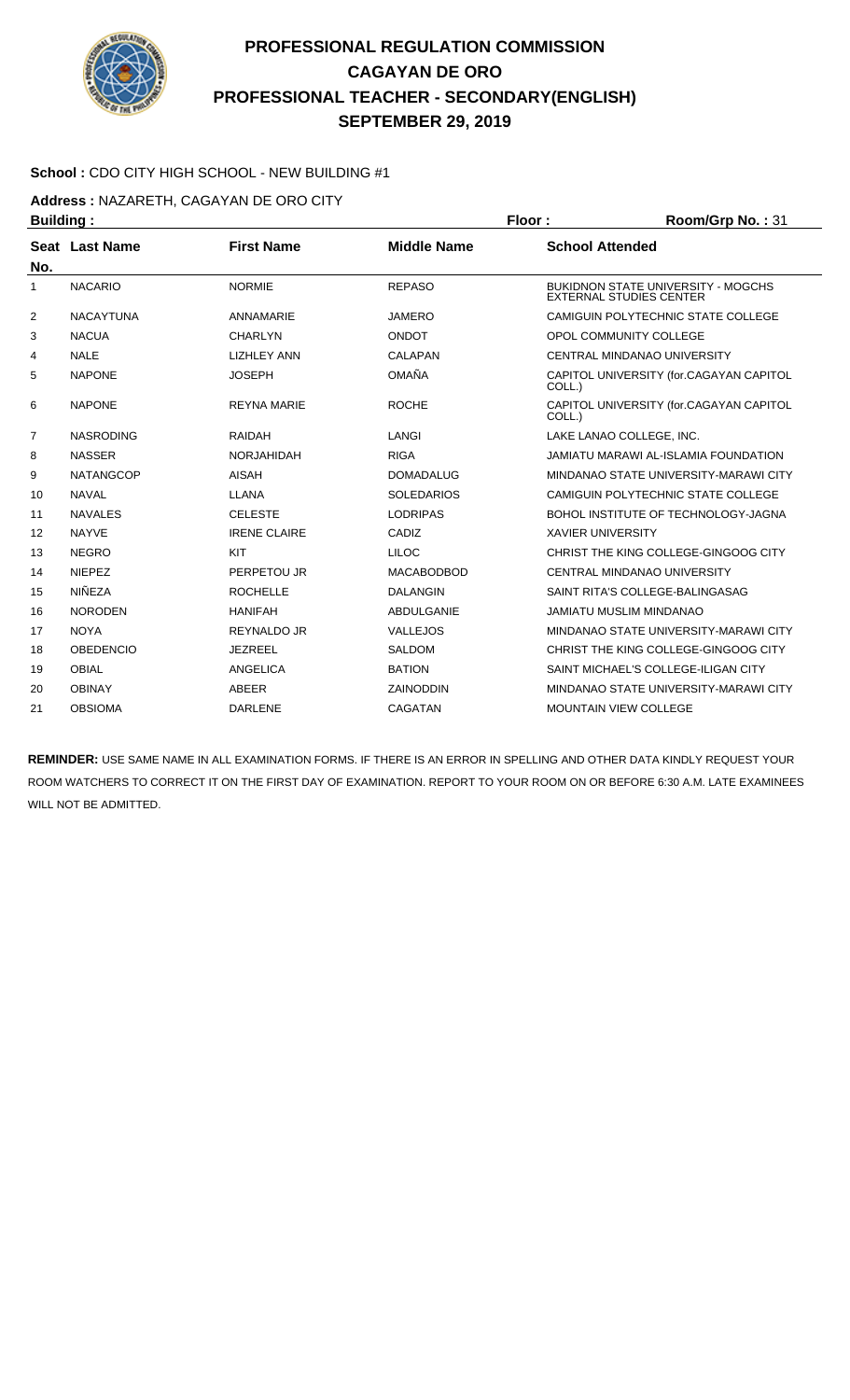

#### **School :** CDO CITY HIGH SCHOOL - NEW BUILDING #1

**Address :** NAZARETH, CAGAYAN DE ORO CITY

| <b>Building:</b> |                       |                       |                    | Floor:            | Room/Grp No.: 32                                                               |
|------------------|-----------------------|-----------------------|--------------------|-------------------|--------------------------------------------------------------------------------|
|                  | <b>Seat Last Name</b> | <b>First Name</b>     | <b>Middle Name</b> |                   | <b>School Attended</b>                                                         |
| No.              |                       |                       |                    |                   |                                                                                |
| $\mathbf{1}$     | <b>OBTINARIO</b>      | <b>CLAIRE ADELYN</b>  | <b>ASA</b>         |                   | NORTHEASTERN MINDANAO COLL.                                                    |
| 2                | <b>OCAY</b>           | <b>JEMAR OLIVER</b>   | <b>GABISAY</b>     |                   | QUEZON INSTITUTE OF TECHNOLOGY                                                 |
| 3                | <b>OCAY</b>           | <b>NECA JEAN</b>      | LAGNAYO            |                   | BUKIDNON STATE UNIVERSITY (FOR. BUKIDNON<br>STATE COLLEGE)-MAIN CAMPUS         |
| 4                | <b>OCTUBRE</b>        | <b>LILIBETH</b>       | AYO-ON             |                   | BUKIDNON STATE UNIVERSITY(FOR.BUKIDNON<br>STATE COLLEGE)-MAIN CAMPUS           |
| 5                | <b>OGA</b>            | <b>CHARNEL NEKKIE</b> | <b>MICABALO</b>    |                   | SAINT MICHAEL'S COLLEGE-ILIGAN CITY                                            |
| 6                | <b>OGCA</b>           | <b>RASMIA</b>         | <b>ABUBACAR</b>    |                   | <b>BALABAGAN TRADE SCHOOL</b>                                                  |
| $\overline{7}$   | OKIT                  | <b>CZANAIAH GEM</b>   | <b>ORINA</b>       |                   | <b>BUKIDNON STATE UNIVERSITY (FOR. BUKIDNON)</b><br>STATE COLLEGE)-MAIN CAMPUS |
| 8                | <b>OLANO</b>          | LAILANIE              | CAGAMPANG          | <b>TECHNOLOGY</b> | MISAMIS ORIENTAL INSTITUTE OF SCIENCE &                                        |
| 9                | <b>OLILA</b>          | <b>MARY JOY</b>       | <b>DEPALUBOS</b>   |                   | CHRIST THE KING COLLEGE-GINGOOG CITY                                           |
| 10               | <b>OLOHOY</b>         | <b>NAOMI</b>          | <b>EDERANGO</b>    |                   | <b>XAVIER UNIVERSITY</b>                                                       |
| 11               | <b>OMAR</b>           | <b>ALZAIDIN</b>       | <b>RAJIS</b>       |                   | LICEO DE CAGAYAN UNIVERSITY                                                    |
| 12               | <b>OMAR</b>           | <b>OMAEMA</b>         | <b>MUDA</b>        |                   | MINDANAO STATE UNIVERSITY-MARAWI CITY                                          |
| 13               | <b>OMAR</b>           | <b>SHAIMAH</b>        | <b>ANGNI</b>       |                   | JAMIATU MARAWI AL-ISLAMIA FOUNDATION                                           |
| 14               | <b>OMAR</b>           | ZAINAH                | <b>RAJIS</b>       |                   | PACASUM COLLEGE                                                                |
| 15               | <b>OMAS-AS</b>        | <b>RENJIREN JOY</b>   | <b>DOMO</b>        |                   | QUEZON INSTITUTE OF TECHNOLOGY                                                 |
| 16               | <b>OMAYAO</b>         | <b>KRISHA ANGELA</b>  | <b>ACHAS</b>       |                   | <b>XAVIER UNIVERSITY</b>                                                       |
| 17               | <b>OMENTIC</b>        | <b>JOELFERNAN</b>     | <b>DONGLAS</b>     |                   | MINDANAO STATE UNIVERSITY-NAAWAN                                               |
| 18               | ONGGA                 | <b>MARY JANE</b>      | <b>NAVARETTE</b>   | <b>CARMEN</b>     | <b>GOLDEN HERITAGE POLYTECHNIC COLLEGE-</b>                                    |
| 19               | <b>ONTONG</b>         | <b>ANNALIZA</b>       | <b>NAGPACAN</b>    |                   | NORTHERN BUKIDNON COMM. COLL. (FRLY<br>MANOLO FORT. COMM. COLL)                |
| 20               | <b>ORA</b>            | PATRICIA ANN TRIXIE   | <b>TAVERA</b>      |                   | SOUTHERN DE ORO PHILIPPINE COLLEGE                                             |
| 21               | ORCULLO               | <b>SOLANUM</b>        | LAURO              | <b>CAMPUS</b>     | SURIGAO DEL SUR STATE UNIVERSITY - MAIN                                        |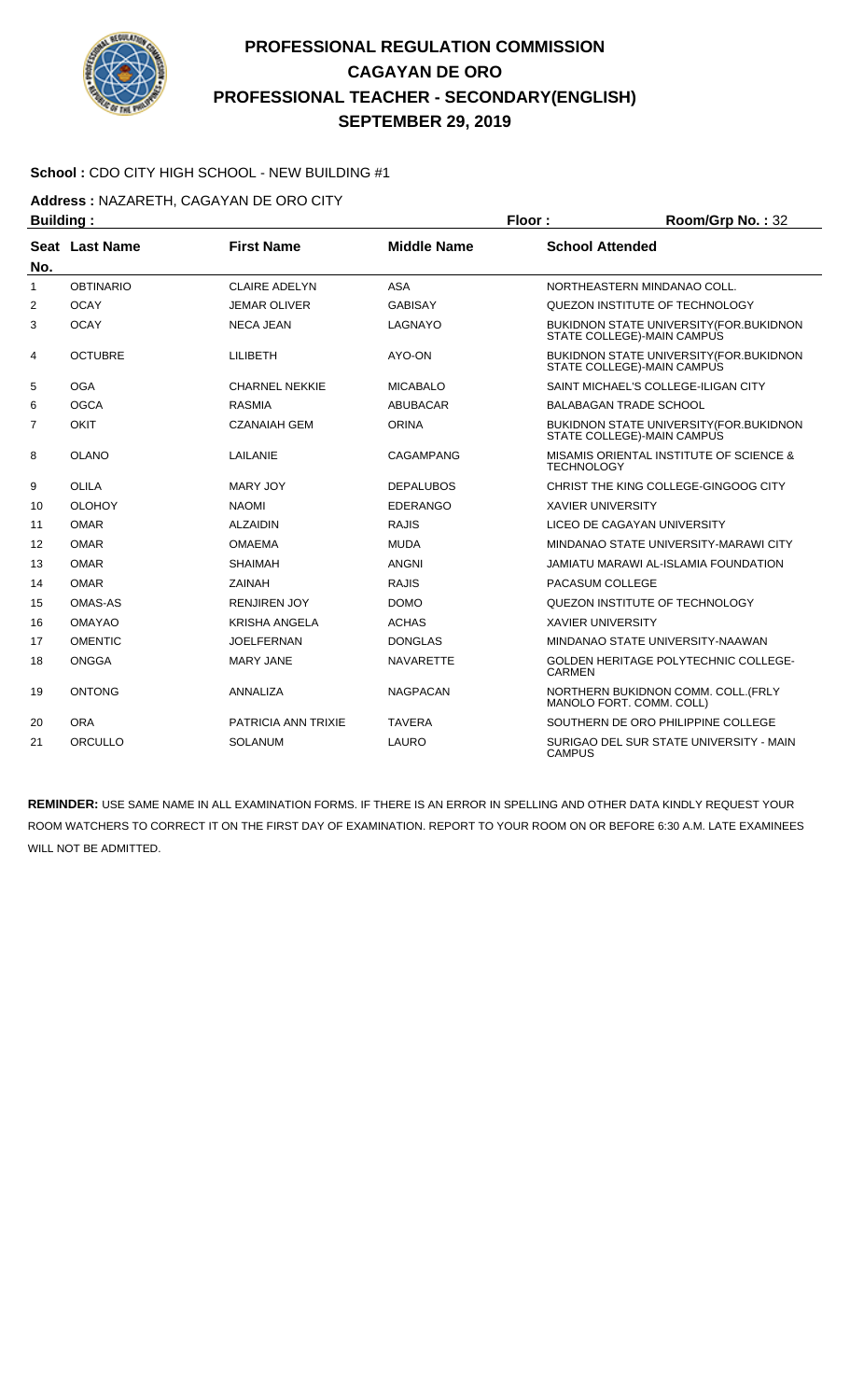

#### **School :** CDO CITY HIGH SCHOOL - NEW BUILDING #1

**Address :** NAZARETH, CAGAYAN DE ORO CITY

| <b>Building:</b> |                  |                      |                    | Floor:                   | Room/Grp No.: 33                                                             |
|------------------|------------------|----------------------|--------------------|--------------------------|------------------------------------------------------------------------------|
|                  | Seat Last Name   | <b>First Name</b>    | <b>Middle Name</b> | <b>School Attended</b>   |                                                                              |
| No.              |                  |                      |                    |                          |                                                                              |
| $\mathbf{1}$     | ORDIZ            | <b>BRYAN NOEL</b>    | <b>MADULARA</b>    |                          | <b>TAGOLOAN COMMUNITY COLLEGE</b>                                            |
| 2                | <b>OROPIANO</b>  | <b>MHAYETTE</b>      | <b>OBEDENCIO</b>   |                          | CHRIST THE KING COLLEGE-GINGOOG CITY                                         |
| 3                | <b>ORTEGA</b>    | <b>ANGIE MARIE</b>   | <b>ESNALDO</b>     |                          | CAGAYAN DE ORO COLLEGE                                                       |
| 4                | ORTIZ            | <b>VENUS</b>         | BAT-OG             |                          | BUKIDNON STATE UNIVERSITY (FOR. BUKIDNON<br>STATE COLLEGE)-MAIN CAMPUS       |
| 5                | <b>OTTO</b>      | <b>ASIMAH</b>        | <b>SARIP</b>       |                          | SAINT PETER'S COLLEGE-ILIGAN CITY                                            |
| 6                | PABELLAN         | <b>AVEGAIL JOY</b>   | <b>ADALIM</b>      |                          | CENTRAL MINDANAO UNIVERSITY                                                  |
| $\overline{7}$   | <b>PABILLAN</b>  | KJIENNH RIJAN PAST   | <b>DAGOC</b>       |                          | SAINT PETER COLLEGE-BALINGASAG                                               |
| 8                | PABILLARAN       | <b>HERILYN</b>       | <b>BARBITO</b>     |                          | NORTHERN BUKIDNON COMM. COLL. (FRLY<br>MANOLO FORT, COMM, COLL)              |
| 9                | <b>PABORADA</b>  | <b>JULMAR</b>        | PADERO             |                          | OPOL COMMUNITY COLLEGE                                                       |
| 10               | <b>PABUALAN</b>  | <b>ZILFA</b>         | <b>DAYNOS</b>      | <b>TECHNOLOGY</b>        | MISAMIS ORIENTAL INSTITUTE OF SCIENCE &                                      |
| 11               | <b>PACANA</b>    | SAMANTHA MERCEDES    | <b>ABUCEJO</b>     | <b>XAVIER UNIVERSITY</b> |                                                                              |
| 12               | <b>PACASUM</b>   | JALANIE              | PANGCOGA           |                          | MINDANAO ISLAMIC COMPUTER COLLEGE                                            |
| 13               | <b>PACIENTE</b>  | <b>CHARLEVEN MIR</b> | <b>PATALINGHUG</b> |                          | CAGAYAN DE ORO COLLEGE                                                       |
| 14               | <b>PACINO</b>    | <b>IVON RAY</b>      | <b>SALERO</b>      |                          | DON CARLOS POLYTECHNIC COLLEGE                                               |
| 15               | <b>PACINO</b>    | <b>MAYOMIE</b>       | <b>TACYAN</b>      |                          | NORTHERN BUKIDNON COMM. COLL. (FRLY<br>MANOLO FORT, COMM, COLL)              |
| 16               | <b>PACOMIOS</b>  | <b>ERNIE JOY</b>     | <b>TAGHAP</b>      |                          | CENTRAL MINDANAO UNIVERSITY                                                  |
| 17               | <b>PACUPAT</b>   | <b>CHARISA</b>       | <b>NATINDIM</b>    |                          | PILGRIM CHRISTIAN COLLEGE                                                    |
| 18               | PADEROG          | <b>ROSEMARY</b>      | <b>REDULLA</b>     |                          | SAINT PETER COLLEGE-BALINGASAG                                               |
| 19               | <b>PADILLA</b>   | <b>LIZZANNE KATE</b> | <b>BACULIO</b>     |                          | <b>BUKIDNON STATE UNIVERSITY (FOR.BUKIDNON</b><br>STATE COLLEGE)-MAIN CAMPUS |
| 20               | <b>PADILLA</b>   | <b>XIANETTE JANE</b> | <b>MAGBANUA</b>    |                          | BUKIDNON STATE UNIVERSITY (FOR. BUKIDNON<br>STATE COLLEGE)-MAIN CAMPUS       |
| 21               | <b>PAGAPULAR</b> | <b>ADONES</b>        | <b>CALIBAY</b>     |                          | COLEGIO DE STO. NIÑO DE JASAAN                                               |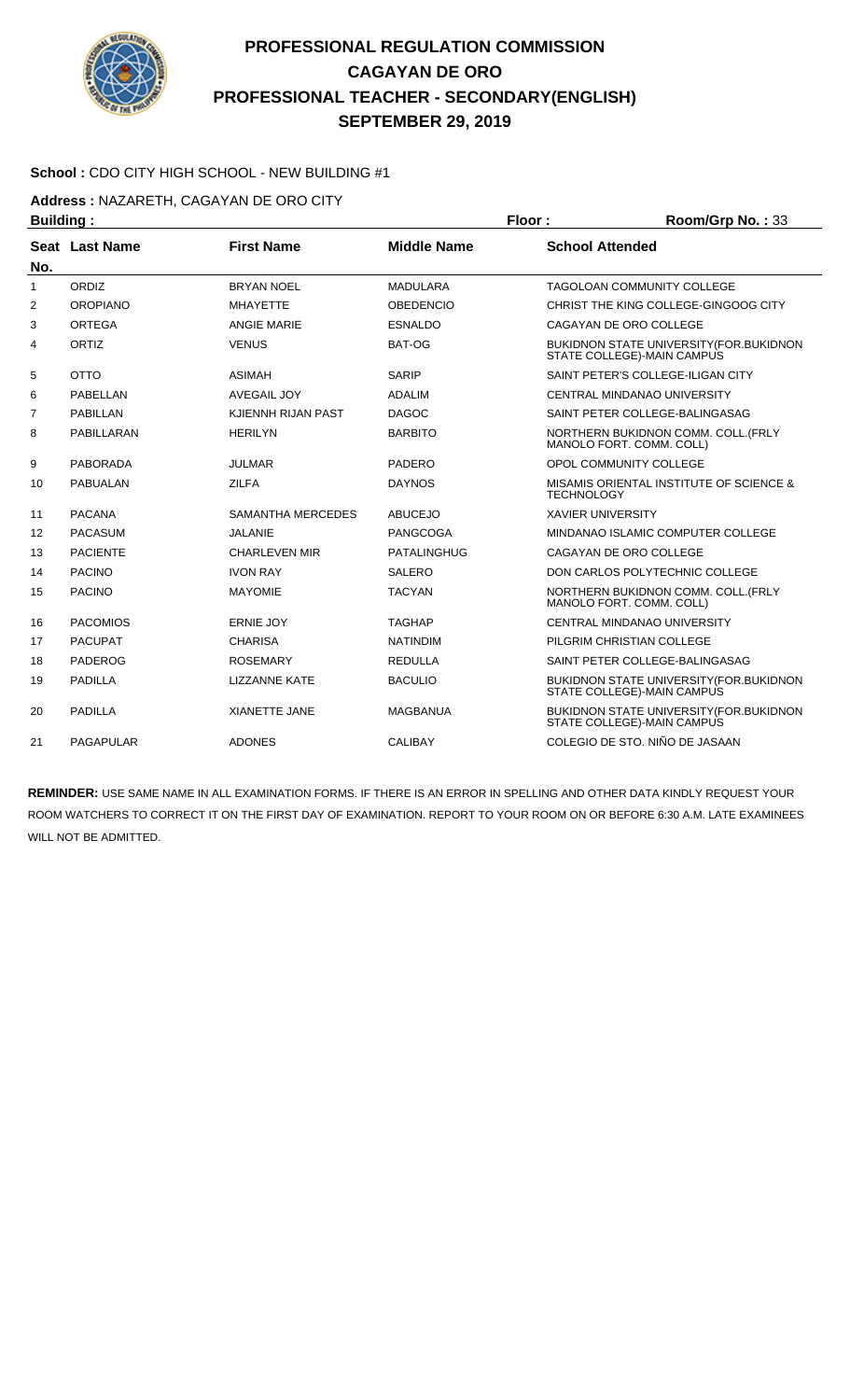

#### **School :** CDO CITY HIGH SCHOOL - NEW BUILDING #1

**Address :** NAZARETH, CAGAYAN DE ORO CITY

| <b>Building:</b> |                   |                     |                    | Floor:                 | Room/Grp No.: 34                        |
|------------------|-------------------|---------------------|--------------------|------------------------|-----------------------------------------|
|                  | Seat Last Name    | <b>First Name</b>   | <b>Middle Name</b> | <b>School Attended</b> |                                         |
| No.              |                   |                     |                    |                        |                                         |
| 1                | PAGARIGAN         | MA, ROWINA          | <b>ACLAN</b>       |                        | MINDANAO STATE UNIVERSITY-NAAWAN        |
| 2                | <b>PAGAYON</b>    | <b>CLARESS</b>      | <b>LIBOON</b>      | COLL.)                 | CAPITOL UNIVERSITY (for.CAGAYAN CAPITOL |
| 3                | PAGLINAWAN        | <b>RACHEL</b>       | <b>FABURADA</b>    | <b>FOUNDATION</b>      | ROMAN C. VILLALON MEMORIAL COLLEGES     |
| 4                | PAGRANGAN         | <b>SAMERA</b>       | <b>HADJI CALIL</b> |                        | <b>BALABAGAN TRADE SCHOOL</b>           |
| 5                | <b>PAHILAN</b>    | <b>JHANENE</b>      | <b>NAVARRO</b>     |                        | CENTRAL MINDANAO UNIVERSITY             |
| 6                | PAID              | <b>DANICA</b>       | <b>BAHIAN</b>      |                        | CAGAYAN DE ORO COLLEGE                  |
| 7                | <b>PAIRAT</b>     | <b>DAISY</b>        | <b>AGBAY</b>       |                        | MINDANAO STATE UNIVERSITY-NAAWAN        |
| 8                | <b>PAJUTA</b>     | <b>RHEA MARIE</b>   | <b>BACTASA</b>     | <b>FOUNDATION</b>      | ROMAN C. VILLALON MEMORIAL COLLEGES     |
| 9                | <b>PAKELIT</b>    | <b>FRITZ DIANNE</b> | <b>BICOY</b>       |                        | ILIGAN MEDICAL CENTER COLLEGE, INC.     |
| 10               | <b>PAMISA</b>     | DAHRYL GRACE        | <b>MANDAYANON</b>  |                        | MINDANAO STATE UNIVERSITY-NAAWAN        |
| 11               | <b>PAMISA</b>     | <b>NARYN MAE</b>    | LADRA              |                        | SAINT RITA'S COLLEGE-BALINGASAG         |
| 12               | <b>PAMISA</b>     | <b>RICHELLE</b>     | <b>RAGANOT</b>     | <b>TECHNOLOGY</b>      | MISAMIS ORIENTAL INSTITUTE OF SCIENCE & |
| 13               | <b>PAMUNAG</b>    | <b>KAREN</b>        | <b>DUMADAG</b>     | <b>MARIAN COLLEGE</b>  |                                         |
| 14               | <b>PANDAPATAN</b> | SITTIE RAYMAH       | <b>DALOMANGCOB</b> |                        | MINDANAO STATE UNIVERSITY-MARAWI CITY   |
| 15               | <b>PANDARA</b>    | <b>BASHARY</b>      | <b>DURIAN</b>      |                        | MINDANAO STATE UNIVERSITY-MARAWI CITY   |
| 16               | PANGANDAMAN       | SITTIE ALIAH        | <b>BACARAMAN</b>   |                        | MINDANAO STATE UNIVERSITY-MARAWI CITY   |
| 17               | PANGANIBAN        | <b>MARIA PAOLA</b>  | <b>GALDO</b>       |                        | CENTRAL MINDANAO UNIVERSITY             |
| 18               | <b>PANGCOGA</b>   | <b>JAMALIA</b>      | <b>DISAMBURUN</b>  |                        | SAINT PETER'S COLLEGE-ILIGAN CITY       |
| 19               | <b>PANGONOTAN</b> | SITTIE HALIDA       | PANGANDAMAN        |                        | MINDANAO STATE UNIVERSITY-MARAWI CITY   |
| 20               | <b>PANSAR</b>     | SITTIE HEDAYA       | <b>SOLAIMAN</b>    |                        | MINDANAO STATE UNIVERSITY-MARAWI CITY   |
| 21               | <b>PANTUAN</b>    | NIÑA LEONILA        | <b>VALMORES</b>    |                        | SAINT PETER COLLEGE-BALINGASAG          |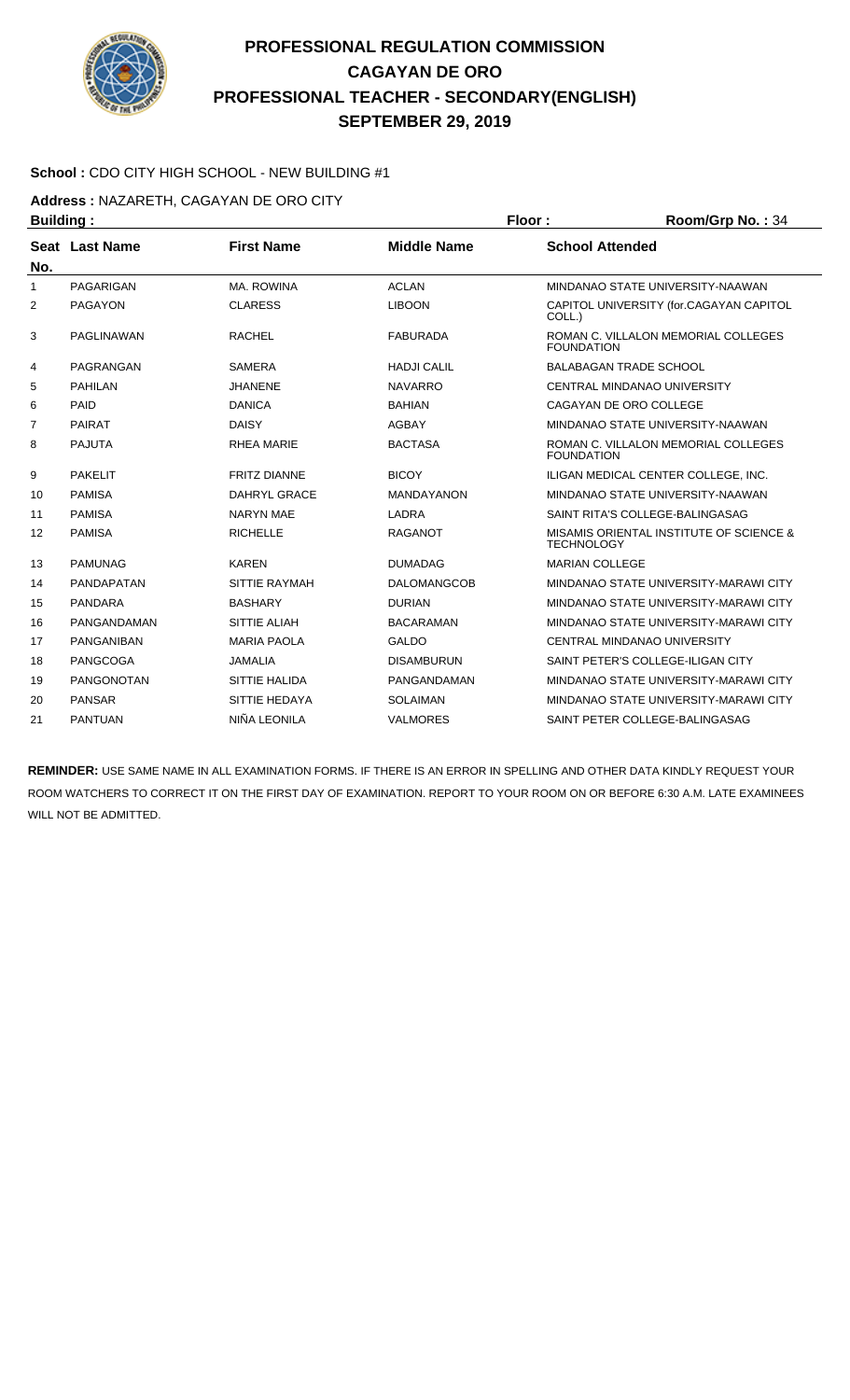

#### **School :** CDO CITY HIGH SCHOOL - NEW BUILDING #1

**Address :** NAZARETH, CAGAYAN DE ORO CITY

| <b>Building:</b><br>Floor: |                  | Room/Grp No.: 35     |                    |                           |                                                                               |
|----------------------------|------------------|----------------------|--------------------|---------------------------|-------------------------------------------------------------------------------|
|                            | Seat Last Name   | <b>First Name</b>    | <b>Middle Name</b> | <b>School Attended</b>    |                                                                               |
| No.                        |                  |                      |                    |                           |                                                                               |
| $\mathbf{1}$               | <b>PANUMPANG</b> | <b>JUHAINAH</b>      | <b>BANTUAS</b>     | PACASUM COLLEGE           |                                                                               |
| 2                          | <b>PAPA</b>      | <b>KARYL</b>         | CARDEÑO            |                           | SAINT VINCENT COLLEGE-DIPOLOG CITY                                            |
| 3                          | <b>PARADER</b>   | <b>GLENDIE</b>       | <b>ALCOSABA</b>    |                           | OPOL COMMUNITY COLLEGE                                                        |
| 4                          | <b>PARADERO</b>  | <b>MAREBIL</b>       | <b>BANGLOS</b>     |                           | WESTERN MINDANAO STATE U-AURORA                                               |
| 5                          | <b>PARCON</b>    | <b>ESCEL FRANCIS</b> | <b>EDROLIN</b>     | COLL.)                    | CAPITOL UNIVERSITY (for.CAGAYAN CAPITOL                                       |
| 6                          | <b>PAREJO</b>    | <b>JUDY - ANN</b>    | <b>DESOLOC</b>     |                           | MINDANAO STATE UNIVERSITY-MARAWI CITY                                         |
| 7                          | <b>PASAYON</b>   | <b>ROY</b>           | <b>RAMOS</b>       | <b>TECHNOLOGY</b>         | <b>MISAMIS ORIENTAL INSTITUTE OF SCIENCE &amp;</b>                            |
| 8                          | PAYAG-AN         | <b>SHARWINE</b>      | <b>MIHAY</b>       |                           | BUKIDNON STATE UNIVERSITY (FOR. BUKIDNON<br>STATE COLLEGE)-MAIN CAMPUS        |
| 9                          | <b>PECSON</b>    | <b>SHEENA</b>        | <b>PEREZ</b>       |                           | AGUSAN DEL SUR COLLEGE                                                        |
| 10                         | <b>PEDIDA</b>    | <b>CHELLERIE MAE</b> | <b>INDUS</b>       |                           | STELLA MARIS COLLEGE-OROQUIETA CITY                                           |
| 11                         | PELAYO           | <b>JESSA MAE</b>     | <b>BALAMAD</b>     |                           | CENTRAL MINDANAO UNIVERSITY                                                   |
| 12                         | <b>PENALES</b>   | <b>JANE</b>          | <b>WARQUE</b>      | <b>TECHNOLOGY</b>         | MISAMIS ORIENTAL INSTITUTE OF SCIENCE &                                       |
| 13                         | <b>PENDUMA</b>   | <b>AISAH MAE</b>     | <b>MINA</b>        |                           | MINDANAO STATE UNIVERSITY-MARAWI CITY                                         |
| 14                         | <b>PEPITO</b>    | <b>RYAN NAIL</b>     | <b>DAGPONG</b>     |                           | NORTHERN BUKIDNON COMM. COLL. (FRLY<br>MANOLO FORT, COMM, COLL)               |
| 15                         | PEREZ            | <b>NOVA</b>          | <b>GANAPIN</b>     | <b>FOUNDATION</b>         | ROMAN C. VILLALON MEMORIAL COLLEGES                                           |
| 16                         | <b>PERON</b>     | <b>GLORY MAE</b>     | <b>REMOCALDO</b>   | <b>SAN ISIDRO COLLEGE</b> |                                                                               |
| 17                         | <b>PERON</b>     | SHELLA MAE           | <b>DACULA</b>      |                           | QUEZON INSTITUTE OF TECHNOLOGY                                                |
| 18                         | <b>PIALAN</b>    | <b>REVELYN</b>       | <b>DOCENOS</b>     |                           | NORTH DAVAO COLLEGES-PANABO                                                   |
| 19                         | <b>PILOTON</b>   | <b>MADELYN</b>       | <b>TROGUE</b>      |                           | <b>BUKIDNON STATE UNIVERSITY - ALUBIJID</b><br><b>EXTERNAL STUDIES CENTER</b> |
| 20                         | <b>PIMPING</b>   | <b>SITTIENOR</b>     | <b>MACALANGAN</b>  |                           | MINDANAO STATE UNIVERSITY-MARAWI CITY                                         |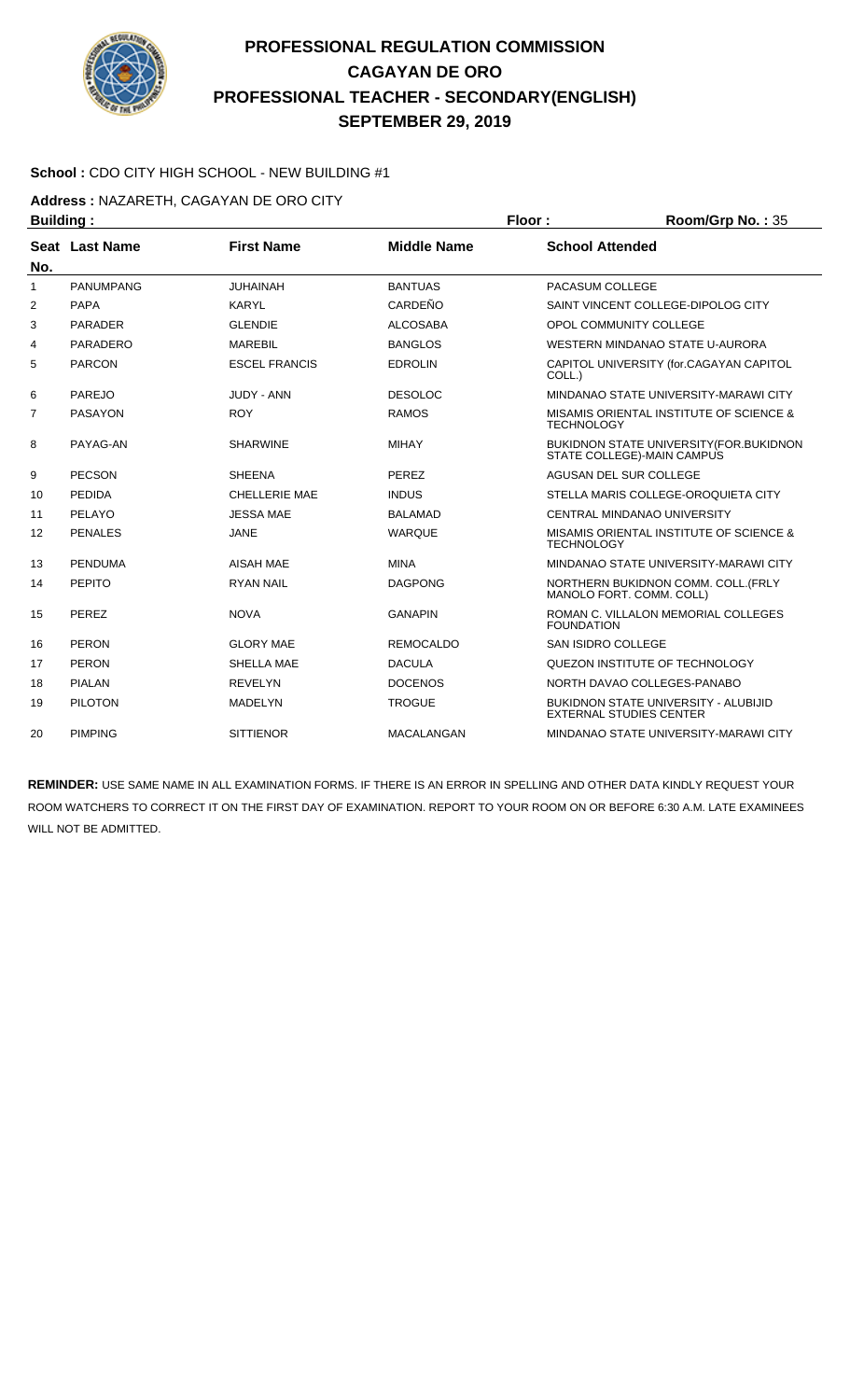

#### **School :** CDO CITY HIGH SCHOOL - NEW BUILDING #1

**Address :** NAZARETH, CAGAYAN DE ORO CITY

| <b>Building:</b> |                       |                        | Floor:             | Room/Grp No.: 36         |                                                                        |
|------------------|-----------------------|------------------------|--------------------|--------------------------|------------------------------------------------------------------------|
| No.              | <b>Seat Last Name</b> | <b>First Name</b>      | <b>Middle Name</b> | <b>School Attended</b>   |                                                                        |
| 1                | <b>PINDATON</b>       | <b>WARDAH</b>          | <b>DIBARATUN</b>   |                          | MINDANAO STATE UNIVERSITY-MARAWI CITY                                  |
| $\overline{2}$   | <b>PINEDA</b>         | <b>KATHY MAE</b>       | <b>NABALITAN</b>   |                          | CENTRAL MINDANAO UNIVERSITY                                            |
| 3                | <b>POLIRAN</b>        | <b>HANNAH LYN</b>      | <b>MIRANDA</b>     | <b>DIPOLOG CAMPUS</b>    | JOSE RIZAL MEMORIAL STATE UNIVERSITY -                                 |
| 4                | <b>PROVIDO</b>        | <b>CHEENY</b>          | <b>MILLANG</b>     |                          | SAINT MICHAEL'S COLLEGE-ILIGAN CITY                                    |
| 5                | <b>PULIDO</b>         | <b>JUDITH</b>          | <b>LIGMON</b>      |                          | BUKIDNON STATE UNIVERSITY (FOR. BUKIDNON<br>STATE COLLEGE)-MAIN CAMPUS |
| 6                | QUIDET                | <b>JAYSON</b>          | <b>LLANES</b>      |                          | SAINT MICHAEL'S COLLEGE-ILIGAN CITY                                    |
| 7                | QUIDET                | <b>LOURDES</b>         | <b>QUIBADO</b>     |                          | UNIVERSITY OF MINDANAO-DIGOS COLLEGE                                   |
| 8                | QUIJADA               | DARY JOY               | <b>HULAGPAY</b>    |                          | BUKIDNON STATE UNIVERSITY (FOR. BUKIDNON<br>STATE COLLEGE)-MAIN CAMPUS |
| 9                | QUIJANO               | <b>ABIGAIL</b>         | <b>BRACERO</b>     |                          | MINDANAO STATE UNIVERSITY-NAAWAN                                       |
| 10               | QUIÑO                 | <b>JESSAMAE</b>        | QUIJANO            |                          | CENTRAL MINDANAO UNIVERSITY                                            |
| 11               | QUINTO                | <b>EMMELYN</b>         | AMPLAYO            |                          | SURIGAO STATE COLLEGE OF TECHNOLOGY                                    |
| 12               | QUISEL                | <b>MARY ANN</b>        | <b>PIALAGO</b>     | <b>DIPOLOG CAMPUS</b>    | JOSE RIZAL MEMORIAL STATE UNIVERSITY -                                 |
| 13               | <b>RABUYA</b>         | LON DOMINIQUE          | <b>LINGATONG</b>   |                          | SURIGAO STATE COLLEGE OF TECHNOLOGY                                    |
| 14               | <b>RADIA</b>          | <b>OMERA ASYA</b>      | <b>DATUMULOK</b>   |                          | NOTRE DAME UNIVERSITY                                                  |
| 15               | <b>RAGMAC</b>         | <b>CHRISTIAN DELLE</b> | CANOY              | <b>XAVIER UNIVERSITY</b> |                                                                        |
| 16               | <b>RAKIM</b>          | <b>JONAINA</b>         | <b>BATUA</b>       |                          | <b>ILIGAN CAPITOL COLLEGE</b>                                          |
| 17               | <b>RAL</b>            | DAREL JOHN             | <b>RUBIN</b>       |                          | TAGOLOAN COMMUNITY COLLEGE                                             |
| 18               | <b>RAMOS</b>          | <b>DAPHNE MAE</b>      | <b>SALAZAR</b>     |                          | LICEO DE CAGAYAN UNIVERSITY                                            |
| 19               | <b>RAMOSO</b>         | <b>JOHNSON</b>         | LASAY              | <b>TECHNOLOGY</b>        | MISAMIS ORIENTAL INSTITUTE OF SCIENCE &                                |
| 20               | <b>RANGAS</b>         | <b>ADA</b>             | CAP-ATAN           |                          | HINATUAN SOUTHERN COLLEGE (for.USP)                                    |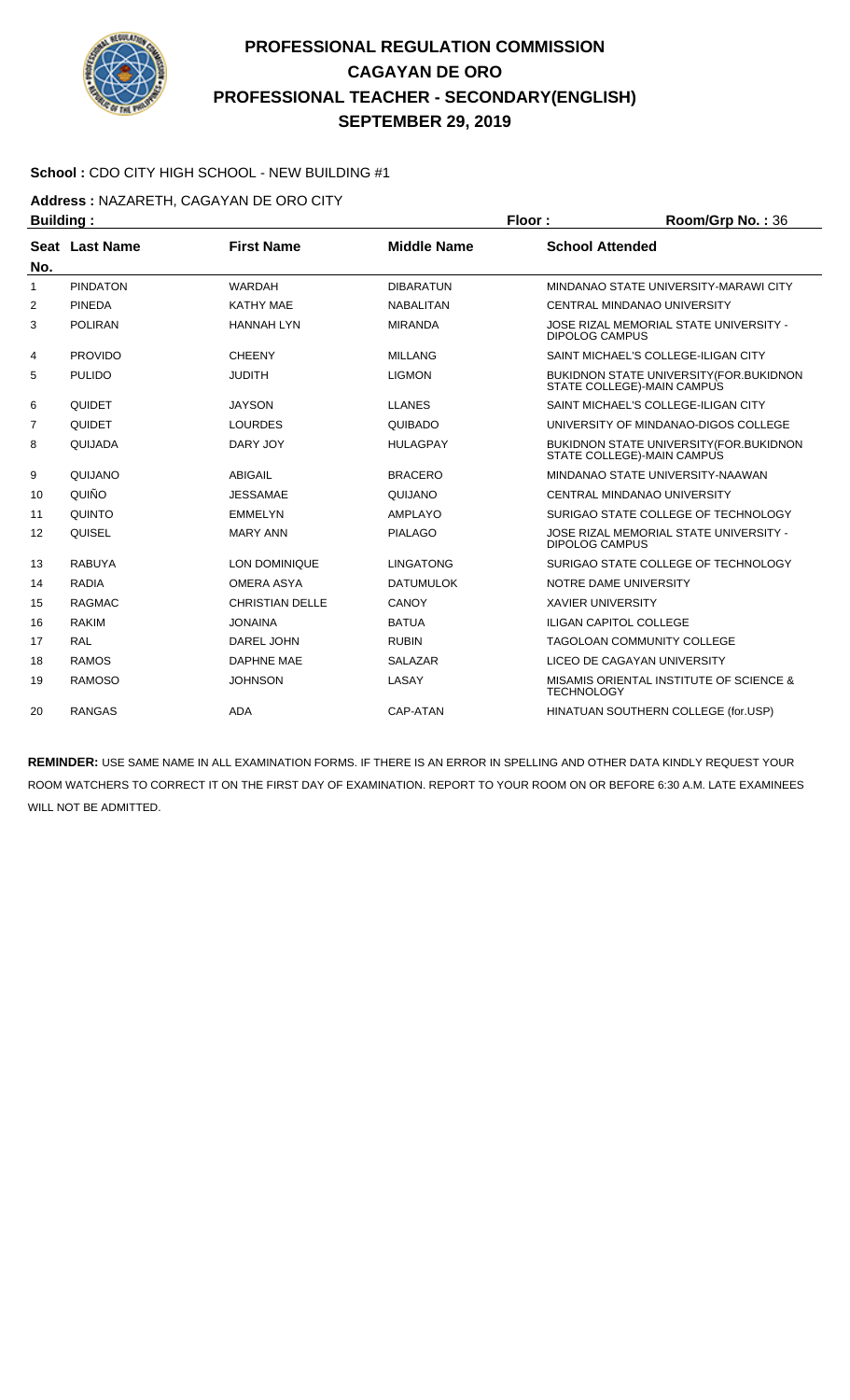

#### **School :** CDO CITY HIGH SCHOOL - NEW BUILDING #1

**Address :** NAZARETH, CAGAYAN DE ORO CITY

| <b>Building:</b> |                  |                      |                    |  | Room/Grp No.: 37                                                      |
|------------------|------------------|----------------------|--------------------|--|-----------------------------------------------------------------------|
| No.              | Seat Last Name   | <b>First Name</b>    | <b>Middle Name</b> |  | <b>School Attended</b>                                                |
| 1                | <b>RANGAS</b>    | <b>REGIENE GRACE</b> | LUAYON             |  | SURIGAO STATE COLLEGE OF TECHNOLOGY                                   |
| 2                | RANIDO           | <b>JERRY</b>         | <b>VICENTE</b>     |  | SOUTHERN BUKIDNON FOUNDATION ACADEMY                                  |
| 3                | <b>RAPISTA</b>   | <b>ANGEL MARIE</b>   | <b>ALMASA</b>      |  | <b>CENTRAL MINDANAO UNIVERSITY</b>                                    |
| 4                | <b>RASCAL</b>    | <b>JIHAN</b>         | <b>ABDULATIF</b>   |  | MINDANAO STATE UNIVERSITY-MARAWI CITY                                 |
| 5                | <b>RASCAL</b>    | <b>SITTIE BAINOR</b> | <b>BANGCOLA</b>    |  | MINDANAO ISLAMIC COMPUTER COLLEGE                                     |
| 6                | <b>RASONABLE</b> | <b>NIÑA</b>          | LAPAD              |  | SAINT RITA'S COLLEGE-BALINGASAG                                       |
| 7                | <b>REASOL</b>    | <b>RHOSE ANN</b>     | CASTRO             |  | STELLA MARIS COLLEGE-OROQUIETA CITY                                   |
| 8                | <b>RECIÑA</b>    | KEILAH JEZIAH        | <b>ARANA</b>       |  | BUKIDNON STATE UNIVERSITY (FOR.BUKIDNON<br>STATE COLLEGE)-MAIN CAMPUS |
| 9                | <b>REDONDO</b>   | <b>JELIAN</b>        | <b>BADIC</b>       |  | SAINT PETER COLLEGE-BALINGASAG                                        |
| 10               | <b>REGARO</b>    | NOR-RAHMA            | <b>MALAMIT</b>     |  | MINDANAO STATE UNIVERSITY-MARAWI CITY                                 |
| 11               | <b>REGARO</b>    | <b>SITTIEFAYDAH</b>  | <b>MAMAILAO</b>    |  | JAMIATU MARAWI AL-ISLAMIA FOUNDATION                                  |
| 12               | <b>RELATIVO</b>  | <b>IRISH</b>         | <b>LORONO</b>      |  | CAGAYAN DE ORO COLLEGE                                                |
| 13               | <b>RELLON</b>    | <b>JASPER</b>        | <b>BANAAG</b>      |  | SOUTHERN DE ORO PHILIPPINE COLLEGE                                    |
| 14               | <b>RELOBA</b>    | <b>DANILO</b>        | PANOGALING         |  | QUEZON INSTITUTE OF TECHNOLOGY                                        |
| 15               | <b>REPONTE</b>   | <b>JUNIZA ANDREA</b> | <b>ONTANILLAS</b>  |  | <b>CENTRAL MINDANAO UNIVERSITY</b>                                    |
| 16               | <b>REPONTE</b>   | <b>MAE AMOR</b>      | <b>ALINGALAN</b>   |  | QUEZON INSTITUTE OF TECHNOLOGY                                        |
| 17               | <b>RETUYA</b>    | <b>MARY JANE</b>     | <b>ARTAJO</b>      |  | SAINT PETER'S COLLEGE-ILIGAN CITY                                     |
| 18               | <b>RICARE</b>    | <b>JOHN WARFE</b>    | ANDARE             |  | CENTRAL MINDANAO UNIVERSITY                                           |
| 19               | <b>RIM</b>       | <b>KRIZZA DAWN</b>   | <b>APAO</b>        |  | <b>CENTRAL MINDANAO UNIVERSITY</b>                                    |
| 20               | <b>RIVERA</b>    | <b>KERNEL</b>        | VALLE              |  | DON CARLOS POLYTECHNIC COLLEGE                                        |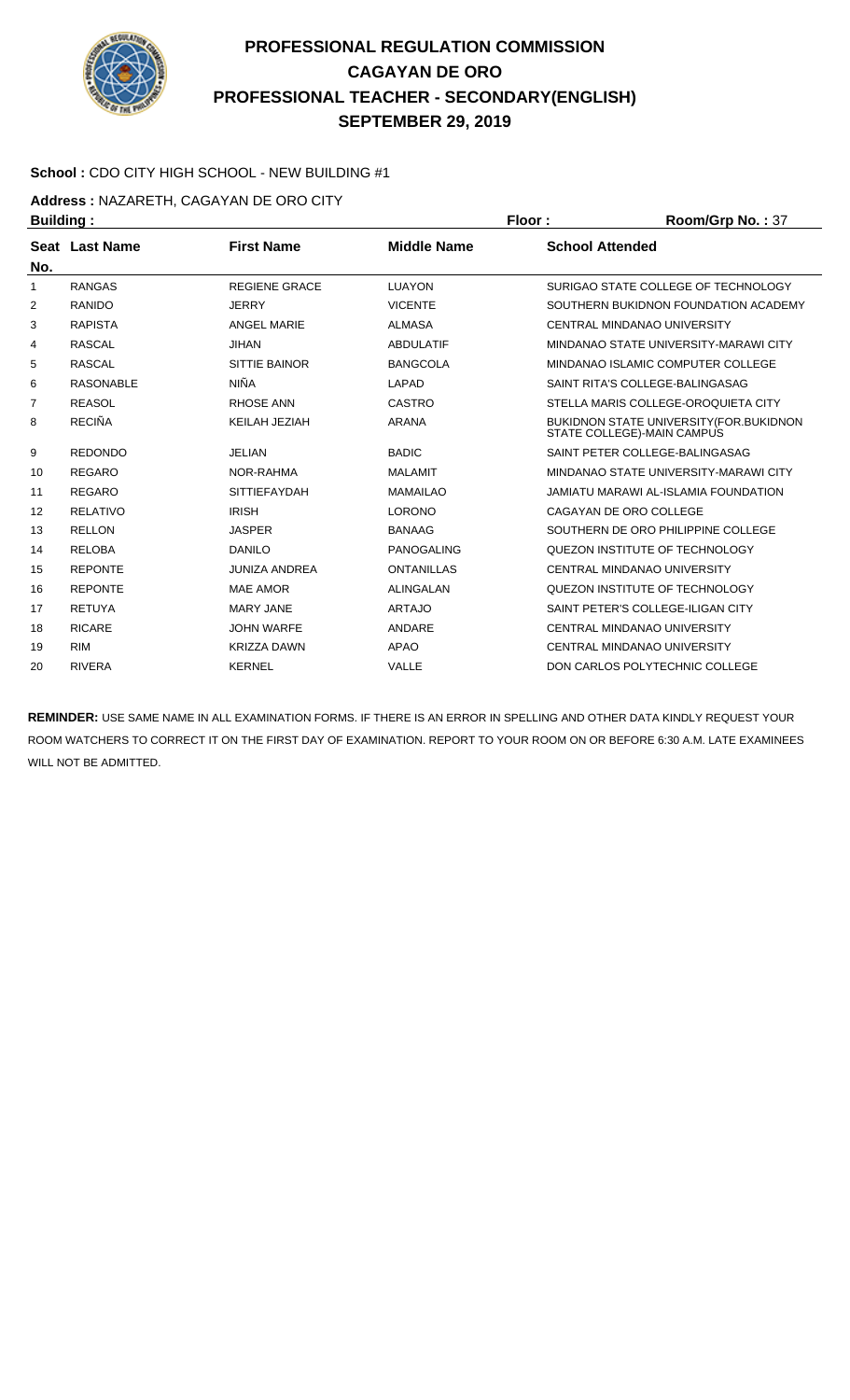

#### **School :** CDO CITY HIGH SCHOOL - NEW BUILDING #1

**Address :** NAZARETH, CAGAYAN DE ORO CITY

| <b>Building:</b> |                  |                         |                    | Floor:                 | Room/Grp No.: 38                                                              |
|------------------|------------------|-------------------------|--------------------|------------------------|-------------------------------------------------------------------------------|
|                  | Seat Last Name   | <b>First Name</b>       | <b>Middle Name</b> | <b>School Attended</b> |                                                                               |
| No.              |                  |                         |                    |                        |                                                                               |
| $\mathbf{1}$     | <b>ROA</b>       | <b>RHONA MAE</b>        | <b>BUSILAC</b>     |                        | MINDANAO STATE UNIVERSITY-NAAWAN                                              |
| 2                | <b>ROBLE</b>     | <b>JERRY</b>            | <b>GUMBA</b>       | OF TECHNOLOGY          | MINDANAO STATE UNIVERSITY-ILIGAN INSTITUTE                                    |
| 3                | <b>RODRIGUEZ</b> | <b>CHERIGILE</b>        | <b>QUEBRA</b>      |                        | MINDANAO STATE UNIVERSITY-NAAWAN                                              |
| 4                | <b>ROLDAN</b>    | <b>MICHAEL ANTHONY</b>  | <b>ABROGUENA</b>   | <b>CARMEN</b>          | <b>GOLDEN HERITAGE POLYTECHNIC COLLEGE-</b>                                   |
| 5                | <b>ROLDAN</b>    | <b>QUEENIE ZENNIA</b>   | <b>CARNETES</b>    | COLL.)                 | CAPITOL UNIVERSITY (for.CAGAYAN CAPITOL                                       |
| 6                | <b>SAADUDEN</b>  | <b>SAHANIE</b>          | <b>UMPAR</b>       |                        | MINDANAO STATE UNIVERSITY-MARAWI CITY                                         |
| $\overline{7}$   | SABANAL          | <b>DEZIE</b>            | <b>SUELO</b>       |                        | QUEZON INSTITUTE OF TECHNOLOGY                                                |
| 8                | <b>SABELLA</b>   | <b>ALJUN</b>            | <b>YACAPIN</b>     |                        | MINDANAO STATE UNIVERSITY-NAAWAN                                              |
| 9                | <b>SABELLANO</b> | <b>CHECQUE</b>          | LARGO              |                        | MINDANAO STATE UNIVERSITY-NAAWAN                                              |
| 10               | <b>SABELLINA</b> | <b>FAITH MARGUERITE</b> | <b>LUSTERIO</b>    |                        | <b>BUKIDNON STATE UNIVERSITY - ALUBIJID</b><br><b>EXTERNAL STUDIES CENTER</b> |
| 11               | <b>SABOTE</b>    | <b>BERNADITH</b>        | <b>MILAGROSA</b>   |                        | <b>SAN ISIDRO COLLEGE</b>                                                     |
| 12               | SABUGA-A         | <b>CONSEJO</b>          | <b>PASAYON</b>     |                        | SAINT RITA'S COLLEGE-BALINGASAG                                               |
| 13               | <b>SACAY</b>     | <b>STEPHANIE</b>        | <b>NATA</b>        |                        | MINDANAO STATE UNIVERSITY-NAAWAN                                              |
| 14               | <b>SAGABAL</b>   | <b>MARK JELORD</b>      | <b>BALUSAN</b>     |                        | MINDANAO STATE UNIVERSITY-NAAWAN                                              |
| 15               | <b>SAGAYSAY</b>  | <b>MARJE</b>            | DAGA-AS            | <b>TECHNOLOGY</b>      | MISAMIS ORIENTAL INSTITUTE OF SCIENCE &                                       |
| 16               | <b>SAGOSOY</b>   | <b>FLORDELIZA</b>       | <b>NALASA</b>      | <b>TAGBILARAN CITY</b> | BOHOL INSTITUTE OF TECHNOLOGY-                                                |
| 17               | <b>SAGUNI</b>    | <b>JANARRAVY</b>        | <b>MACALISANG</b>  |                        | CENTRAL MINDANAO UNIVERSITY                                                   |
| 18               | <b>SAGURAN</b>   | <b>IRISH CAMILLE</b>    | <b>NUERA</b>       |                        | UNIVERSITY OF MINDANAO-TAGUM                                                  |
| 19               | <b>SALAGUSTE</b> | <b>CARYL</b>            |                    |                        | DON CARLOS POLYTECHNIC COLLEGE                                                |
| 20               | <b>SALCEDO</b>   | <b>GEORGITTE MAE</b>    | <b>BAHIAN</b>      |                        | <b>BUKIDNON STATE UNIVERSITY (FOR. BUKIDNON</b><br>STATE COLLEGE)-MAIN CAMPUS |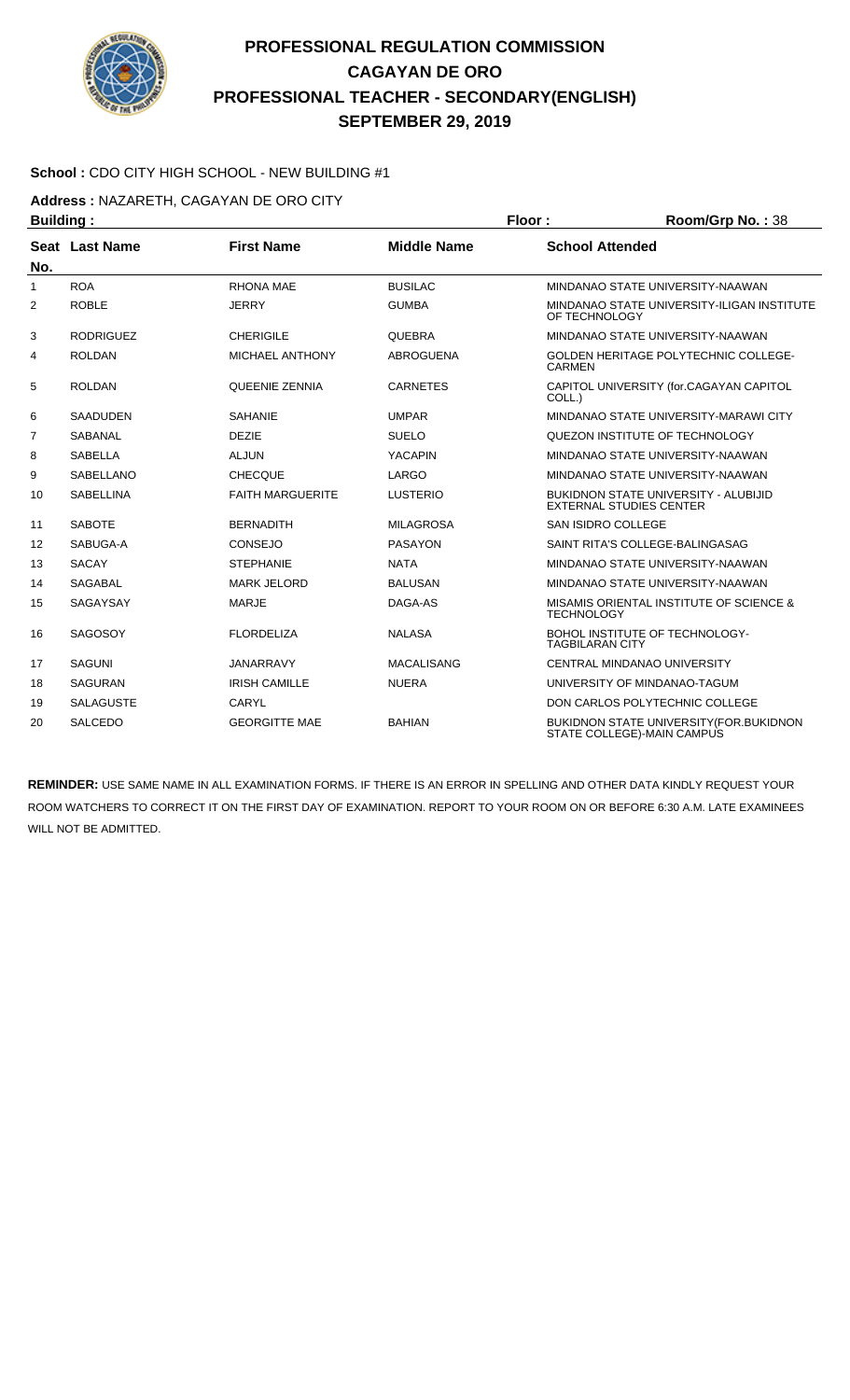

#### **School :** CDO CITY HIGH SCHOOL - NEW BUILDING #1

**Address :** NAZARETH, CAGAYAN DE ORO CITY

| <b>Building:</b> |                  |                         |                    | Floor:                   | Room/Grp No.: 39                                                       |
|------------------|------------------|-------------------------|--------------------|--------------------------|------------------------------------------------------------------------|
|                  | Seat Last Name   | <b>First Name</b>       | <b>Middle Name</b> | <b>School Attended</b>   |                                                                        |
| No.              |                  |                         |                    |                          |                                                                        |
| 1                | <b>SALDO</b>     | <b>KIM ALVIC</b>        | <b>BANTILAN</b>    | SAN ISIDRO COLLEGE       |                                                                        |
| 2                | <b>SALIK</b>     | <b>ELIAN-NOR</b>        | ABDULLAH           |                          | LAKE LANAO COLLEGE, INC.                                               |
| 3                | <b>SALISE</b>    | <b>CINDY</b>            | <b>MAITO</b>       |                          | MINDANAO STATE UNIVERSITY-NAAWAN                                       |
| 4                | <b>SALUBOD</b>   | <b>JANE GRACE</b>       | TAGA-OC            |                          | STELLA MARIS COLLEGE-OROQUIETA CITY                                    |
| 5                | <b>SALVO</b>     | <b>DECEMBER JUBELYN</b> | <b>MIRANDA</b>     |                          | MINDANAO STATE UNIVERSITY-NAAWAN                                       |
| 6                | <b>SAMONDAYA</b> | <b>AINON</b>            | <b>BAGUAN</b>      |                          | <b>JAMIATUL PHILIPPINE AL-ISLAMIA</b>                                  |
| 7                | <b>SANCHEZ</b>   | <b>HANNAH</b>           | DE LA RITA         |                          | LICEO DE CAGAYAN UNIVERSITY                                            |
| 8                | <b>SANGUILA</b>  | SHIELA MARIE            | <b>CONDIMAN</b>    | <b>XAVIER UNIVERSITY</b> |                                                                        |
| 9                | <b>SANTONIL</b>  | <b>JATHNIEL</b>         | CASTILLO           | <b>XAVIER UNIVERSITY</b> |                                                                        |
| 10               | <b>SANTUA</b>    | <b>ANGELIE</b>          | <b>LOMOD</b>       |                          | SAINT RITA'S COLLEGE-BALINGASAG                                        |
| 11               | <b>SARDAN</b>    | <b>JESSA MAE</b>        | <b>NERI</b>        | COLL.)                   | CAPITOL UNIVERSITY (for.CAGAYAN CAPITOL                                |
| 12               | <b>SATUL</b>     | SITTIE JAHRA            | <b>TALUDJOG</b>    |                          | MINDANAO STATE UNIVERSITY-MARAWI CITY                                  |
| 13               | <b>SATUR</b>     | <b>DANICA YSABEL</b>    | <b>ABES</b>        |                          | CAGAYAN DE ORO COLLEGE                                                 |
| 14               | SAWAN-ON         | <b>ROELSON</b>          | <b>ASLAGAN</b>     |                          | BUKIDNON STATE UNIVERSITY (FOR. BUKIDNON<br>STATE COLLEGE)-MAIN CAMPUS |
| 15               | <b>SELORIO</b>   | <b>SHARY MAE</b>        | <b>LEONES</b>      |                          | CENTRAL MINDANAO UNIVERSITY                                            |
| 16               | <b>SERAD</b>     | <b>MEIL JAY</b>         | <b>EBUEZA</b>      |                          | CAGAYAN DE ORO COLLEGE                                                 |
| 17               | <b>SIANO</b>     | <b>JOMARIE</b>          | <b>BERNARDO</b>    | <b>DIPOLOG CAMPUS</b>    | JOSE RIZAL MEMORIAL STATE UNIVERSITY -                                 |
| 18               | <b>SIAROT</b>    | <b>GLENN DALE LOVE</b>  | <b>GESTA</b>       |                          | CENTRAL MINDANAO UNIVERSITY                                            |
| 19               | <b>SIHAGAN</b>   | JUMALEAH                | <b>FUENTES</b>     |                          | BUKIDNON STATE UNIVERSITY (FOR.BUKIDNON<br>STATE COLLEGE)-MAIN CAMPUS  |
| 20               | <b>SIHAY</b>     | <b>SHAINA</b>           | <b>DELECIAS</b>    |                          | COLEGIO DE STO. NIÑO DE JASAAN                                         |
|                  |                  |                         |                    |                          |                                                                        |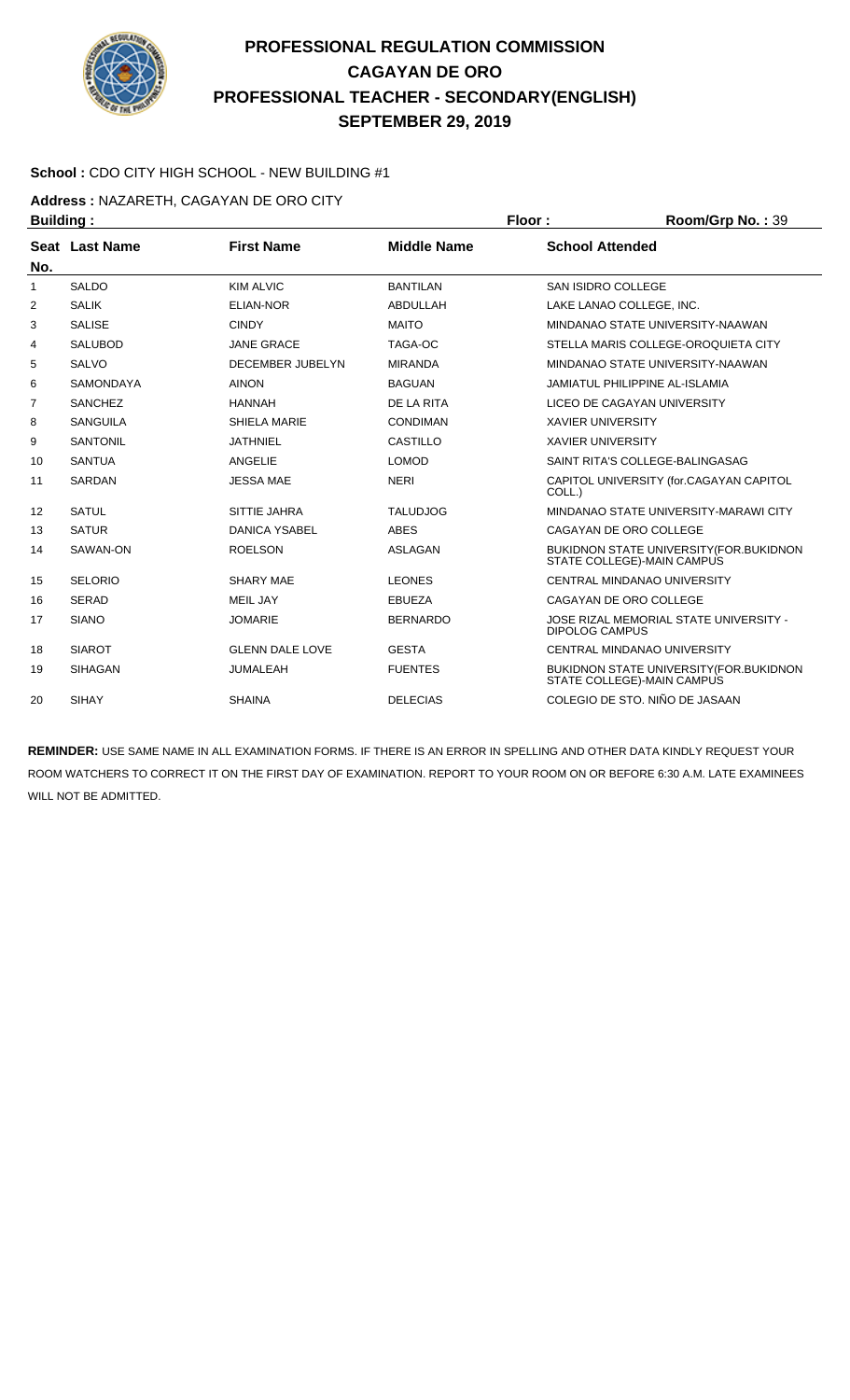

#### **School :** CDO CITY HIGH SCHOOL - NEW BUILDING #1

**Address :** NAZARETH, CAGAYAN DE ORO CITY

| <b>Building:</b> |                  |                       |                    | Floor:                   | Room/Grp No.: 40                                                               |
|------------------|------------------|-----------------------|--------------------|--------------------------|--------------------------------------------------------------------------------|
|                  | Seat Last Name   | <b>First Name</b>     | <b>Middle Name</b> | <b>School Attended</b>   |                                                                                |
| No.              |                  |                       |                    |                          |                                                                                |
| $\mathbf{1}$     | <b>SILMA</b>     | <b>GELLY</b>          | <b>DAGONDON</b>    | <b>XAVIER UNIVERSITY</b> |                                                                                |
| 2                | <b>SIMBAJON</b>  | ANNETTE               | <b>GALINDO</b>     | <b>TECHNOLOGY</b>        | MISAMIS ORIENTAL INSTITUTE OF SCIENCE &                                        |
| 3                | <b>SINTOS</b>    | JOSE MARIE            | <b>TEJOR</b>       |                          | SAINT MICHAEL'S COLLEGE-SURIGAO DEL SUR                                        |
| 4                | <b>SITOY</b>     | <b>JASLIE</b>         | <b>SACRO</b>       | TECHNOLOGY-CDO           | MINDANAO UNIVERSITY OF SCIENCE &                                               |
| 5                | <b>SOLAIMAN</b>  | <b>NORSIDAH</b>       | <b>MAMAO</b>       |                          | MINDANAO ISLAMIC COMPUTER COLLEGE                                              |
| 6                | <b>SOLIS</b>     | <b>FAIRLYN</b>        | <b>ROMPE</b>       |                          | MINDANAO STATE UNIVERSITY-MARAWI CITY                                          |
| $\overline{7}$   | SOQUILLO         | <b>ALMA MAY</b>       | <b>GAUPO</b>       |                          | OPOL COMMUNITY COLLEGE                                                         |
| 8                | SORIANO          | <b>HAZEL</b>          | <b>MINERVA</b>     |                          | LICEO DE CAGAYAN UNIVERSITY                                                    |
| 9                | <b>SUANER</b>    | <b>SIMPLICIA</b>      | <b>BETE</b>        |                          | <b>BUKIDNON STATE UNIVERSITY (FOR. BUKIDNON)</b><br>STATE COLLEGE)-MAIN CAMPUS |
| 10               | <b>SUAREZ</b>    | <b>GREGORIO JR</b>    | <b>OMONGOS</b>     |                          | OPOL COMMUNITY COLLEGE                                                         |
| 11               | <b>SUARING</b>   | <b>JERRUM</b>         | <b>MALAZARTE</b>   |                          | CEBU INSTITUTE OF TECHNOLOGY - UNIVERSITY                                      |
| 12               | <b>SUAZO</b>     | <b>SANNY BOY</b>      | <b>PADLA</b>       |                          | SAINT PETER COLLEGE-BALINGASAG                                                 |
| 13               | <b>SUDARIA</b>   | <b>MARK JUNE</b>      | <b>JALINA</b>      | <b>FOUNDATION</b>        | ROMAN C. VILLALON MEMORIAL COLLEGES                                            |
| 14               | <b>SUENAN</b>    | <b>JUDY ANN</b>       | <b>ANGEL</b>       |                          | NORTHERN BUKIDNON COMM. COLL. (FRLY<br>MANOLO FORT. COMM. COLL)                |
| 15               | <b>SUMALALAO</b> | ANALYN                | <b>CABREJAS</b>    |                          | <b>BUKIDNON STATE UNIVERSITY (FOR. BUKIDNON)</b><br>STATE COLLEGE)-MAIN CAMPUS |
| 16               | <b>SUMAMBOT</b>  | <b>CHEKIE PRINCES</b> | <b>PAPASIN</b>     |                          | CAGAYAN DE ORO COLLEGE                                                         |
| 17               | <b>SUMAMPONG</b> | <b>JAKE</b>           | <b>SAGADSAD</b>    |                          | CENTRAL MINDANAO UNIVERSITY                                                    |
| 18               | <b>SUMAMPONG</b> | <b>LEA</b>            | <b>LLEMIT</b>      |                          | <b>TAGOLOAN COMMUNITY COLLEGE</b>                                              |
| 19               | <b>TABOR</b>     | <b>BLANDINA</b>       | <b>BALDOMAN</b>    | <b>FOUNDATION</b>        | ROMAN C. VILLALON MEMORIAL COLLEGES                                            |
| 20               | <b>TABOTABO</b>  | <b>MARIELA</b>        | <b>VILLAMIL</b>    |                          | MINDANAO STATE UNIVERSITY-NAAWAN                                               |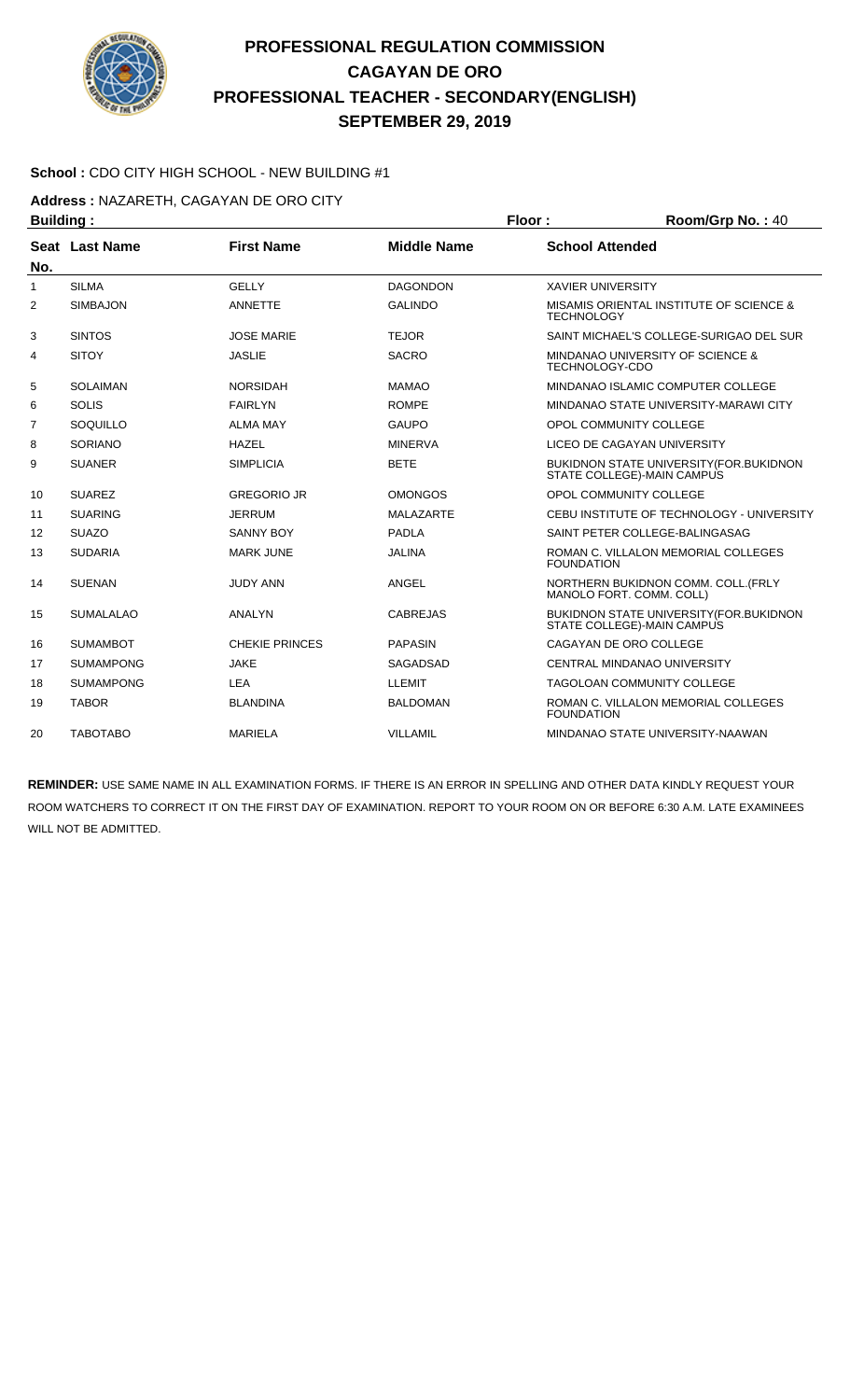

#### **School :** CDO CITY HIGH SCHOOL - NEW BUILDING #1

**Address :** NAZARETH, CAGAYAN DE ORO CITY

| <b>Building:</b> |                 |                    |                    | Floor:                             | Room/Grp No.: 41                               |
|------------------|-----------------|--------------------|--------------------|------------------------------------|------------------------------------------------|
| No.              | Seat Last Name  | <b>First Name</b>  | <b>Middle Name</b> | <b>School Attended</b>             |                                                |
| 1                | <b>TAC-AN</b>   | <b>ANALYN</b>      | <b>PARAS</b>       | MINDANAO STATE UNIVERSITY-NAAWAN   |                                                |
| 2                | <b>TACLING</b>  | <b>KAREN</b>       | <b>BUCOD</b>       | <b>TECHNOLOGY</b>                  | MISAMIS ORIENTAL INSTITUTE OF SCIENCE &        |
| 3                | <b>TADEO</b>    | <b>JOEL</b>        | <b>IGNO</b>        | <b>TAGOLOAN COMMUNITY COLLEGE</b>  |                                                |
| 4                | <b>TAGLINAO</b> | <b>JOYLEN</b>      | <b>LAGO</b>        |                                    | SOUTHERN DE ORO PHILIPPINE COLLEGE             |
| 5                | <b>TAGO</b>     | <b>YASSER</b>      | <b>IMPAO</b>       |                                    | LANAO DEL NORTE AGRICULTURAL COLLEGE           |
| 6                | <b>TAHIR</b>    | <b>ASLEAH</b>      | <b>BALINDONG</b>   | <b>CENTRAL MINDANAO UNIVERSITY</b> |                                                |
| 7                | <b>TALA</b>     | <b>RAYHANIE</b>    | <b>IMAM</b>        |                                    | JAMIATU MARAWI AL-ISLAMIA FOUNDATION           |
| 8                | <b>TALIB</b>    | <b>FARHANI</b>     | <b>SOLAIMAN</b>    | CAGAYAN DE ORO COLLEGE             |                                                |
| 9                | <b>TALLEDO</b>  | <b>NIETCHIE</b>    | <b>BOYLES</b>      | STATE COLLEGE)-MAIN CAMPUS         | <b>BUKIDNON STATE UNIVERSITY (FOR.BUKIDNON</b> |
| 10               | <b>TAMBUG</b>   | <b>ISAGANI</b>     | <b>LOOD</b>        | MANOLO FORT. COMM. COLL)           | NORTHERN BUKIDNON COMM. COLL.(FRLY             |
| 11               | <b>TAN</b>      | <b>BIANCA MAE</b>  | <b>SABIO</b>       | <b>XAVIER UNIVERSITY</b>           |                                                |
| 12               | <b>TANEO</b>    | <b>ALVIN</b>       | <b>SALUDAGA</b>    | CAGAYAN DE ORO COLLEGE             |                                                |
| 13               | <b>TANEO</b>    | <b>MIGUEL</b>      | <b>ANTIGUA</b>     | MANOLO FORT. COMM. COLL)           | NORTHERN BUKIDNON COMM. COLL. (FRLY            |
| 14               | <b>TANGARA</b>  | <b>JOYCE</b>       | <b>ROLDAN</b>      | COLL.)                             | CAPITOL UNIVERSITY (for.CAGAYAN CAPITOL        |
| 15               | <b>TAO-ON</b>   | <b>BRIAN JAMES</b> | <b>ROXAS</b>       | MINDANAO STATE UNIVERSITY-NAAWAN   |                                                |
| 16               | <b>TAYOR</b>    | <b>DONNA MAE</b>   | <b>DACU</b>        | LICEO DE CAGAYAN UNIVERSITY        |                                                |
| 17               | <b>TECSON</b>   | LOVELY             | <b>JURADO</b>      | CAGAYAN DE ORO COLLEGE             |                                                |
| 18               | <b>TEJANO</b>   | PHEBILYN           | <b>RATERTA</b>     |                                    | STELLA MARIS COLLEGE-OROQUIETA CITY            |
| 19               | <b>TIBORON</b>  | <b>SAHIRA</b>      | <b>MACATOMAN</b>   |                                    | MINDANAO STATE UNIVERSITY-MARAWI CITY          |
| 20               | <b>TIGAO</b>    | <b>ANNIE</b>       | <b>GUILLOCAM</b>   |                                    | SURIGAO STATE COLLEGE OF TECHNOLOGY            |
|                  |                 |                    |                    |                                    |                                                |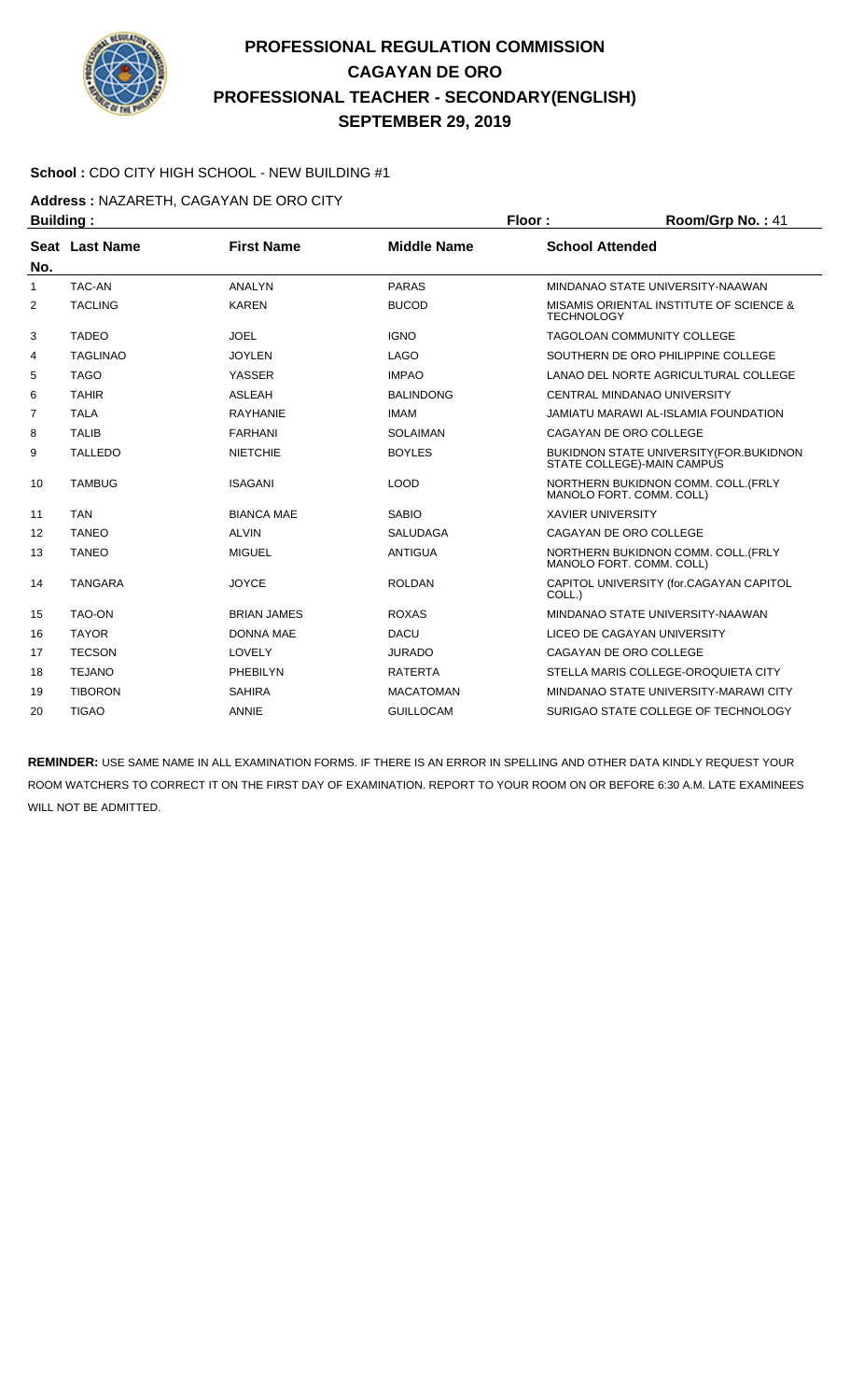

#### **School :** CDO CITY HIGH SCHOOL - NEW BUILDING #1

**Address :** NAZARETH, CAGAYAN DE ORO CITY

| <b>Building:</b> |                   |                        |                    | Floor:                 | Room/Grp No.: 42                            |
|------------------|-------------------|------------------------|--------------------|------------------------|---------------------------------------------|
|                  | Seat Last Name    | <b>First Name</b>      | <b>Middle Name</b> | <b>School Attended</b> |                                             |
| No.              |                   |                        |                    |                        |                                             |
| 1                | <b>TIGBABAO</b>   | <b>ILYN GRACE</b>      | <b>MISTON</b>      | <b>FOUNDATION</b>      | ROMAN C. VILLALON MEMORIAL COLLEGES         |
| 2                | <b>TIMBANG</b>    | <b>LIZZETTE</b>        | <b>PAMAN</b>       |                        | CAGAYAN DE ORO COLLEGE                      |
| 3                | <b>TION</b>       | <b>MARIA CENTINNAH</b> | LOGROÑO            |                        | SAINT MICHAEL'S COLLEGE-ILIGAN CITY         |
| 4                | <b>TIPANERO</b>   | <b>LARA ANGELICA</b>   | <b>DALUGDUG</b>    |                        | TAGOLOAN COMMUNITY COLLEGE                  |
| 5                | <b>TIPONTIPON</b> | <b>KARL JONES</b>      | ARELLANO           |                        | SAINT MICHAEL'S COLLEGE-ILIGAN CITY         |
| 6                | <b>TOLEDO</b>     | <b>APRIL JOY</b>       | <b>JAMERA</b>      |                        | CENTRAL MINDANAO UNIVERSITY                 |
| $\overline{7}$   | <b>TOMAWIS</b>    | <b>HANAN</b>           | <b>CANAFI</b>      |                        | RC-AL KHWARIZMI INTERNATIONAL COLLEGE       |
| 8                | <b>TOROBIA</b>    | <b>ANNA MAE</b>        | <b>ALORA</b>       |                        | SURIGAO STATE COLLEGE OF TECHNOLOGY         |
| 9                | <b>TRENIA</b>     | ANABELLE               | <b>GONGOB</b>      |                        | MINDANAO STATE UNIVERSITY-NAAWAN            |
| 10               | <b>TUBAN</b>      | ALDEN ANGEL RACHEL     | <b>INCIONG</b>     | COLL.)                 | CAPITOL UNIVERSITY (for.CAGAYAN CAPITOL     |
| 11               | <b>TUMARONG</b>   | NATHANIEL              | <b>ROXAS</b>       |                        | MINDANAO STATE UNIVERSITY-NAAWAN            |
| 12               | <b>TUMOGAN</b>    | <b>RAILYN</b>          | <b>ROMERICK</b>    |                        | MINDANAO STATE UNIVERSITY-NAAWAN            |
| 13               | <b>TUQUIB</b>     | <b>JUN DIER</b>        | <b>ALISOSO</b>     |                        | CENTRAL MINDANAO UNIVERSITY                 |
| 14               | <b>UAYAN</b>      | <b>IRA GIN</b>         | <b>SANDIGAN</b>    |                        | CAGAYAN DE ORO COLLEGE                      |
| 15               | <b>UBALDE</b>     | <b>NIKKA MAE</b>       | <b>PUERTAS</b>     |                        | SAINT RITA'S COLLEGE-BALINGASAG             |
| 16               | <b>UBAUB</b>      | <b>RONALYN</b>         | <b>ABADIES</b>     |                        | THE NEW EL SALVADOR COLLEGES                |
| 17               | <b>UMAS-AS</b>    | <b>CLINDEL</b>         | <b>ENCARQUEZ</b>   | <b>CARMEN</b>          | <b>GOLDEN HERITAGE POLYTECHNIC COLLEGE-</b> |
| 18               | <b>UMPA</b>       | <b>FATIMA</b>          | <b>BISOK</b>       |                        | MINDANAO STATE UNIVERSITY-MARAWI CITY       |
| 19               | <b>UNABIA</b>     | <b>ALONA EVE</b>       | <b>CORPUZ</b>      |                        | <b>TAGOLOAN COMMUNITY COLLEGE</b>           |
| 20               | UY                | <b>DONDEE MAE</b>      | <b>ADOR</b>        |                        | <b>TAGOLOAN COMMUNITY COLLEGE</b>           |
|                  |                   |                        |                    |                        |                                             |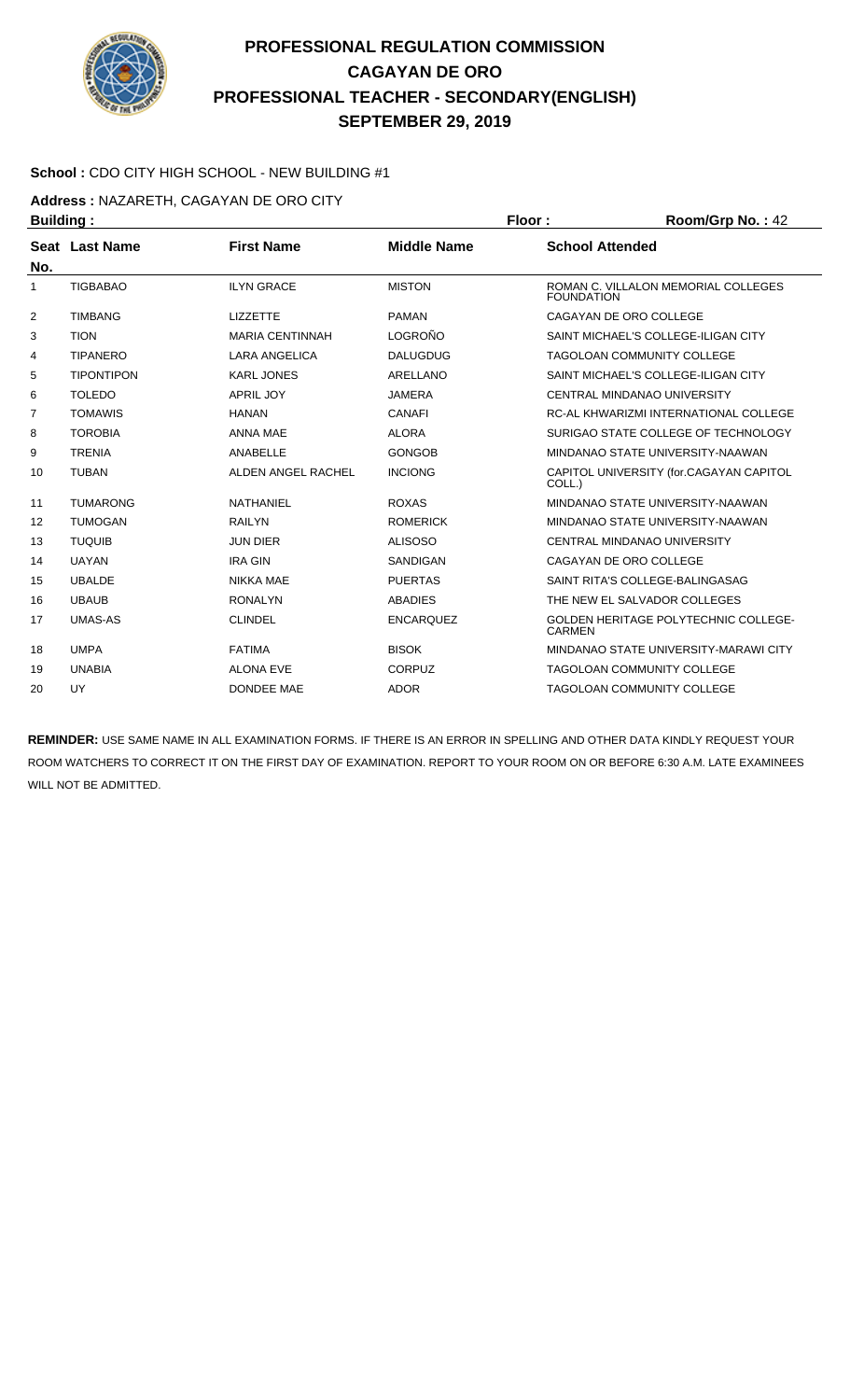

#### **School :** CDO CITY HIGH SCHOOL - NEW BUILDING #1

**Address :** NAZARETH, CAGAYAN DE ORO CITY

| <b>Building:</b>  |                  |                      |                     | Floor:                   | Room/Grp No.: 43                                                              |
|-------------------|------------------|----------------------|---------------------|--------------------------|-------------------------------------------------------------------------------|
| No.               | Seat Last Name   | <b>First Name</b>    | <b>Middle Name</b>  | <b>School Attended</b>   |                                                                               |
| 1                 | <b>UY</b>        | PRINCESS MARJORIE    | <b>AGUAVIVA</b>     |                          | LICEO DE CAGAYAN UNIVERSITY                                                   |
| 2                 | <b>VALE</b>      | <b>KRISHIA MAE</b>   | <b>PAJE</b>         |                          | CENTRAL MINDANAO UNIVERSITY                                                   |
| 3                 | <b>VALMORIA</b>  | <b>JEAN</b>          | DE GUZMAN           | OPOL COMMUNITY COLLEGE   |                                                                               |
| 4                 | <b>VEGA</b>      | <b>SIL ANTHONY</b>   | <b>TECSON</b>       | <b>XAVIER UNIVERSITY</b> |                                                                               |
| 5                 | <b>VERANO</b>    | <b>KATRINA</b>       | <b>IBASCO</b>       |                          | <b>BUKIDNON STATE UNIVERSITY (FOR. BUKIDNON</b><br>STATE COLLEGE)-MAIN CAMPUS |
| 6                 | <b>VERANO</b>    | <b>LESTER DAVE</b>   | <b>MONTEHERMOSO</b> |                          | CENTRAL MINDANAO UNIVERSITY                                                   |
| $\overline{7}$    | <b>VIADNES</b>   | ANALYN               | <b>CATUBAY</b>      | TECHNOLOGY-CDO           | MINDANAO UNIVERSITY OF SCIENCE &                                              |
| 8                 | <b>VICENTE</b>   | <b>LIENE MAY</b>     | <b>DALION</b>       |                          | FATIMA COLLEGE OF CAMIGUIN                                                    |
| 9                 | <b>VIDAL</b>     | <b>JUSTINE JHEM</b>  | <b>NACIONALES</b>   | CAGAYAN DE ORO COLLEGE   |                                                                               |
| 10                | VILLAGONZALO     | <b>MARIA REBECCA</b> | <b>HAMO</b>         |                          | FATIMA COLLEGE OF CAMIGUIN                                                    |
| 11                | <b>VILLAMOR</b>  | HANNAH JOY           | <b>CANTORNE</b>     |                          | THE NEW EL SALVADOR COLLEGES                                                  |
| $12 \overline{ }$ | <b>VILLANOSA</b> | <b>DONABEL</b>       | GAID                | CAGAYAN DE ORO COLLEGE   |                                                                               |
| 13                | VILLANUEVA       | <b>JUDY ANN</b>      | ENGAÑO              | OPOL COMMUNITY COLLEGE   |                                                                               |
| 14                | VILLANUEVA       | <b>ROLIELYN</b>      | <b>LABORA</b>       |                          | CENTRAL MINDANAO UNIVERSITY                                                   |
| 15                | <b>VILLAREAL</b> | <b>ROSEMARIE</b>     |                     | OPOL COMMUNITY COLLEGE   |                                                                               |
| 16                | <b>VILLARICO</b> | <b>KAYE</b>          | <b>CHAVEZ</b>       | CAGAYAN DE ORO COLLEGE   |                                                                               |
| 17                | <b>VILLAROYA</b> | <b>MAE ZYRA</b>      | <b>BAILO</b>        |                          | SAINT PETER COLLEGE-BALINGASAG                                                |
| 18                | <b>VILLARUZ</b>  | <b>RUTH</b>          | <b>BARON</b>        |                          | SAINT PETER'S COLLEGE-ILIGAN CITY                                             |
| 19                | <b>VILLEGAS</b>  | <b>IAN</b>           | PADLA               |                          | QUEZON INSTITUTE OF TECHNOLOGY                                                |
| 20                | <b>VIOLA</b>     | <b>JULIAN III</b>    | <b>ORANZA</b>       |                          | HINATUAN SOUTHERN COLLEGE (for.USP)                                           |
|                   |                  |                      |                     |                          |                                                                               |